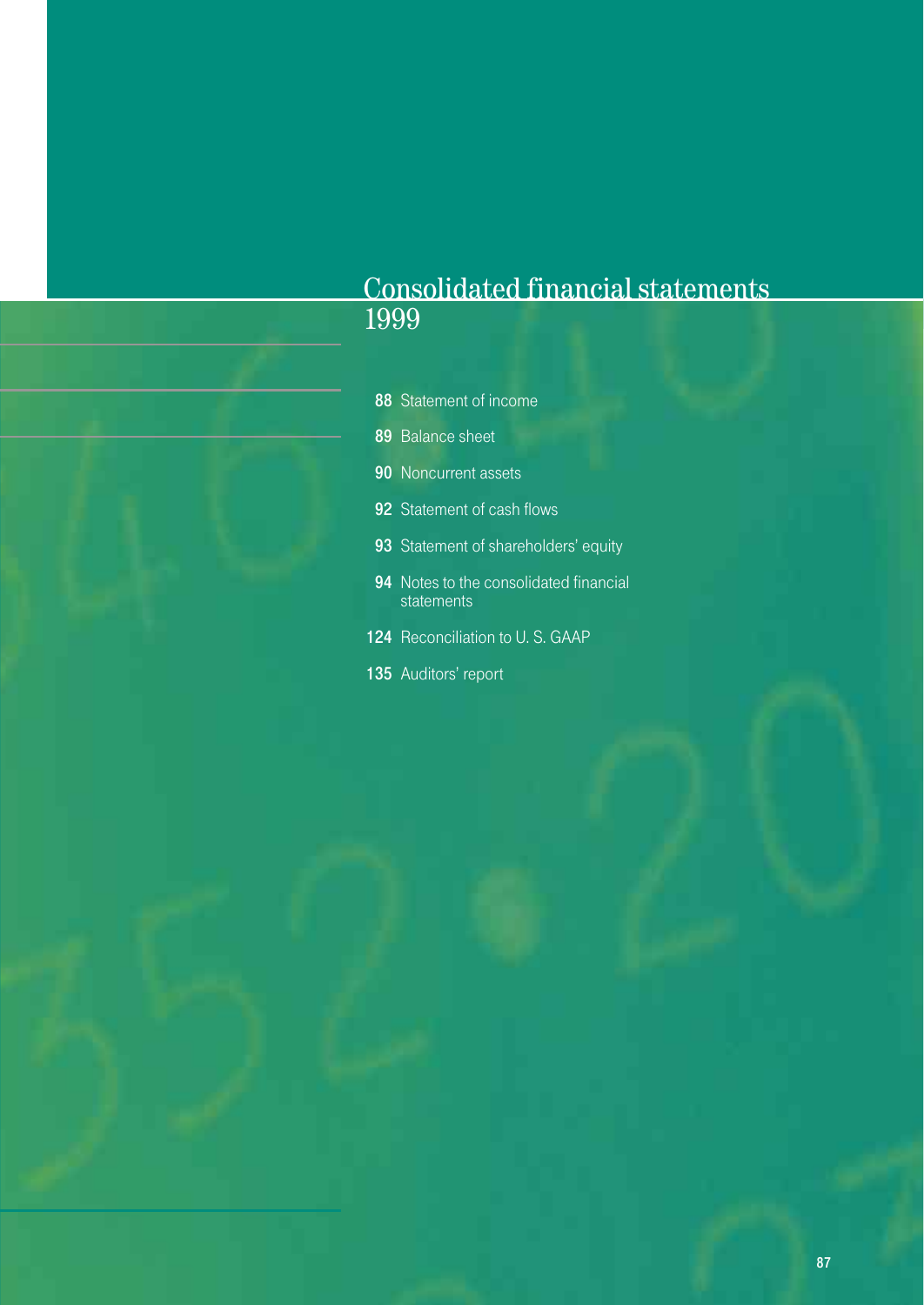# Consolidated statement of income

|                                                        |      | 1999                   | 1998              | 1997              |
|--------------------------------------------------------|------|------------------------|-------------------|-------------------|
|                                                        | Note | millions of $\epsilon$ | millions of $\in$ | millions of $\in$ |
| Net revenue                                            | (1)  | 35,470                 | 35,144            | 34,505            |
| Changes in inventories and other own capitalized costs | (2)  | 947                    | 990               | 1,514             |
| <b>Total operating performance</b>                     |      | 36,417                 | 36,134            | 36,019            |
| Other operating income                                 | (3)  | 1,871                  | 2,069             | 1,915             |
| Goods and services purchased                           | (4)  | (8, 404)               | (6, 223)          | (6, 171)          |
| Personnel costs                                        | (5)  | (9,210)                | (9, 170)          | (9, 377)          |
| Depreciation and amortization                          | (6)  | (8, 466)               | (9,037)           | (9,509)           |
| Other operating expenses                               | (7)  | (6, 135)               | (5, 385)          | (5, 195)          |
| Financial income (expense), net                        | (8)  | (2,889)                | (3,288)           | (4,003)           |
| Results from ordinary business activities              |      | 3,184                  | 5,100             | 3,679             |
| Extraordinary income (losses)                          | (9)  | (240)                  |                   |                   |
| <b>Taxes</b>                                           | (10) | (1,420)                | (2,654)           | (1,844)           |
| Income after taxes                                     |      | 1,524                  | 2,446             | 1,835             |
| (Income) losses applicable to minority shareholders    | (11) | (271)                  | (203)             | (146)             |
| Net income                                             |      | 1,253                  | 2,243             | 1,689             |
| Earnings per share in $\epsilon$                       |      | 0.43                   | 0.82              | 0.62              |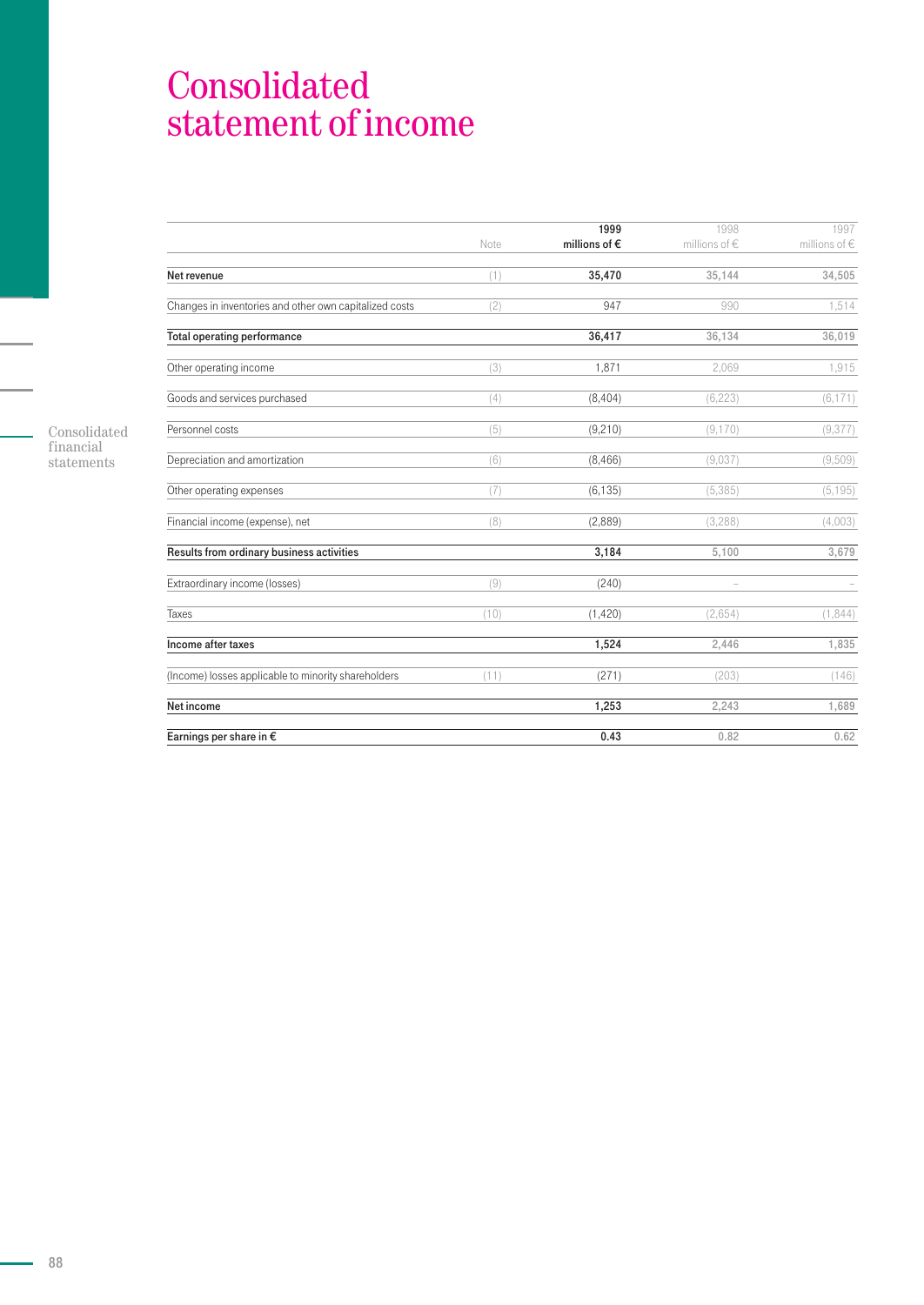# Consolidated balance sheet

| Assets                                                       | Note | Dec. 31, 1999<br>millions of € | Dec. 31, 1998<br>millions of € |
|--------------------------------------------------------------|------|--------------------------------|--------------------------------|
| Noncurrent assets                                            |      |                                |                                |
| Intangible assets                                            | (12) | 15,002                         | 1,081                          |
| Property, plant and equipment                                | (13) | 59,036                         | 59,793                         |
| Financial assets                                             | (14) | 7,945                          | 5,646                          |
|                                                              |      | 81,983                         | 66,520                         |
| <b>Current assets</b>                                        |      |                                |                                |
| Inventories, materials and supplies                          | (15) | 1,046                          | 595                            |
| Receivables                                                  | (16) | 5,666                          | 4,118                          |
| Other assets                                                 | (17) | 2,069                          | 725                            |
| Marketable securities                                        | (18) | 1,770                          | 1,370                          |
| Liquid assets                                                | (19) | 1,172                          | 5,086                          |
|                                                              |      | 11,723                         | 11,894                         |
| Prepaid expenses, deferred charges and deferred taxation     | (20) | 931                            | 877                            |
|                                                              |      | 94,637                         | 79,291                         |
| Shareholders' equity and liabilities                         |      |                                |                                |
| Shareholders' equity                                         | (21) |                                |                                |
| Capital stock                                                | (22) | 7,756                          | 7,014                          |
| Additional paid-in capital                                   | (23) | 24,121                         | 14,250                         |
| Retained earnings (deficit)                                  | (24) | 1,558                          | 786                            |
| Unappropriated net income carried forward from previous year |      | 13                             | $\,6\,$                        |
| Net income<br>Minority interest                              | (25) | 1,253<br>988                   | 2,243<br>765                   |
|                                                              |      | 35,689                         | 25,064                         |
| Accruals                                                     |      |                                |                                |
| Pensions and similar obligations                             | (26) | 3,109                          | 3,130                          |
| Other accruals                                               | (27) | 6,181                          | 5,224                          |
|                                                              |      | 9,290                          | 8,354                          |
| Liabilities                                                  | (28) |                                |                                |
| Debt                                                         |      | 42,337                         | 39,933                         |
| Other                                                        |      | 6,593                          | 5,547                          |
|                                                              |      | 48,930                         | 45,480                         |
| Deferred income                                              |      | 728                            | 393                            |
|                                                              |      | 94,637                         | 79,291                         |
|                                                              |      |                                |                                |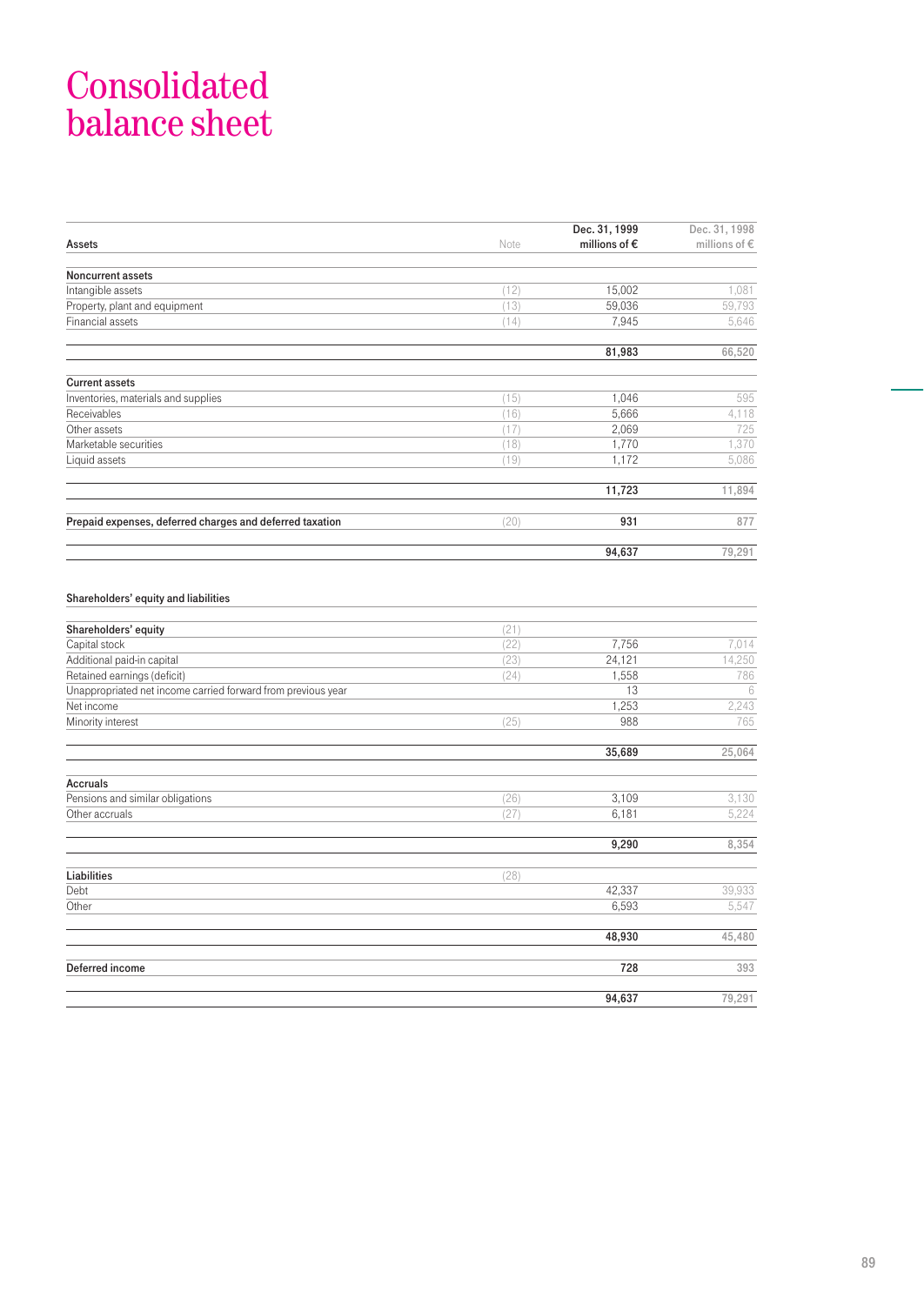# Consolidated noncurrent assets

|                                                                                |                 |                           | Acquisition or production cost                                    |           |                |                        |                  |  |
|--------------------------------------------------------------------------------|-----------------|---------------------------|-------------------------------------------------------------------|-----------|----------------|------------------------|------------------|--|
|                                                                                | Jan. 1,<br>1999 | Translation<br>adjustment | Changes in the<br>composition of<br>the Deutsche<br>Telekom Group | Additions | Disposals      | Reclassi-<br>fications | Dec. 31,<br>1999 |  |
| millions of $\in$                                                              |                 |                           |                                                                   |           |                |                        |                  |  |
| Intangible assets                                                              |                 |                           |                                                                   |           |                |                        |                  |  |
| Concessions, industrial and                                                    |                 |                           |                                                                   |           |                |                        |                  |  |
| similar rights and assets, and                                                 |                 |                           |                                                                   |           |                |                        |                  |  |
| licenses in such rights and assets                                             | 1,743           | (1)                       | 329                                                               | 714       | 99             | 218                    | 2,904            |  |
| Goodwill                                                                       |                 |                           |                                                                   |           |                |                        |                  |  |
| from individual company                                                        |                 |                           |                                                                   |           |                |                        |                  |  |
| financial statements                                                           | $\mathbf{1}$    | $\mathbf 0$               | 8                                                                 | $\Omega$  | $\Omega$       | $\Omega$               | 9                |  |
| arising from consolidation                                                     | 258             | 334                       | 15                                                                | 13,247    | $\overline{4}$ | $\Omega$               | 13,850           |  |
| Advance payments                                                               | 119             | $\Omega$                  | $\Omega$                                                          | 75        | 13             | (108)                  | 73               |  |
|                                                                                | 2,121           | 333                       | 352                                                               | 14,036    | 116            | 110                    | 16,836           |  |
| Property, plant and equipment                                                  |                 |                           |                                                                   |           |                |                        |                  |  |
| Land and equivalent rights, and buildings<br>including buildings on land owned |                 |                           |                                                                   |           |                |                        |                  |  |
| by third parties                                                               | 20,011          | (2)                       | 11                                                                | 364       | 259            | 38                     | 20,163           |  |
| Technical equipment                                                            |                 |                           |                                                                   |           |                |                        |                  |  |
| and machinery                                                                  | 66,804          | 128                       | 2,540                                                             | 3,123     | 1,192          | 653                    | 72,056           |  |
| Other equipment,                                                               |                 |                           |                                                                   |           |                |                        |                  |  |
| plant and office equipment                                                     | 4,309           | 31                        | 601                                                               | 703       | 483            | $\overline{7}$         | 5,168            |  |
| Advance payments and                                                           |                 |                           |                                                                   |           |                |                        |                  |  |
| construction in progress                                                       | 1,084           | 26                        | 377                                                               | 903       | 40             | (808)                  | 1,542            |  |
|                                                                                |                 |                           |                                                                   |           |                |                        |                  |  |
|                                                                                | 92,208          | 183                       | 3,529                                                             | 5,093     | 1,974          | (110)                  | 98,929           |  |
| <b>Financial assets</b>                                                        |                 |                           |                                                                   |           |                |                        |                  |  |
| Investments in unconsolidated subsidiaries                                     | 26              | 0                         | $\mathbf{0}$                                                      | 60        | $\mathbf{0}$   | $\mathbf{0}$           | 86               |  |
| Loans to unconsolidated subsidiaries                                           | 25              | $\mathbf 0$               | $\Omega$                                                          | 55        | 8              | $\mathbf{0}$           | 72               |  |
| Investments in associated companies                                            | 735             | 89                        | (9)                                                               | 1,180     | 332            | 74                     | 1,737            |  |
| Other investments in related companies                                         | 3,436           | $\overline{0}$            | $\Omega$                                                          | 479       | 51             | (74)                   | 3,790            |  |
| Long-term loans to associated                                                  |                 |                           |                                                                   |           |                |                        |                  |  |
| and related companies                                                          | 254             | $\mathbf 0$               | $\mathbf{1}$                                                      | 447       | 438            | $\mathbf{0}$           | 264              |  |
| Other investments in noncurrent securities                                     | 1,052           | $\mathbf 0$               | $\mathbf{1}$                                                      | 1,312     | 319            | $\mathbf{0}$           | 2,046            |  |
| Other long-term loans                                                          | 569             | $\Omega$                  | $\Omega$                                                          | 198       | 107            | $\mathbf{0}$           | 660              |  |
|                                                                                |                 |                           |                                                                   |           |                |                        |                  |  |
|                                                                                | 6,097           | 89                        | (7)                                                               | 3,731     | 1,255          | $\mathbf 0$            | 8,655            |  |
|                                                                                |                 |                           |                                                                   |           |                |                        |                  |  |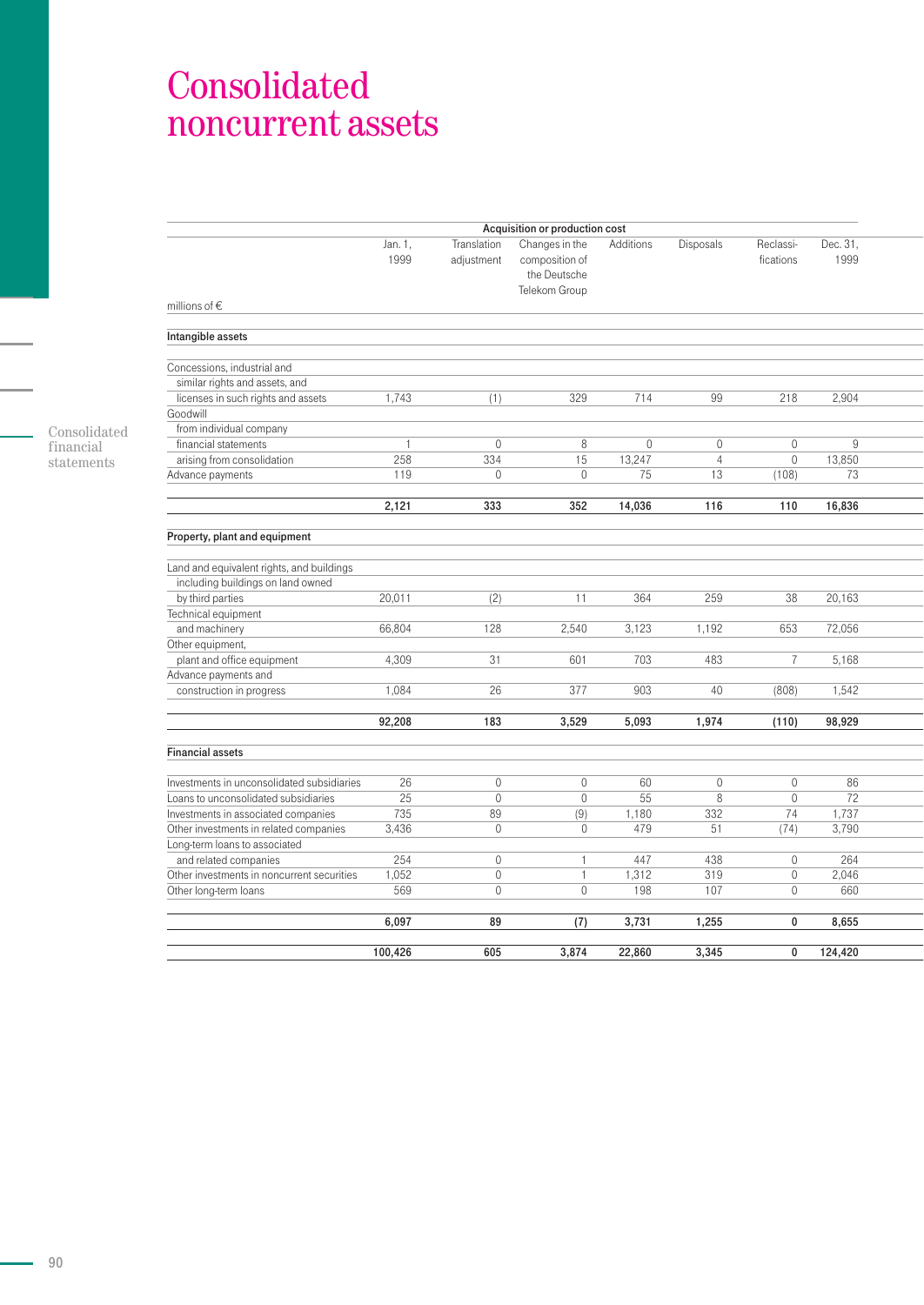| Depreciation, amortization and write-downs |                                |                                                                                          |                                |                     |                            |                  |                        |                     |  |
|--------------------------------------------|--------------------------------|------------------------------------------------------------------------------------------|--------------------------------|---------------------|----------------------------|------------------|------------------------|---------------------|--|
| Jan. 1,<br>1999                            |                                | Translation Changes in the<br>adjustment composition of<br>the Deutsche<br>Telekom Group | Additions                      | Disposals           | Reclassi-<br>fications     | Dec. 31,<br>1999 | Dec. 31,<br>1999       | Dec. 31,<br>1998    |  |
|                                            |                                |                                                                                          |                                |                     |                            |                  |                        |                     |  |
| 930                                        | $\mathbb O$                    | 60                                                                                       | 500                            | $98\,$              | 11                         | 1,403            | 1,501                  | 813                 |  |
| $\mathbf 0$<br>110                         | $\mathbb O$<br>$\overline{11}$ | $\,8\,$<br>$\,$ 5 $\,$                                                                   | $\mathbf 0$<br>300             | $\mathbb O$<br>3    | $\mathbb O$<br>$\mathbb O$ | $\,8\,$<br>423   | $\mathbf{1}$<br>13,427 | $\mathbf{1}$<br>148 |  |
| $\overline{0}$                             | $\mathbf 0$                    | $\,0\,$                                                                                  | $\mathbf 0$                    | $\overline{0}$      | $\mathbf 0$                | $\mathbb O$      | 73                     | 119                 |  |
| 1,040                                      | 11                             | 73                                                                                       | 800                            | $\overline{101}$    | 11                         | 1,834            | 15,002                 | 1,081               |  |
|                                            |                                |                                                                                          |                                |                     |                            |                  |                        |                     |  |
|                                            |                                |                                                                                          |                                |                     |                            |                  |                        |                     |  |
| 2,354                                      | $\mathbb O$                    | $\ensuremath{\mathsf{3}}$                                                                | 601                            | 27                  | (5)                        | 2,926            | 17,237                 | 17,657              |  |
| 27,706                                     | (1)                            | 726                                                                                      | 6,260                          | 865                 | 53                         | 33,879           | 38,177                 | 39,098              |  |
| 2,337                                      | $\,$ 1 $\,$                    | 335                                                                                      | 805                            | 342                 | (59)                       | 3,077            | 2,091                  | 1,972               |  |
| 18                                         | $\overline{0}$                 | 11                                                                                       | $\boldsymbol{0}$               | 18                  | $\boldsymbol{0}$           | 11               | 1,531                  | 1,066               |  |
| 32,415                                     | $\overline{\mathbf{0}}$        | 1,075                                                                                    | 7,666                          | 1,252               | (11)                       | 39,893           | 59,036                 | 59,793              |  |
|                                            |                                |                                                                                          |                                |                     |                            |                  |                        |                     |  |
| 10                                         | $\mathbb O$                    | $\,0\,$                                                                                  | 10                             | $\mathbb O$         | $\mathbb O$                | 20               | 66                     | 16                  |  |
| 21<br>390                                  | $\mathbb O$<br>32              | $\,0\,$<br>$\,0\,$                                                                       | $\mathbf 0$<br>$\overline{71}$ | 8<br>$\overline{2}$ | $\mathbb O$<br>$\mathbf 0$ | 13<br>491        | 59<br>1,246            | $\sqrt{4}$<br>345   |  |
| 29                                         | $\mathbf 0$                    | $\mathbf 0$                                                                              | 108                            | $\mathbf 0$         | $\mathbf 0$                | 137              | 3,653                  | 3,407               |  |
|                                            |                                |                                                                                          |                                |                     |                            |                  |                        |                     |  |
| $\mathbf{1}$                               | $\overline{0}$                 | $\mathbf{1}$                                                                             | 35                             | $\mathbf{1}$        | $\overline{0}$             | 36               | 228                    | 253                 |  |
| $\mathbb O$                                | $\mathbf 0$                    | $\,0\,$                                                                                  | 13                             | $\mathbb O$         | $\mathbb O$                | 13               | 2,033                  | 1,052               |  |
| $\overline{0}$                             | $\overline{0}$                 | $\,0\,$                                                                                  | $\mathbf 0$                    | $\overline{0}$      | $\mathbb O$                | $\mathbb O$      | 660                    | 569                 |  |
| 451                                        | $\overline{32}$                | $\mathbf{1}$                                                                             | 237                            | 11                  | 0                          | 710              | 7,945                  | 5,646               |  |
| 33,906                                     | 43                             | 1,149                                                                                    | 8,703                          | 1,364               | 0                          | 42,437           | 81,983                 | 66,520              |  |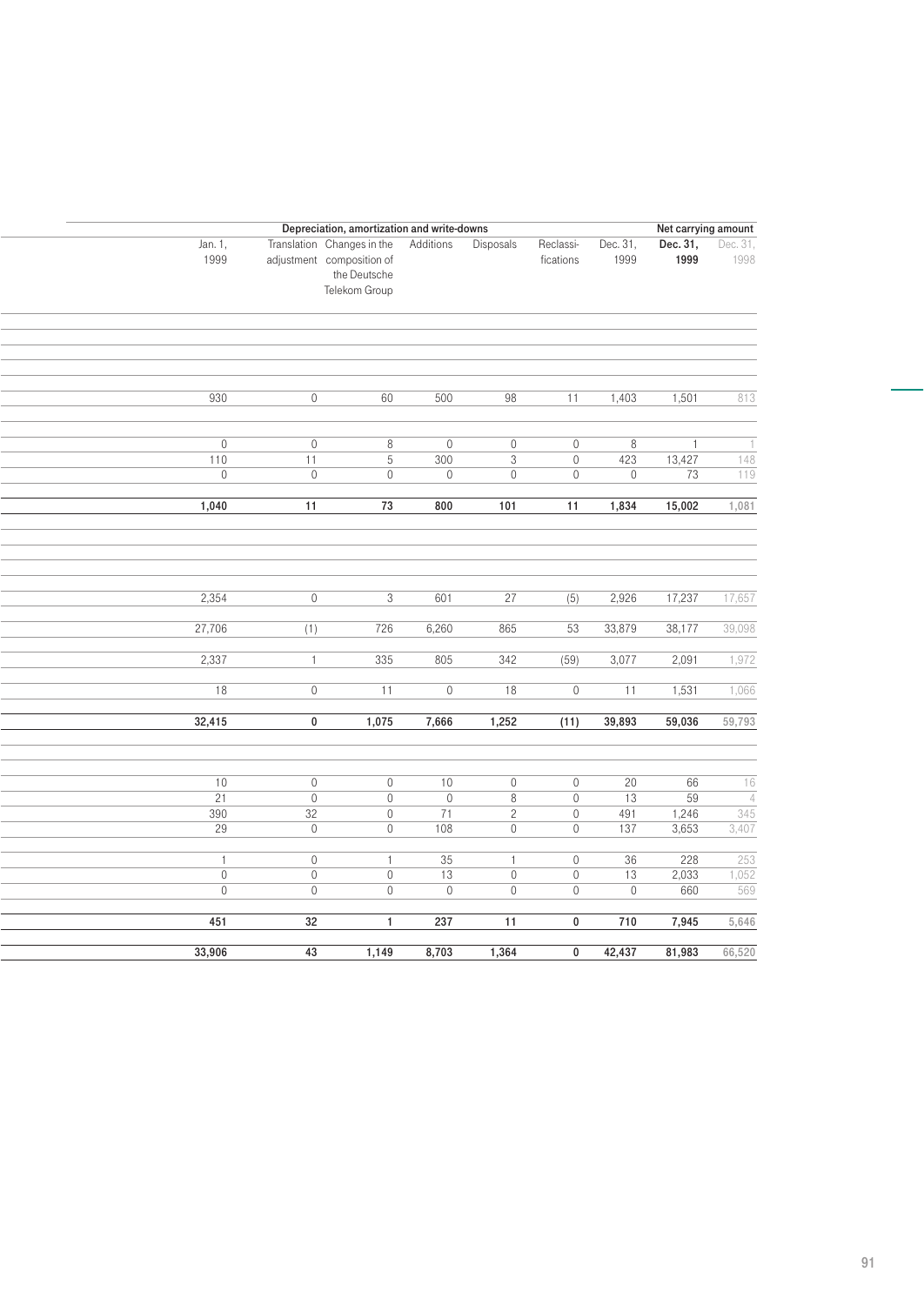# Consolidated statement of cash flows

| Consolidated |  |
|--------------|--|
| financial    |  |
| statements   |  |

|                                                                      | 1999                   | 1998              | 1997              |
|----------------------------------------------------------------------|------------------------|-------------------|-------------------|
| Note                                                                 | millions of $\epsilon$ | millions of $\in$ | millions of $\in$ |
| Net income                                                           | 1,253                  | 2,243             | 1.689             |
| Income applicable to minority shareholders                           | 271                    | 203               | 146               |
| Income after taxes                                                   | 1,524                  | 2,446             | 1.835             |
|                                                                      |                        |                   |                   |
| Depreciation and amortization                                        | 8,466                  | 9,037             | 9,509             |
| Income tax expense                                                   | 1,380                  | 2,477             | 1,512             |
| Net interest expense                                                 | 2,546                  | 2,962             | 3,256             |
| Net losses from the disposition of noncurrent assets                 | 540                    | 516               | 596               |
| Increase/(decrease) in pension accruals                              | (26)                   | 35                | (123)             |
| Results from associated companies                                    | 265                    | 382               | 777               |
| Other noncash income                                                 | 28                     | (50)              | (41)              |
| (Increase)/decrease in trade accounts receivable                     | (885)                  | 5                 | (215)             |
| (Increase)/decrease in inventories                                   | (273)                  | 57                | 124               |
| Increase/(decrease) in trade accounts payable                        | 435                    | 246               | (388)             |
| Changes in other current assets and liabilities                      | 71                     | 211               | (72)              |
| Income taxes paid                                                    | (2,040)                | (2,012)           | (1,827)           |
| Dividends received                                                   | 172                    | 110               | 88                |
| Cash generated from operations                                       | 12,203                 | 16,422            | 15,031            |
|                                                                      |                        |                   |                   |
| Interest paid                                                        | (3, 100)               | (3,403)           | (3, 755)          |
| Interest received                                                    | 485                    | 472               | 300               |
| Net cash provided by operating activities<br>(29)                    | 9,588                  | 13,491            | 11,576            |
| Capital expenditures                                                 | (5, 974)               | (4, 791)          | (6, 791)          |
| Acquisitions of businesses                                           | (12, 633)              |                   |                   |
| Purchase of financial assets,                                        |                        |                   |                   |
| net of cash acquired                                                 | (3,480)                | (2,733)           | (801)             |
| Proceeds from sale of noncurrent assets                              | 1,073                  | 715               | 329               |
| Proceeds from sale of shares in subsidiaries                         | $\overline{c}$         |                   | 130               |
| Net change in short-term investments and marketable securities       | 2,328                  | (701)             | 1,729             |
| Other                                                                |                        | (1)               |                   |
| Net cash used for investing activities<br>(30)                       | (18, 684)              | (7, 511)          | (5, 404)          |
|                                                                      |                        |                   |                   |
| Change in short-term borrowing                                       | (1,077)                | (4,780)           | (5, 513)          |
| Issuance of medium and long-term debt                                | 1,833                  | 1,595             | 136               |
| Repayments of medium and long-term debt                              | (1,687)                | (1,830)           | (817)             |
| Dividends                                                            | (1, 718)               | (1, 764)          | (841)             |
| Changes in minority interests                                        | $\mathbf{1}$           | (18)              |                   |
| Proceeds from share offering                                         | 10,613                 |                   |                   |
| Net cash provided by (used for) financing activities<br>(31)         | 7,965                  | (6, 797)          | (7,035)           |
| Effect of foreign exchange rate changes on cash and cash equivalents | (55)                   | 6                 | (3)               |
| Net increase (decrease) in cash and cash equivalents                 | (1, 186)               | (811)             | (866)             |
|                                                                      |                        |                   |                   |
| Cash and cash equivalents, at beginning of year                      | 2,064                  | 2,875             | 3,741             |
| Cash and cash equivalents, at end of year                            | 878                    | 2,064             | 2,875             |
| Liquid assets as shown in the balance sheet                          |                        |                   |                   |
| Cash and cash equivalents, Dec. 31,                                  | 878                    | 2,064             | 2,875             |
| Temporary cash investments, Dec. 31,                                 | 294                    | 3,022             | 1,858             |
| Total                                                                | 1,172                  | 5,086             | 4,733             |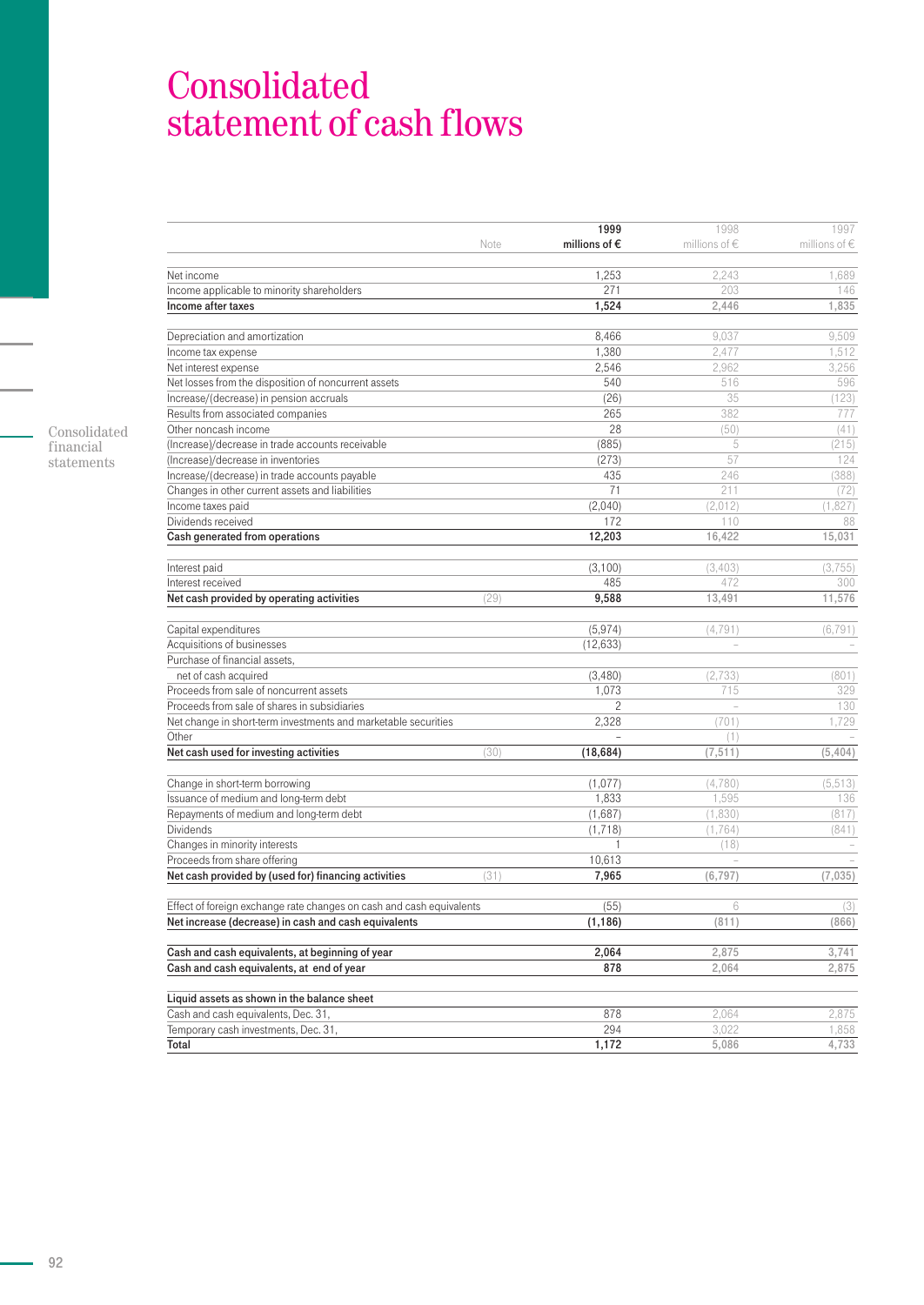# Consolidated statement of shareholders' equity

|                               |                                                       |                                      |                                  |                                               | Retained earnings |                                            |                          |                                                                              |               |                      |                                                                           |
|-------------------------------|-------------------------------------------------------|--------------------------------------|----------------------------------|-----------------------------------------------|-------------------|--------------------------------------------|--------------------------|------------------------------------------------------------------------------|---------------|----------------------|---------------------------------------------------------------------------|
| millions of $\in$             | Shares<br>issued and<br>outstanding<br>(in thousands) | Capital<br>stock<br>nominal<br>value | Additional<br>paid-in<br>capital | Difference<br>from<br>currency<br>translation | Treasury<br>stock | Other<br>retained<br>earnings<br>(deficit) | Total                    | Unappro-<br>priated net in-<br>come carried<br>forward from<br>previous year | Net<br>income | Minority<br>interest | Total                                                                     |
| <b>Balance</b> at             |                                                       |                                      |                                  |                                               |                   |                                            |                          |                                                                              |               |                      |                                                                           |
| Jan. 1, 1997                  | 2,743,700                                             | 7,014                                | 14,250                           | (179)                                         | 1                 | 1,185                                      | 1,007                    | 46                                                                           | 899           | 610                  | 23,826                                                                    |
|                               |                                                       |                                      |                                  |                                               |                   |                                            |                          |                                                                              |               |                      |                                                                           |
| Changes in the<br>composition |                                                       |                                      |                                  |                                               |                   |                                            |                          |                                                                              |               |                      |                                                                           |
| of the Deutsche               |                                                       |                                      |                                  |                                               |                   |                                            |                          |                                                                              |               |                      |                                                                           |
| Telekom Group                 |                                                       |                                      |                                  | 38                                            |                   |                                            | 38                       |                                                                              |               | 34                   | 72                                                                        |
| Dividends for 1996            |                                                       |                                      |                                  |                                               |                   |                                            |                          | (45)                                                                         | (796)         |                      | (841)                                                                     |
| Transfer to                   |                                                       |                                      |                                  |                                               |                   |                                            |                          |                                                                              |               |                      |                                                                           |
| retained earnings             |                                                       |                                      |                                  |                                               |                   | 103                                        | 103                      |                                                                              | (103)         |                      | $\hspace{1.0cm} \rule{1.5cm}{0.15cm} \hspace{1.0cm} \rule{1.5cm}{0.15cm}$ |
| Net income                    |                                                       |                                      |                                  |                                               |                   |                                            |                          |                                                                              | 1,689         | 146                  | 1,835                                                                     |
| Difference                    |                                                       |                                      |                                  |                                               |                   |                                            |                          |                                                                              |               |                      |                                                                           |
| from currency                 |                                                       |                                      |                                  |                                               |                   |                                            |                          |                                                                              |               |                      |                                                                           |
| translation                   |                                                       |                                      |                                  | (227)                                         |                   |                                            | (227)                    |                                                                              |               | (49)                 | (276)                                                                     |
| <b>Balance</b> at             |                                                       |                                      |                                  |                                               |                   |                                            |                          |                                                                              |               |                      |                                                                           |
| Dec. 31, 1997                 | 2,743,700                                             | 7,014                                | 14,250                           | (368)                                         | $\mathbf{1}$      | 1,288                                      | 921                      | 1                                                                            | 1,689         | 741                  | 24,616                                                                    |
| Changes in the                |                                                       |                                      |                                  |                                               |                   |                                            |                          |                                                                              |               |                      |                                                                           |
| composition                   |                                                       |                                      |                                  |                                               |                   |                                            |                          |                                                                              |               |                      |                                                                           |
| of the Deutsche               |                                                       |                                      |                                  |                                               |                   |                                            |                          |                                                                              |               |                      |                                                                           |
| Telekom Group                 |                                                       |                                      |                                  |                                               |                   |                                            |                          |                                                                              |               | (17)                 | (17)                                                                      |
| Dividends for 1997            |                                                       |                                      |                                  |                                               |                   |                                            |                          |                                                                              | (1,684)       | (73)                 | (1,757)                                                                   |
| Unappropriated net            |                                                       |                                      |                                  |                                               |                   |                                            |                          |                                                                              |               |                      |                                                                           |
| income carried                |                                                       |                                      |                                  |                                               |                   |                                            |                          |                                                                              |               |                      |                                                                           |
| forward from                  |                                                       |                                      |                                  |                                               |                   |                                            |                          |                                                                              |               |                      |                                                                           |
| previous year                 |                                                       |                                      |                                  |                                               |                   |                                            |                          | 5                                                                            | (5)           |                      |                                                                           |
| Net income                    |                                                       |                                      |                                  |                                               |                   |                                            |                          |                                                                              | 2,243         | 203                  | 2,446                                                                     |
| Difference                    |                                                       |                                      |                                  |                                               |                   |                                            |                          |                                                                              |               |                      |                                                                           |
| from currency<br>translation  |                                                       |                                      |                                  | (135)                                         |                   |                                            | (135)                    |                                                                              |               | (89)                 | (224)                                                                     |
|                               |                                                       |                                      |                                  |                                               |                   |                                            |                          |                                                                              |               |                      |                                                                           |
| <b>Balance</b> at             |                                                       |                                      |                                  |                                               |                   |                                            |                          |                                                                              |               |                      |                                                                           |
| Dec. 31, 1998                 | 2,743,700                                             | 7,014                                | 14,250                           | (503)                                         | 1                 | 1,288                                      | 786                      | 6                                                                            | 2,243         | 765                  | 25,064                                                                    |
| Changes in the                |                                                       |                                      |                                  |                                               |                   |                                            |                          |                                                                              |               |                      |                                                                           |
| composition                   |                                                       |                                      |                                  |                                               |                   |                                            |                          |                                                                              |               |                      |                                                                           |
| of the Deutsche               |                                                       |                                      |                                  |                                               |                   |                                            |                          |                                                                              |               |                      |                                                                           |
| Telekom Group                 |                                                       |                                      |                                  |                                               |                   |                                            |                          |                                                                              |               | (1)                  | (1)                                                                       |
| Dividends for 1998            |                                                       |                                      |                                  |                                               |                   |                                            |                          |                                                                              | (1,683)       | (41)                 | (1, 724)                                                                  |
| Unappropriated net            |                                                       |                                      |                                  |                                               |                   |                                            |                          |                                                                              |               |                      |                                                                           |
| income carried                |                                                       |                                      |                                  |                                               |                   |                                            |                          |                                                                              |               |                      |                                                                           |
| forward from                  |                                                       |                                      |                                  |                                               |                   |                                            |                          |                                                                              |               |                      |                                                                           |
| previous year<br>Transfer to  |                                                       |                                      |                                  |                                               |                   |                                            |                          | 7                                                                            | (7)           |                      |                                                                           |
| retained earnings             |                                                       |                                      |                                  |                                               |                   | 553                                        | 553                      |                                                                              | (553)         |                      |                                                                           |
| Increase in nominal           |                                                       |                                      |                                  |                                               |                   |                                            |                          |                                                                              |               |                      |                                                                           |
| value of capital stock        |                                                       | 10                                   | (10)                             |                                               |                   |                                            |                          |                                                                              |               |                      |                                                                           |
| Proceeds from                 |                                                       |                                      |                                  |                                               |                   |                                            |                          |                                                                              |               |                      |                                                                           |
| share offering                | 285,904                                               | 732                                  | 9,881                            |                                               |                   |                                            |                          |                                                                              |               |                      | 10,613                                                                    |
| Transfer to reserve           |                                                       |                                      |                                  |                                               |                   |                                            |                          |                                                                              |               |                      |                                                                           |
| for treasury stock            |                                                       |                                      |                                  |                                               | 13                | (13)                                       | $\overline{\phantom{a}}$ |                                                                              |               |                      |                                                                           |
| Net income                    |                                                       |                                      |                                  |                                               |                   |                                            |                          |                                                                              | 1,253         | 271                  | 1,524                                                                     |
| Difference from               |                                                       |                                      |                                  |                                               |                   |                                            |                          |                                                                              |               |                      |                                                                           |
| currency translation          |                                                       |                                      |                                  | 219                                           |                   |                                            | 219                      |                                                                              |               | (6)                  | 213                                                                       |
| <b>Balance</b> at             |                                                       |                                      |                                  |                                               |                   |                                            |                          |                                                                              |               |                      |                                                                           |
| Dec. 31, 1999                 | 3,029,604                                             | 7,756                                | 24,121                           | (284)                                         | 14                | 1,828                                      | 1,558                    | 13                                                                           | 1,253         | 988                  | 35,689                                                                    |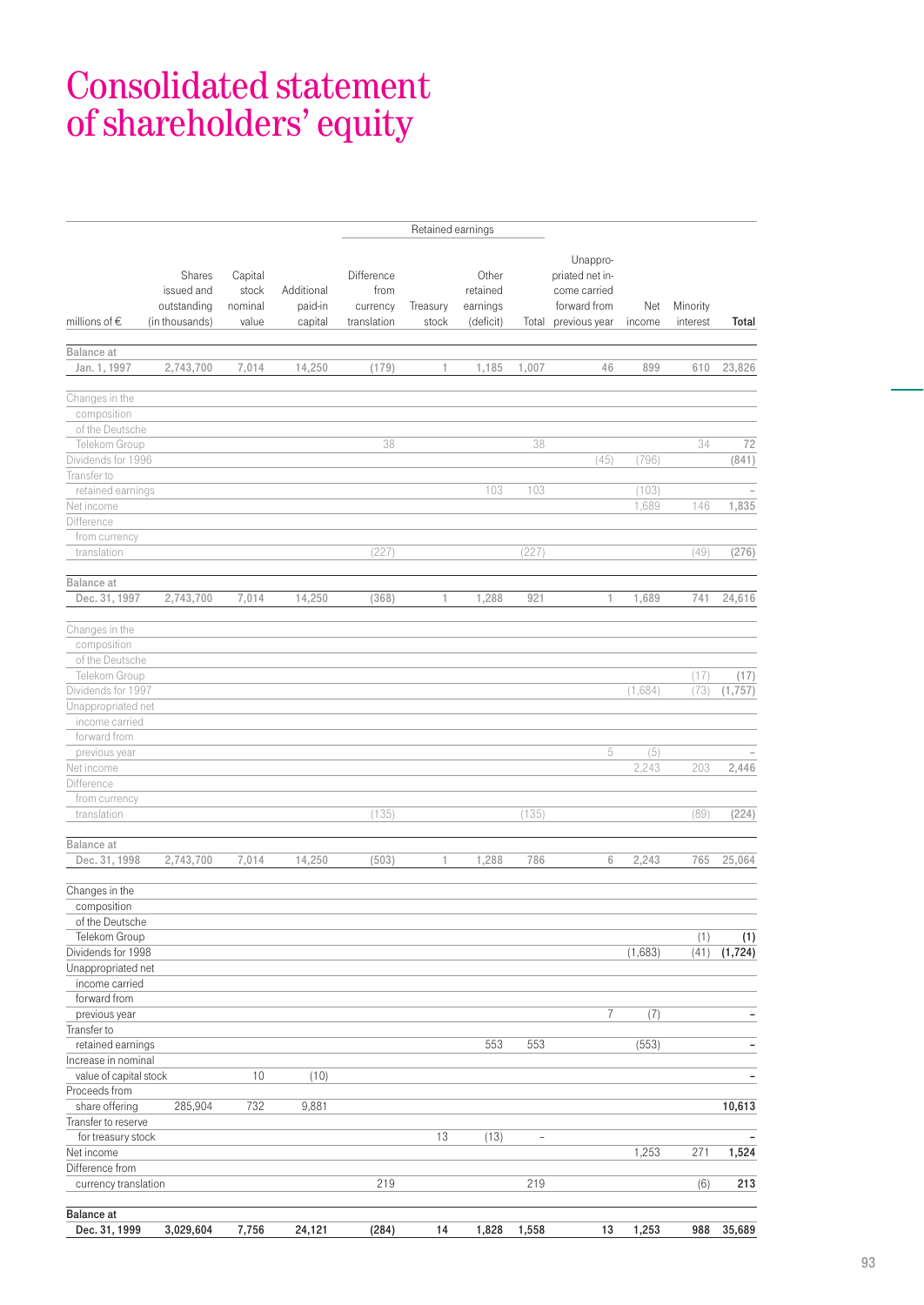## Notes to the consolidated financial statements Summary of accounting policies

## Description of business and relationship with the Federal Republic of Germany

The Deutsche Telekom Group (Deutsche Telekom) is a fullservice telecommunications provider whose major lines of business include providing network communications, mobile communications, data communications and carrier services, broadcasting and broadband cable services for television and radio stations, value-added services as well as international business. Deutsche Telekom also supplies and services terminal equipment and publishes telephone directories.

Deutsche Telekom's principal business is providing telecommunications services, comprising more than 90 % of total operating revenues, operating profits and identifiable assets. Deutsche Telekom's business is conducted predominantly in Germany and is, therefore, within a single geographic area for reporting purposes.

The Company, Deutsche Telekom AG, was registered with the Commercial Registry of the Bonn District Court (Amtsgericht – HRB 6794) on January 2, 1995. The number of Deutsche Telekom shareholders increased considerably once again as a result of Deutsche Telekom's second share offering in 1999. The Federal Republic of Germany (the Federal Republic), formerly the sole shareholder of Deutsche Telekom AG, again did not participate in the capital increase, and its shareholding decreased to approximately 43.18 % as of December 31, 1999. An additional 21.6 % of the shares are held by a federal corporation, the Kreditanstalt für Wiederaufbau (KfW). As a result, the Federal Republic's direct shareholding as of December 31, 1999 amounts to approximately 64.78 %. The Federal Republic administers its shareholding and exercises its rights as a shareholder through a public law entity, the Bundesanstalt für Post und Telekommunikation Deutsche Bundespost (the Federal Agency), which, following the dissolution of the Federal Ministry of Posts and Telecommunications (BMPT) on December 31, 1997, is subject to supervision by the Federal Ministry of Finance (BMF).

The Regulatory Authority for Telecommunications and Posts (the Regulatory Authority) commenced its activities on January 1, 1998. The Regulatory Authority, which is under the authority of the Federal Ministry of Economics (BMW), has thus taken the place of the dissolved Federal Ministry of Posts and Telecommunications in supervising the telecommunications sector in Germany, and in this capacity regulates the business activities of Deutsche Telekom.

The Federal Republic and various government departments and agencies are collectively Deutsche Telekom's largest customer. Charges for services provided to the Federal Republic and such departments and agencies are based on Deutsche Telekom's commercial pricing policies. Services provided to any one department or agency do not represent a significant component of Deutsche Telekom's net revenues.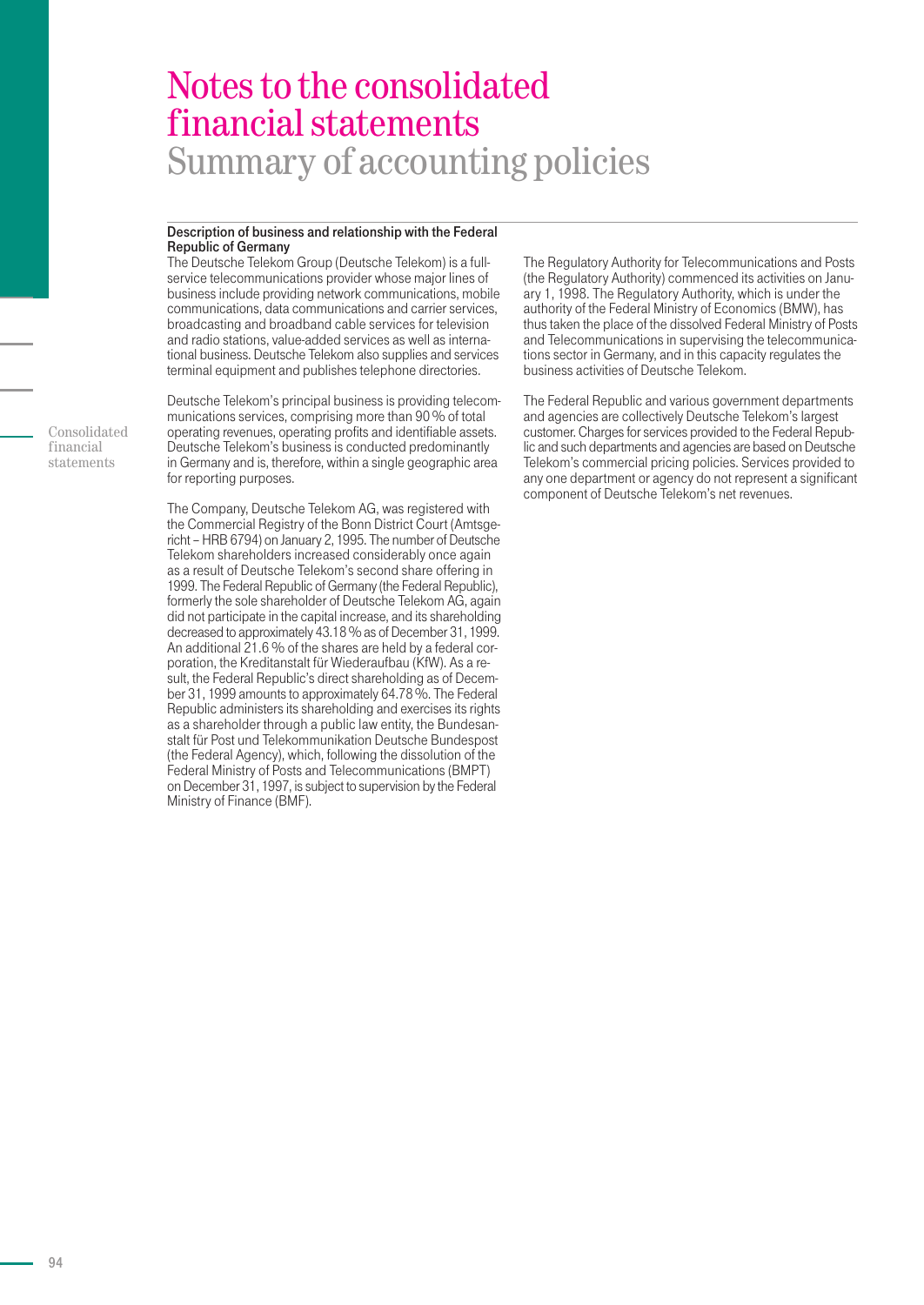#### Summary of significant accounting principles

The annual financial statements and the management report of the Deutsche Telekom Group have been prepared in accordance with the requirements of the German Commercial Code (Handelsgesetzbuch - HGB) and German Stock Corporation Law (Aktiengesetz – AktG).

The listing of its shares on the New York Stock Exchange (NYSE) as part of the initial public offering and the related requirement for Deutsche Telekom to file financial statements with the U.S. Securities and Exchange Commission (SEC) have led the Company to prepare its consolidated financial statements in conformity with international financial reporting standards. Accordingly, the Company uses accounting and valuation principles in line with those of U.S. GAAP (generally accepted accounting principles – GAAP) applicable at the balance sheet date, provided options exist under German GAAP to permit such an approach. This also serves to minimize differences between results reported in the reconciliation of German GAAP to U.S. GAAP.

The contents of these consolidated financial statements differ from financial statements prepared in accordance with U.S. GAAP only in those instances where the accounting and disclosure requirements of the HGB cannot be conformed to U.S. GAAP. These differences between German GAAP and U.S. GAAP are shown in a separate reconciliation.

Whereas the HGB requires only one year of comparative figures for the statement of income, the SEC requires the two previous years. The SEC also requires three years of cash flow statements and statements of shareholders' equity.

The consolidated balance sheet and the consolidated statement of income are prepared in accordance with the classification requirements of § 298 HGB, in combination with § 266 and § 275 HGB. The income statement is prepared using the total cost method. All amounts shown, except per share amounts, are in millions of euros ( $\epsilon$  / EUR). The consolidated financial statements have been restated from DM into euros using the official fixed conversion rate of EUR 1 = DM 1.95583. Certain items have been combined in order to enhance the informative value and understanding of the consolidated financial statements. These items are shown separately in the notes. In case of changes in presentation, prior-year amounts are reclassified to conform with the current-year presentation. In accordance with § 297 paragraph 1 sentence 2 HGB, the consolidated accounts also include a consolidated statement of cash flows and a segment report; in addition, the consolidated accounts also include a consolidated statement of shareholders' equity. In conformity with international practice, reporting begins with the income statement, and the statement of cash flows and the statement of shareholders' equity precede the notes to the consolidated financial statements. In line with internationally accepted reporting practice, the appropriation of net income is not included in these statements, as of the 1999 financial year. This means that, in contrast to prior years, when the consolidated statement of income and the consolidated balance sheet were prepared taking the (partial) appropriation of net income of the parent company into consideration, there is a change in the method of reporting as of 1999 in that the net income is now shown in the consolidated balance sheet and the appropriation of net income is not included in the consolidated statement of income.

The consolidated financial statements are prepared in accordance with uniform accounting and valuation principles. The accounting policies used in the consolidated financial statements differ from those used in the unconsolidated financial statements of the parent company. Such differences, mostly applied to conform with U.S. GAAP, include the following:

- Property, plant and equipment leased under contracts for which the risks and rewards of ownership have been assumed are capitalized. Scheduled depreciation is recorded over the useful economic life of the asset or over the term of the lease. The present value of payment obligations resulting from future lease payments are included as liabilities.
- Interest incurred while items included in property, plant and equipment were under construction has been added to construction costs.
- Direct pension obligations are measured in accordance with SFAS No. 87, using valuation methods consistent with those used for indirect pension obligations in the unconsolidated financial statements of Deutsche Telekom AG. The increase in the average life expectancy is taken into account in the measurement of all pension obligations in the consolidated financial statements.
- In the measurement of the compensation obligations to the Civil Service Health Insurance Fund (Postbeamtenkrankenkasse), the additional accruals required according to the new 1998 life expectancy tables by Prof. Klaus Heubeck ("Richttafeln 1998") were recorded in the 1998 financial year, thus fully affecting net income. In contrast to the unconsolidated financial statements of Deutsche Telekom AG, where the accruals are spread over 4 financial years, this accrual was made in full in the consolidated financial statements.
- Accruals for the internal costs of preparing annual financial statements are not recorded.
- Investment grants received are recorded as reductions of the acquisition costs of assets.

The financial statements of Deutsche Telekom AG as well as the financial statements of the Deutsche Telekom Group, which have an unqualified audit opinion from PwC Deutsche Revision Aktiengesellschaft Wirtschaftsprüfungsgesellschaft, Frankfurt am Main, are published in the Federal Gazette (Bundesanzeiger) and filed under HRB 6794 with the Commercial Registry of the Bonn District Court. This annual report and the Annual Report on Form 20-F, filed with the SEC due to Deutsche Telekom's listing on the NYSE, are available upon request from Deutsche Telekom AG, Bonn, Investor Relations.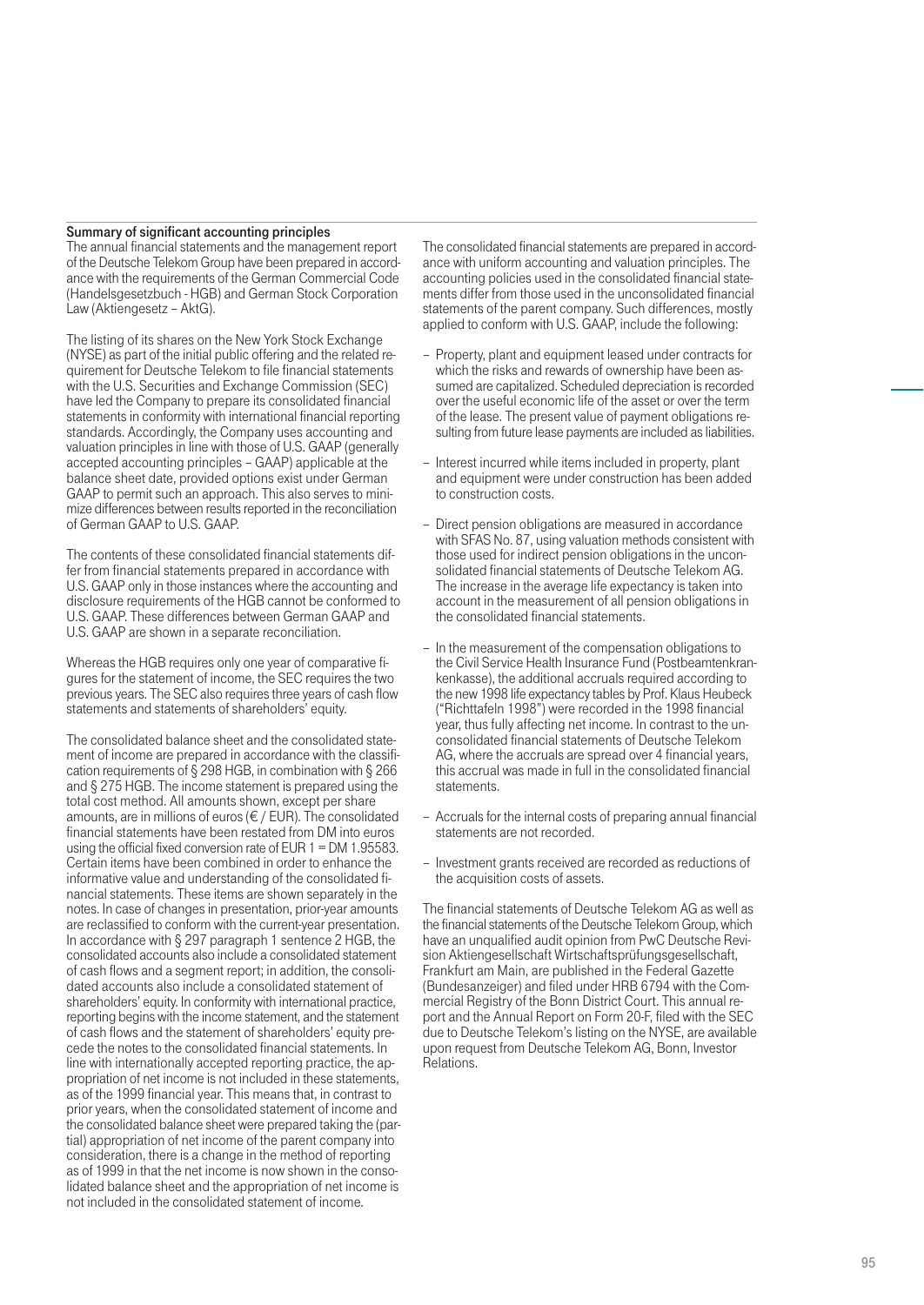#### Consolidated group

The consolidated financial statements are comprised of the accounts of Deutsche Telekom AG and its subsidiaries.

The subsidiaries, associated companies and other related companies have been included in the consolidated financial statements in accordance with the following criteria:

– Subsidiaries are companies in which Deutsche Telekom directly or indirectly has majority voting rights or management control.

Consolidated financial statements

The changes in the composition of the Deutsche Telekom Group in 1999 are presented in the following table:

- Associated companies are companies in which Deutsche Telekom directly or indirectly holds between 20 % and 50 % of the voting rights and exercises a significant influence. Such companies are generally included in the consolidated financial statements using the equity method.
- Companies in which Deutsche Telekom holds less than 20 % of the voting rights are carried in the consolidated financial statements at the lower of acquisition cost or market value and classified as other investments in related companies.

|                                                      | <b>Domestic</b>          | International            | <b>Total</b> |
|------------------------------------------------------|--------------------------|--------------------------|--------------|
| <b>Consolidated subsidiaries</b>                     |                          |                          |              |
| January 1, 1999                                      | 32                       | 29                       | 61           |
| Additions                                            | $\overline{c}$           | 34                       | 36           |
| Disposals                                            | 3                        | 3                        | 6            |
| Reclassifications                                    | $\overline{7}$           |                          | 8            |
| December 31, 1999                                    | 38                       | 61                       | 99           |
| Associated companies included at equity              |                          |                          |              |
| January 1, 1999                                      | 19                       | 16                       | 35           |
| Additions                                            |                          | 6                        | 6            |
| Disposals                                            | 3                        | $\overline{\phantom{0}}$ | 3            |
| Reclassifications                                    | (1)                      | $\overline{\phantom{0}}$ | (1)          |
| December 31, 1999                                    | 15                       | 22                       | 37           |
| Other unconsolidated subsidiaries and other          |                          |                          |              |
| investments in related companies (greater than 20 %) |                          |                          |              |
| January 1, 1999                                      | 47                       | 24                       | 71           |
| <b>Additions</b>                                     | 41                       | 13                       | 54           |
| <b>Disposals</b>                                     | 3                        | 3                        | 6            |
| Reclassifications                                    | (6)                      | (1)                      | (7)          |
| December 31, 1999                                    | 79                       | 33                       | 112          |
| Total                                                |                          |                          |              |
| January 1, 1999                                      | 98                       | 69                       | 167          |
| <b>Additions</b>                                     | 43                       | 53                       | 96           |
| <b>Disposals</b>                                     | 9                        | 6                        | 15           |
| Reclassifications                                    | $\overline{\phantom{0}}$ | $\qquad \qquad -$        | -            |
| December. 31, 1999                                   | 132                      | 116                      | 248          |

The consolidated financial statements include the individual company financial statements of the parent company, Deutsche Telekom AG, as well as 38 (Dec. 31, 1998: 32) domestic and 61 (Dec. 31, 1998: 29) foreign subsidiaries in which Deutsche Telekom AG has a direct or indirect controlling interest.

The most significant subsidiaries consolidated for the first time in 1999 are SIRIS S.A.S., Paris, and Deutsche Telekom Mobile Holdings Limited, London (One 2 One), as well as max.mobil. Telekommunikation Service GmbH, Vienna, and Eurobell (Holdings) PLC, Crawley, which in prior years were included using the equity method.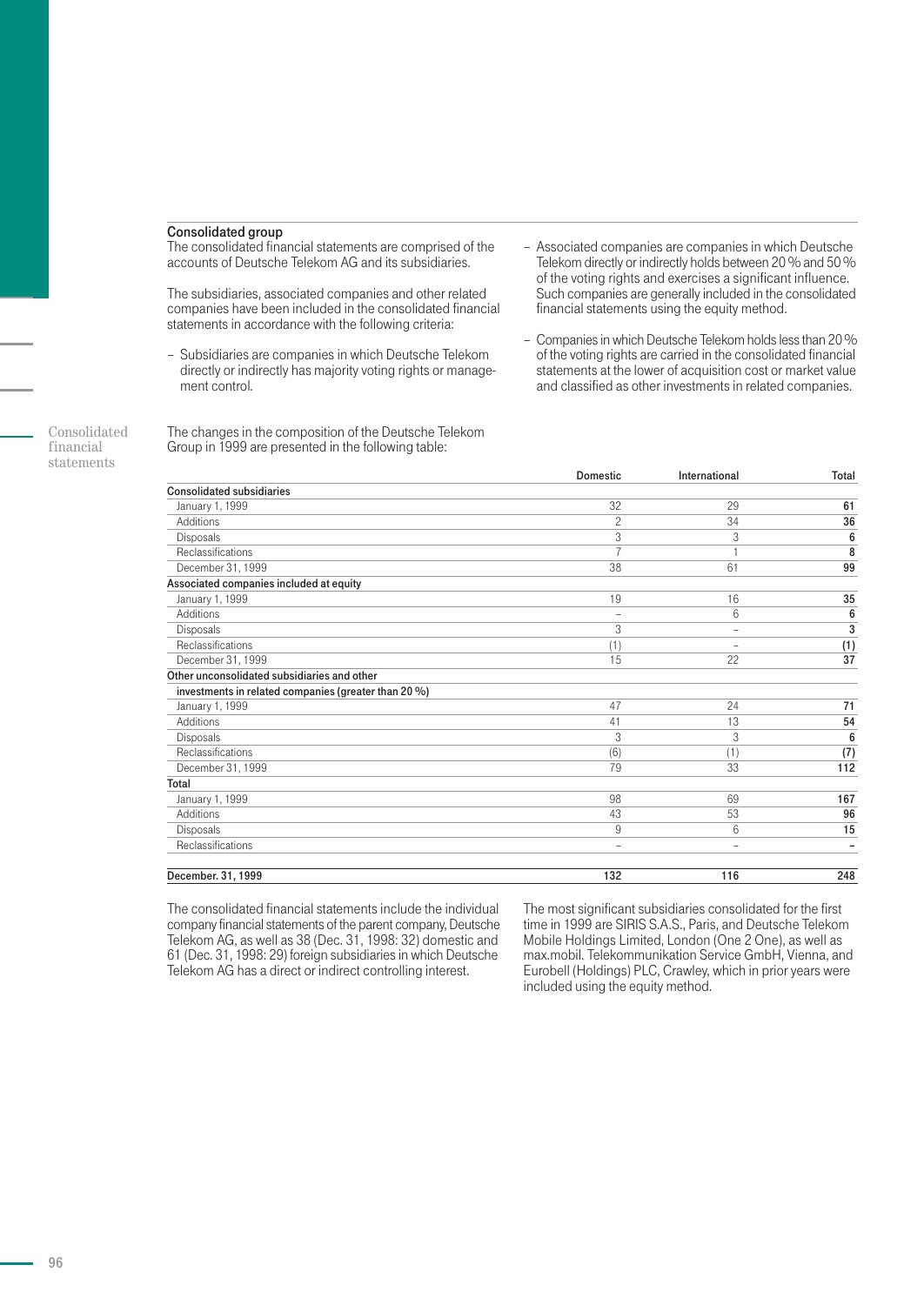The changes in the composition of the Deutsche Telekom Group have had the following effects on the consolidated financial statements:

Effects on the consolidated statement of income (in millions of  $\epsilon$ ):

| Income after taxes            |       |
|-------------------------------|-------|
| Other income/(expenses)       | (471) |
| Depreciation and amortization | (467) |
| Personnel costs               | (140) |
| Goods and services purchased  | (838) |
| Revenue                       | 1.437 |

| Effects on the consolidated balance sheet |           |
|-------------------------------------------|-----------|
| (in millions of $\epsilon$ ):             |           |
|                                           |           |
| Assets                                    |           |
|                                           |           |
| Noncurrent assets                         | 16,609    |
| Current assets, prepaid expenses,         |           |
| deferred charges and deferred taxation    | (11, 213) |
|                                           |           |
|                                           | 5,396     |
|                                           |           |
| Shareholder's equity and liabilities      |           |
|                                           |           |
| Shareholder's equity                      | (318)     |
| Accruals, liabilities and deferred income | 5.714     |
|                                           |           |
|                                           | 5.396     |

Sixty (Dec. 31, 1998: 36) subsidiaries were not included because they were not material to the net worth, financial position and results of the Deutsche Telekom Group. These subsidiaries accounted for less than 1 % of consolidated revenue, results and balance sheet total of the Deutsche Telekom Group.

In accordance with § 311 paragraph 1 HGB, 37 (Dec. 31, 1998: 35) companies over which Deutsche Telekom exercises significant influence have been classified as associated companies and are accounted for using the equity method.

Fifty-two (Dec. 31, 1998: 35) associated companies which have little or no effect on the net worth, financial position and results of the Deutsche Telekom Group were classified as other investments in related companies at acquisition cost less applicable write-downs.

The full list of investment holdings is filed with the Commercial Registry of the Bonn District Court (HRB 6794). It is available upon request from Deutsche Telekom AG, Bonn, Investor Relations. Furthermore, the list of investment holdings includes a full list of all subsidiaries which exercise the disclosure simplification option in accordance with § 264 paragraph 3 HGB.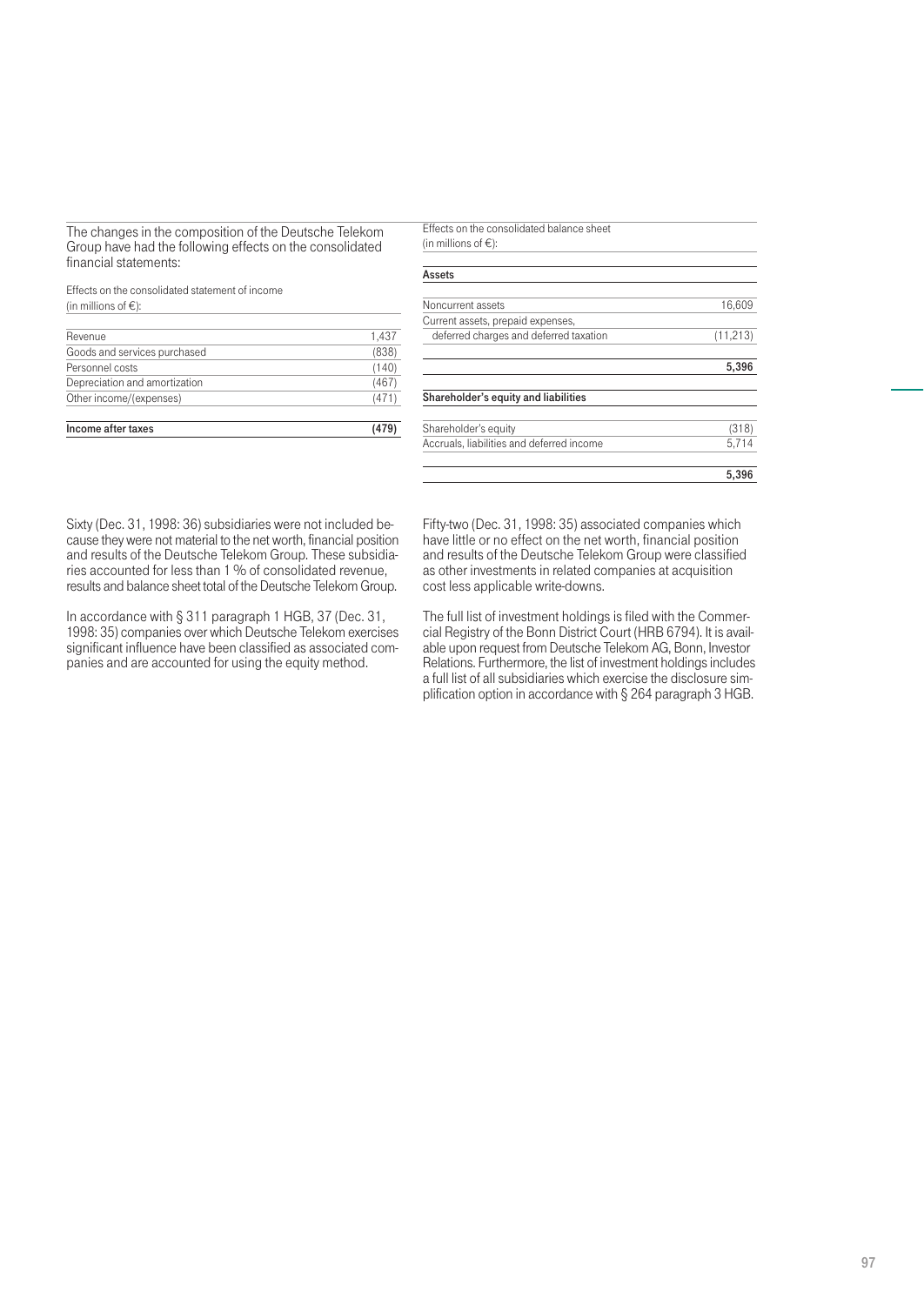#### Principal subsidiaries and associated companies

The principal subsidiaries and associated companies whose revenues and results, together with Deutsche Telekom AG, account for more than 90 % of the Group are shown in the table below:

|                                             | Deutsche Telekom | Shareholders'     | Revenue                | Income        | Employees        |
|---------------------------------------------|------------------|-------------------|------------------------|---------------|------------------|
|                                             | share            | equity            |                        | after taxes   |                  |
| Name and                                    | Dec. 31, 1999    | Dec. 31, 1999     | 1999                   | 1999          | 1999             |
| registered office                           | (9/0)            | millions of $\in$ | millions of $\epsilon$ | millions of € | (annual average) |
| <b>Subsidiaries</b>                         |                  |                   |                        |               |                  |
| DeTe Immobilien Deutsche Telekom            |                  |                   |                        |               |                  |
| Immobilien und Service GmbH, Münster        | 100.00           | 153               | 4,123                  | 134           | 9,775            |
| DeTeMobil Deutsche Telekom                  |                  |                   |                        |               |                  |
| MobilNet GmbH, Bonn                         | 100.00           | 1,447             | 4,999                  | 899           | 6,730            |
| MATÁV Magyar Távközlési Rt.,                |                  |                   |                        |               |                  |
| Budapest, Hungary <sup>1,2</sup>            | 59.53            | 1,377             | 1,524                  | 311           | 15,914           |
| DeTeSystem Deutsche Telekom                 |                  |                   |                        |               |                  |
| Systemlösungen GmbH, Frankfurt/Main         | 100.00           | 51                | 1,698                  | 23            | 1,739            |
| T-Data Gesellschaft für                     |                  |                   |                        |               |                  |
| Datenkommunikation mbH. Bonn                | 100.00           | 497               | 485                    | 64            | 599              |
| DeTeMedien Deutsche Telekom                 |                  |                   |                        |               |                  |
| Medien GmbH, Frankfurt/Main                 | 100.00           | 26                | 446                    | 132           | 302              |
| T-Online international AG,                  |                  |                   |                        |               |                  |
| Darmstadt                                   | 100.00           | 36                | 428                    | (5)           | 735              |
| Deutsche Telekom Mobile Holdings Ltd.,      |                  |                   |                        |               |                  |
| London <sup>1</sup>                         | 100.00           | 10,798            | 544                    | (377)         | 4,016            |
| max.mobil. Telekommunikation Service GmbH,  |                  |                   |                        |               |                  |
| Vienna <sup>1</sup>                         | 91.00            | 51                | 811                    | (33)          | 2,539            |
| SIRIS S.A.S., Paris                         | 100.00           | 40                | 113                    | (81)          | 388              |
| DeTeLine Deutsche Telekom                   |                  |                   |                        |               |                  |
| Kommunikationsnetze GmbH, Berlin            | 100.00           | 27                | 321                    | 8             | 818              |
| DeTeCSM Deutsche Telekom                    |                  |                   |                        |               |                  |
| Computer Service Management GmbH, Darmstadt | 100.00           | 243               | 1,187                  | 131           | 4.883            |
| DeTeKabelService Deutsche Telekom           |                  |                   |                        |               |                  |
| Kabel Service GmbH, Bonn <sup>1</sup>       | 100.00           | 79                | 157                    | 9             | 328              |
| <b>Associated companies</b>                 |                  |                   |                        |               |                  |
| Atlas Telecommunications S.A.,              |                  |                   |                        |               |                  |
| Brussels, Belgium <sup>1</sup>              | 50.00            | 110               | 743                    | (439)         | 2.779            |
| HT-Hrvatske telekomunikacije d.d.,          |                  |                   |                        |               |                  |
| Zagreb                                      | 35.00            | 1,051             | 694                    | 83            | 10,632           |
| MTS, CJSC Mobile TeleSystems gAG,           |                  |                   |                        |               |                  |
| Moscow                                      | 44.14            | 356               | 338                    | 88            | 841              |
| Other companies                             |                  |                   |                        |               |                  |
| Sprint Corporation,                         | FON 10.99        |                   |                        |               |                  |
| Westwood, Kansas, USA <sup>1,3</sup>        | PCS 11.28        | 10,648            | 15,412                 | 373           | 64,900           |
| France Telecom S.A.,                        |                  |                   |                        |               |                  |
| Paris, France <sup>1,3</sup>                | 2.00             | 16,991            | 24,648                 | 2,300         | 169,099          |
| Consolidated subgroup financial statements  |                  |                   |                        |               |                  |

2 Held through MagyarCom Holding GmbH, Bonn (Deutsche Telekom AG share: 50 %)

3 1998 financial year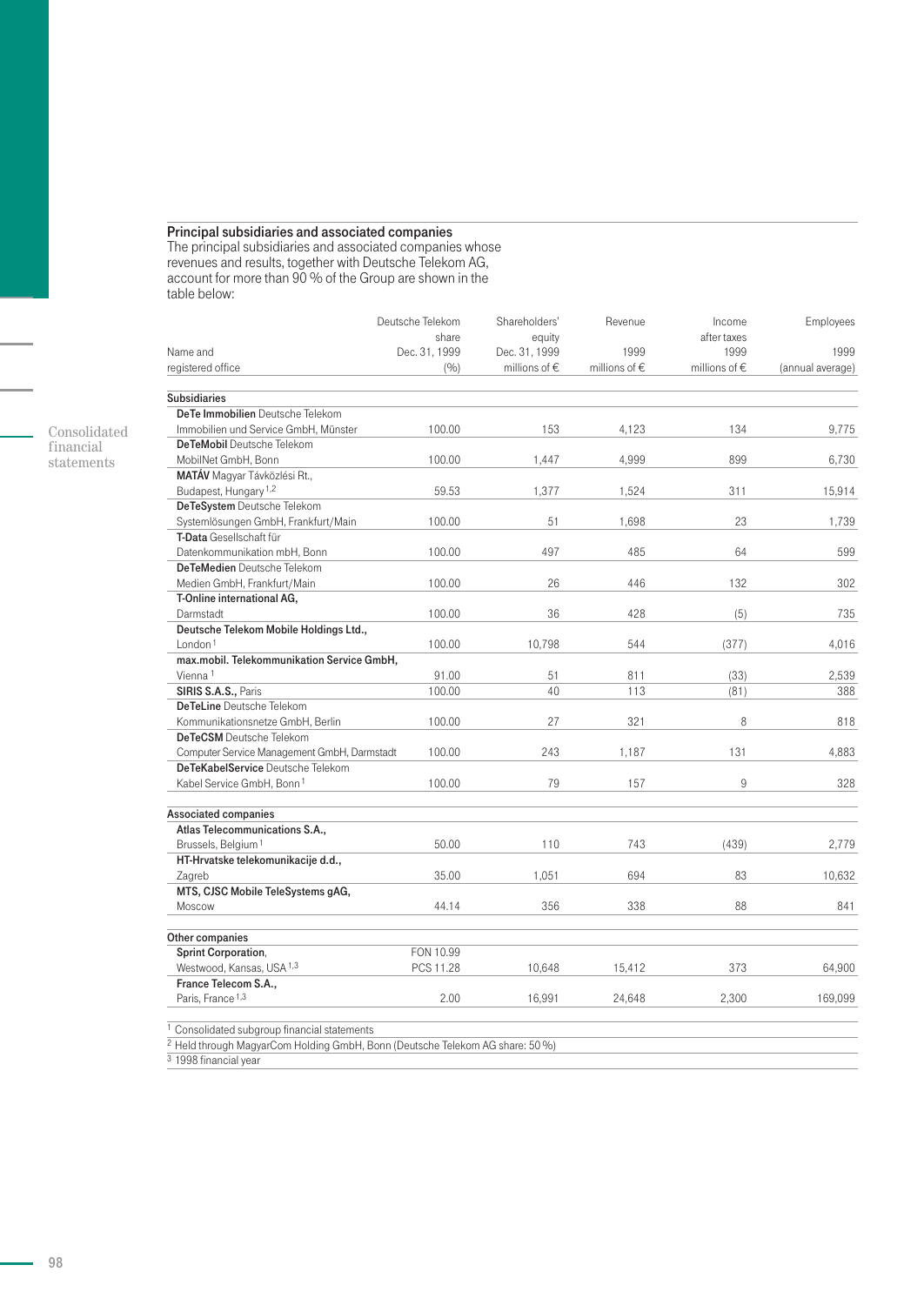## Consolidation principles

Capital consolidation is performed following the book value method under German GAAP. Under this method, the purchase consideration for an acquisition is allocated to the assets and liabilities acquired based on their fair values. Any resulting excess of the purchase consideration over the parent's interest in the fair value of net assets acquired is capitalized as goodwill and amortized over its useful life. Negative goodwill from capital consolidation is included under other accruals.

Profits or losses generated by subsidiaries during their period of affiliation with the Group are included in retained earnings (deficit); furthermore, they include the effects of consolidation and the net income of subsidiaries.

Revenue, income and expenses as well as receivables and liabilities between the consolidated companies are eliminated. Intercompany profits and losses and income effects from the consolidation of intercompany debt are eliminated in the consolidated financial statements.

The consolidated balance sheets include deferred taxes resulting from the effects of consolidation, provided the tax expense is expected to reverse in later years except where the effects of consolidation relate to the parent company during the periods prior to the end of 1995, when it was essentially exempt from taxation.

The investments in associated companies included at equity are accounted for using the book value method by applying Deutsche Telekom's uniform principles of valuation. This method is similar to the method described above for consolidated subsidiaries. The principles used for full consolidation are also applied in treating the differences resulting from the initial consolidation. It was not necessary to eliminate intercompany profits and losses with associated companies, as they were insignificant.

Joint ventures are included in the consolidated financial statements using the equity method.

#### Foreign currency translation

In the individual company financial statements, foreign currency receivables, cash in banks and liabilities are translated at the exchange rate applicable on the transaction date. Unrealized foreign currency losses due to exchange rate fluctuations through the balance sheet date are recognized in the income statement while unrealized foreign currency gains are not recognized, whereas foreign currency gains from Member States of the European Monetary Union are recognized as income. Where foreign currency items have been hedged by forward exchange contracts, they are valued at the corresponding hedge rate.

Currency translation of foreign subsidiaries is made in accordance with the functional currency method. Thus, the functional currency is the currency in which the foreign subsidiary performs its principal operations. The activities and financial structure as reported in this currency should be reflected in the group accounts. Generally, the functional currency of dependent subsidiaries is identical with that of the parent com-

pany. Dependent subsidiaries are translated according to the temporal method. On the other hand, the functional currency of independent subsidiaries is the local currency. Currently all consolidated foreign subsidiaries of Deutsche Telekom conduct their operations independently of the parent company, therefore currency translation is performed according to the modified current rate method.

Therefore, in the consolidated financial statements, the translation of all items shown in balance sheets of foreign subsidiaries from foreign currencies into euros is performed using middle rates on the balance sheet date and, for Member States of the European Monetary Union, the official euro conversion rates. The resulting amounts in euros are then converted into DM. Gains and losses resulting from translation are recorded, without affecting net income, in retained earnings (deficit).

The income statements of foreign subsidiaries are translated at the average annual exchange rates.

The exchange rates of certain significant currencies are as follows:

|                             |          | Average annual rate |           |          |               | Rate at balance sheet date |               |
|-----------------------------|----------|---------------------|-----------|----------|---------------|----------------------------|---------------|
|                             | 1999     | 1999                | 1998      | 1997     | Dec. 31, 1999 | Dec. 31, 1999              | Dec. 31, 1998 |
|                             | €        | <b>DM</b>           | <b>DM</b> | DM       | €.            | DM                         | DM            |
| 100 Belgian Francs (BEF)    | 2.47894  | 4.8484              | 4.8476    | 4.8464   | 2.47894       | 4.8484                     | 4.8483        |
| 100 Swiss Francs (CHF)      | 62.53170 | 122.3014            | 121.4138  | 119.5045 | 62.31700      | 121.8815                   | 122.2000      |
| 100 French Francs (FRF)     | 15.24490 | 29.8164             | 29.8291   | 29.7049  | 15.24490      | 29.8164                    | 29.8180       |
| 1 Pound Sterling (GBP)      | .51807   | 2.9691              | 2.9142    | 2.8412   | 1.61240       | 3.1536                     | 2.7980        |
| 100 Hungarian Forints (HUF) | 0.39581  | 0.7741              | 0.8202    | 0.9301   | 0.39269       | 0.7680                     | 0.7738        |
| 100 Indonesian Rupiah (IDR) | 0.01213  | 0.0237              | 0.0181    | 0.0631   | 0.01410       | 0.0276                     | 0.0209        |
| 100 Japanese Yen (JPY)      | 0.82918  | 1.6217              | 1.3482    | 1.4379   | 0.97552       | 1.9080                     | 1.4505        |
| 100 Singapore Dollars (SGD) | 55.48660 | 108.5224            | 105.1300  | 117.0160 | 59.92960      | 117.2121                   | 100.8440      |
| 100 Malaysian Ringgit (MYR) | 24.75940 | 48.4252             | 44.9550   | 62.7530  | 26.24250      | 51.3259                    | 44.0230       |
| 100 Philippine Pesos (PHP)  | 2.40489  | 4.7036              | 4.2820    | 5.9559   | 2.47451       | 4.8397                     | 4.2723        |
| 1 U.S. Dollar (US\$)        | 0.93879  | 1.8361              | 1.7592    | 1.7348   | 0.99722       | .9504                      | 1.6730        |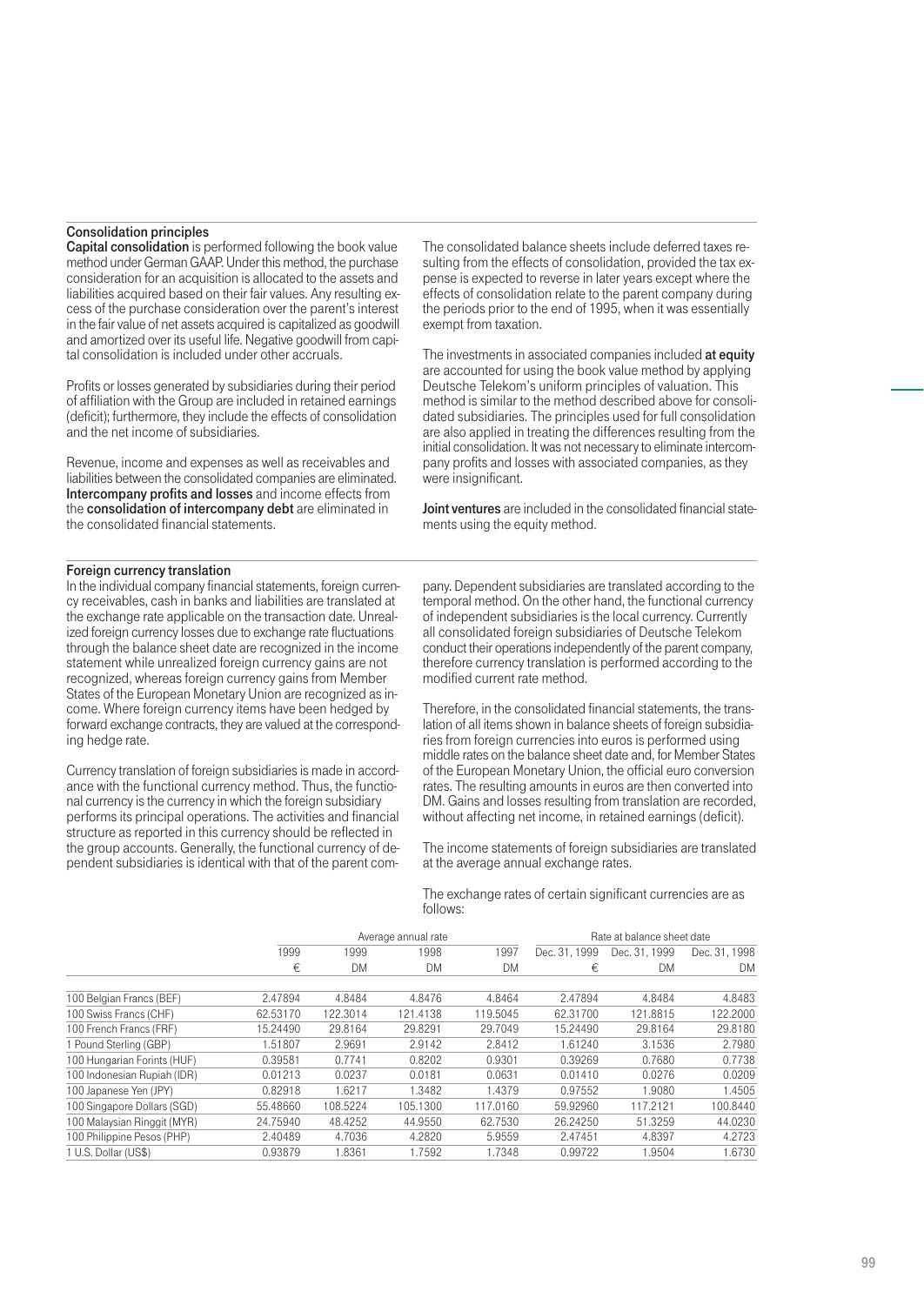#### Accounting and valuation

Net revenues consist of goods and services sold in connection with the ordinary business activities of Deutsche Telekom. Net revenues are recorded net of VAT and sales-related reductions. Revenues due from foreign carriers for international incoming calls are included in revenues in the period in which the calls occur. Revenues from other operating activities are recognized in the period when earned by the delivery of goods or the rendering of services.

Research and development costs are expensed as incurred.

Pension costs for defined benefit plans are actuarially computed using the Projected Unit Credit Method, which is consistent with SFAS No. 87, and are shown in accordance with SFAS No. 132. This method presupposes the total present value of the benefit obligations accumulated during the reporting period and takes into consideration the expected increases in wages and salaries and in retirement benefits. By contrast, the minimum accrual method in accordance with § 6a of the German Income Tax Act (Einkommensteuergesetz) is aimed at the recognition of the expense over the employees' entire working lives and does not take the expected increases in wages and salaries and in retirement benefits into account.

Pension costs include current service cost, interest cost, return on plan assets and amortization of actuarial gains/losses and prior service costs. In addition, the impact of the 1997 realignment of the company pension plan on net income had to be taken into consideration in accordance with SFAS No. 88. The pension costs are accrued in the balance sheet in accordance with SFAS No. 87 and No. 132, whereby the accrual is increased by the expense recognized and decreased by payments made during the year.

The Company is required to make contributions to a pension fund for current and former civil servant employees in annual amounts established by Postreform II, which came into force in 1995, rather than by annual actuarial valuations. The amounts currently due in each period are recognized as an expense in that period.

Advertising costs are charged to expenses as incurred.

Income tax expense includes current payable taxes on income as well as deferred income taxes. Deferred income taxes are recorded for the expected future tax effects attributable to temporary differences in the balance sheets prepared for tax reporting and for financial reporting purposes, except for the effects of those differences that are not expected to reverse in the foreseeable future. Such differences may arise at the individual taxable entity level as well as in consolidation.

Deferred taxes on temporary differences relating to Deutsche Telekom AG have not been included in the consolidated financial statements for periods prior to January 1, 1996 as Deutsche Telekom AG was not taxable prior to January 1, 1995 and benefited from an essentially complete exemption from tax in 1995.

**Earnings per share** for each period are calculated by dividing net income by the weighted average number of ordinary bearer shares outstanding during that period. The weighted average number of ordinary bearer shares in 1999 was ascertained after giving effect to the issuance of shares by way of a capital increase resulting from the second share offering. This capital increase was completed upon the start of trading with the new shares on June 28, 1999 in Frankfurt am Main and on June 29, 1999 in Tokyo.

Purchased intangible assets are valued at acquisition cost and are amortized on a straight-line basis over their estimated useful lives. Acquired goodwill, including goodwill resulting from capital consolidation, is amortized on a straight-line basis over its useful life.

As permitted by Postreform II, property, plant and equipment transferred to Deutsche Telekom AG on January 1, 1995 was recorded in the opening balance sheet of Deutsche Telekom AG at fair market values at that date. However, due to the short period of time between the acquisition dates and January 1, 1995, property, plant and equipment acquired during 1993 and 1994 was valued at its remaining book value. The remaining useful lives and the depreciation methods applicable to these assets were not changed. The fair market values shown in the opening balance sheet have been carried forward as the acquisition costs.

Other property, plant and equipment is valued at acquisition or construction cost, less scheduled depreciation. Construction costs include directly allocable costs, an appropriate allocation of material and production overhead and interest accruing during construction. However, general administration expenses are not capitalized.

Property, plant and equipment includes nondeductible capitalized VAT amounts at the level of expected refunds from VAT adjustments pursuant to § 15a of the German Value-Added Tax Act (Umsatzsteuergesetz - UStG) resulting from Deutsche Telekom's full liability for VAT as of 1996. Capitalized VAT is depreciated over a period of four years, starting in 1996.

Nonscheduled write-downs are provided when an impairment in the value of assets occurs. In order to increase the informative value of the financial statements, accelerated depreciation recorded in the individual company financial statements for tax purposes has not been recognized in the consolidated financial statements.

Depreciation of noncurrent assets is carried out using the straight-line method over the following useful lives:

Years

|                                                          | rears      |
|----------------------------------------------------------|------------|
| Intangible assets                                        | $3$ to $4$ |
| Goodwill                                                 | 5 to 20    |
| <b>Buildings</b>                                         |            |
| Office and residential buildings                         | 50         |
| Telecommunications buildings and towers                  | 25 to 30   |
| Workshop buildings, outdoor installations and facilities | 10         |
| Shop improvements and window displays                    |            |
| Telephone facilities and terminal equipment              | 3 to 10    |
| Data communications equipment, telephone network and     |            |
| ISDN switching equipment, transmission equipment, radio  |            |
| transmission equipment and technical equipment for       |            |
| broadband distribution networks                          | 4 to 10    |
| Broadband distribution networks, outside plant networks  |            |
| and cable conduit lines                                  | 15 to 35   |
| Telecommunications power facilities and other            | 3 to 10    |
| Other equipment, plant and office equipment              | 3 to 20    |
|                                                          |            |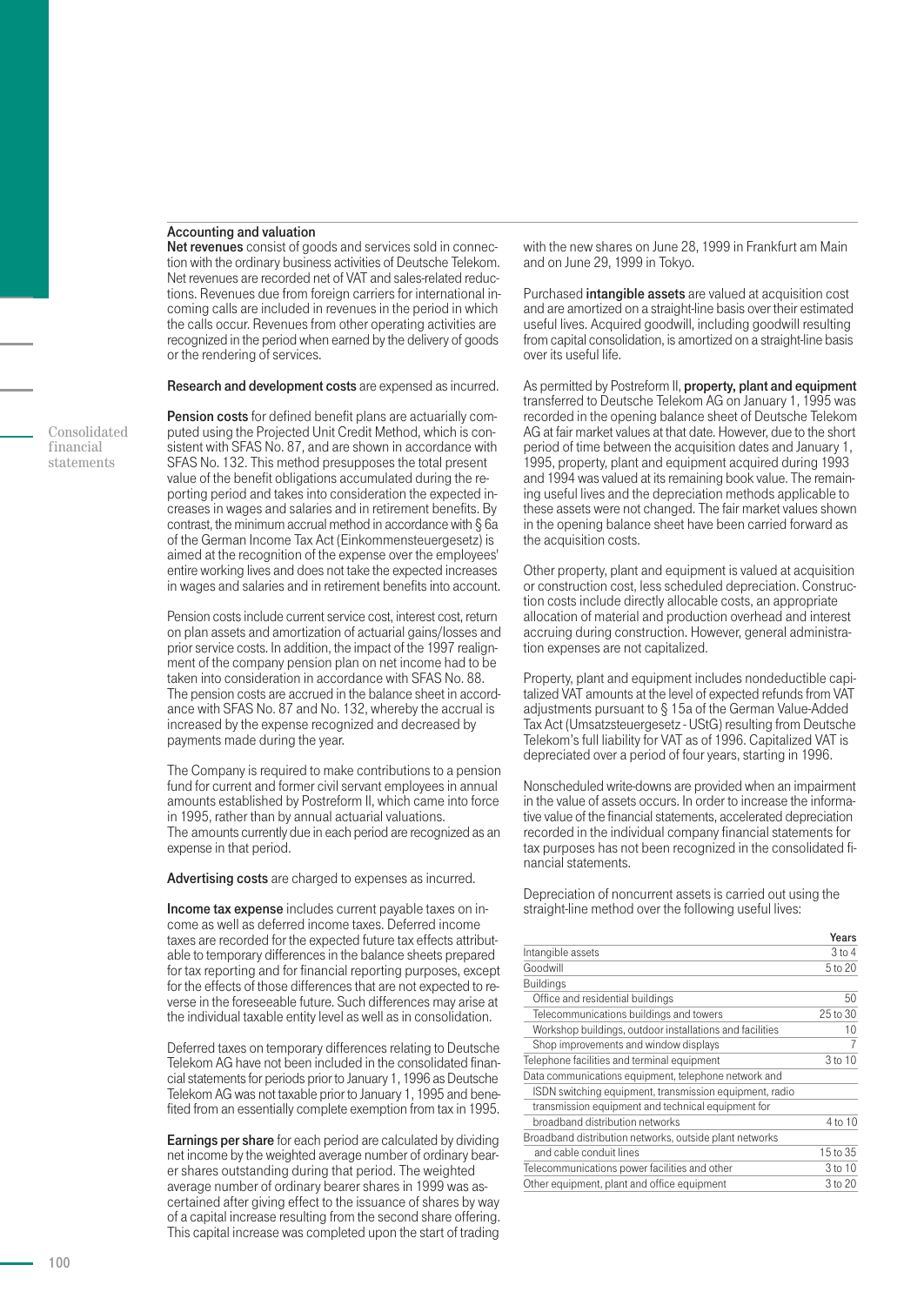Depreciation periods, particularly for copper cables and cable chambers, were extended in the year under review as a result of the reevaluation of the technical and economic lifetime of the outside plant network. Compared with 1998, the useful life of copper cables increased from 15 to 20 years and of cable ducts and conduits from 15 to 35 years.

Additions to real estate property are depreciated beginning in the month the building is placed into service. For assets other than buildings acquired in the first half of a year, a full year of depreciation is provided in the year of acquisition and, for those assets acquired in the second half of the year, a half year of depreciation is provided.

Items with a low acquisition cost are expensed in the year of purchase.

Maintenance and repairs are charged to expenses when incurred.

Upon sale or disposal of noncurrent assets, the related cost and accumulated depreciation are removed from the balance sheet, and a gain or loss is recognized for the difference between the proceeds from the sale and the net carrying amount of the assets.

Financial assets are valued at the lower of cost or market value. Low-interest or non-interest bearing loan receivables are recorded at net present value. Nonscheduled write-downs are provided only if impairment of financial assets is assumed to be permanent.

Raw materials and supplies, and merchandise purchased and held for resale are valued at acquisition cost, while work in process and finished goods are stated at production cost. Based on normal capacity utilization, production cost includes directly allocable costs such as material and labor costs as well as special production costs plus an appropriate allocation of material and production overhead and straight-line depreciation. General administration and selling costs, social amenities expenses as well as voluntary benefits to personnel including pensions are not included in production cost. The carrying amount of inventories is reduced to the lower of cost or market value at the balance sheet date. To the extent that inventory values are impaired, obsolescence provisions are made.

Receivables and other assets are shown at their nominal value. Known individual risks are accounted for through appropriate individual valuation adjustments, and general credit risks through general valuation adjustments of receivables. Low-interest and non-interest bearing items with more than one year remaining to maturity are discounted.

Marketable securities are stated at the lower of cost or market value at the balance sheet date.

Pension obligations are calculated using actuarial methods in accordance with the internationally accepted Projected Unit Credit Method, which is consistent with U.S. GAAP (SFAS No. 87), and are shown in accordance with SFAS No. 132.

Provisions for taxes and other accruals including those for loss contingencies and environmental liabilities are recorded using best estimates. Sufficient allowance was made for all possible risks when assessing these provisions and accruals.

Deferred taxes are calculated for the expected tax effects of temporary differences between the balance sheets prepared for financial reporting and tax reporting purposes, as well as for the temporary differences arising from consolidation entries. Deferred taxes are netted and either a net deferred tax asset or net deferred tax liability is recorded separately under tax accruals. For purposes of computing deferred taxes, Deutsche Telekom uses the German income tax rate for undistributed earnings for domestic companies and the respective local tax rate for foreign companies.

Cost accruals are only made by Deutsche Telekom when there is an obligation to carry such liabilities on the balance sheet pursuant to § 249 paragraph 1 HGB. This refers mainly to accruals for costs of maintenance related to the financial year, but only incurred within the first three months of the following year. As required by German GAAP, these accruals have been accrued at each period end, which is different from U.S. GAAP requirements.

Accruals, with the exception of pensions and similar obligations as well as Civil Service Health Insurance Fund accruals for future shortfalls, are not discounted.

Liabilities are recorded at their repayment amount. In instances where the repayment amount of a liability is greater than the principal amount, the difference is recorded as an asset and recognized as an adjustment to interest expense over the term of the liability.

Unrealized losses relating to derivative financial instruments which do not qualify for hedge accounting are recognized when incurred whereas unrealized gains are deferred until realized.

The preparation of consolidated financial statements in accordance with German GAAP requires the Company to make estimates and assumptions that affect the reported carrying amounts of assets and liabilities and disclosure of contingent assets and liabilities at the date of the financial statements, and the amounts of revenues and expenses recognized during the reporting period. Actual results could differ from those estimates.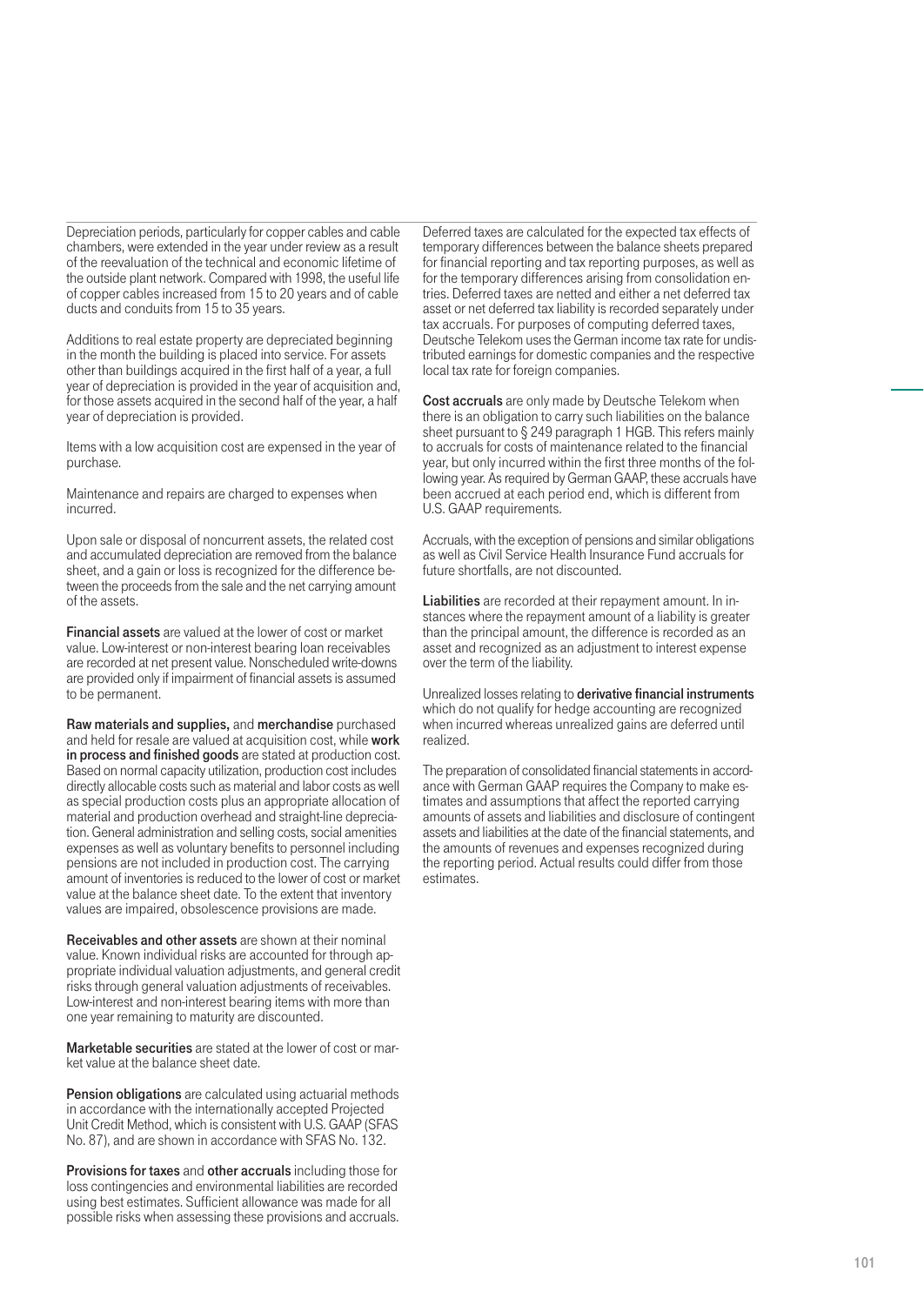## Notes to the consolidated statement of income

#### (1) Net revenue

|                                  | 1999                   | 1998                   | 1997                   |
|----------------------------------|------------------------|------------------------|------------------------|
|                                  | millions of $\epsilon$ | millions of $\epsilon$ | millions of $\epsilon$ |
| Network communications           | 16,737                 | 20,531                 | 21,420                 |
| Carrier services                 | 2,884                  | 1,611                  | 1,229                  |
| Data communications              | 2,828                  | 2,536                  | 2,345                  |
| Mobile communications            | 3,919                  | 3,061                  | 2,573                  |
| Broadcasting and broadband cable | 1,917                  | 1,804                  | 1,597                  |
| Terminal equipment               | 1,207                  | 1,382                  | 1,517                  |
| Value-added services             | 1,903                  | 2,051                  | 2,001                  |
| Other services                   | 1,122                  | 772                    | 582                    |
| International                    | 2,953                  | 1,396                  | 1,241                  |
|                                  | 35,470                 | 35.144                 | 34,505                 |

1 Since the beginning of the 1999 financial year, revenues have been reported in line with the changed organizational structure of group business areas of the Deutsche Telekom Group. The prior year figures have been restated to reflect the new structure. The difference in the figures compared to those stated in prior years is mainly attributable to the deduction of the revenues from the billing of services of other network operators, amounting to approximately EUR 0.5 billion, which were previously shown under other services.

| Revenue by geographic area:          |        |        |        |
|--------------------------------------|--------|--------|--------|
| Domestic                             | 31,411 | 32,758 | 32,168 |
| International                        | 4,059  | 2.386  | 2,337  |
|                                      | 35,470 | 35.144 | 34,505 |
| Breakdown of international revenues: |        |        |        |
| European Union (excluding Germany)   | 1,906  | 535    | 548    |
| Rest of Europe                       | 1,817  | 1,537  | 1,413  |
| North America                        | 161    | 116    | 126    |
| Latin America                        | 17     | 27     | 32     |
| Other                                | 158    | 171    | 218    |
|                                      | 4,059  | 2.386  | 2,337  |

The percentage of the individual revenue segments in relation to net revenue is as follows:



Other services include revenue from multimedia services and services ancillary to the basic telephone services of Deutsche Telekom, such as rental activities. Value-added services include public telephone and operator services as well as telephone directory publishing and other services.

International revenue is derived from fixed-network international incoming telephone traffic and internationally generated revenues from other business areas.

The increase in net revenue in 1999, as compared with 1998, is attributable to the change in the composition of the Deutsche Telekom Group and the positive development in mobile communications resulting from large growth in the number of customers in the T-D1 network. Despite renewed growth in the number of ISDN access lines, revenue from network communications (formerly telephone network communications) continued to decrease considerably due to intense competition and price reductions. Revenue developments in data communications and carrier services (formerly licensed service providers/carriers), however, were positive. The increase under other services is predominantly a result of the strong growth in revenue from multimedia services (in particular T-Online).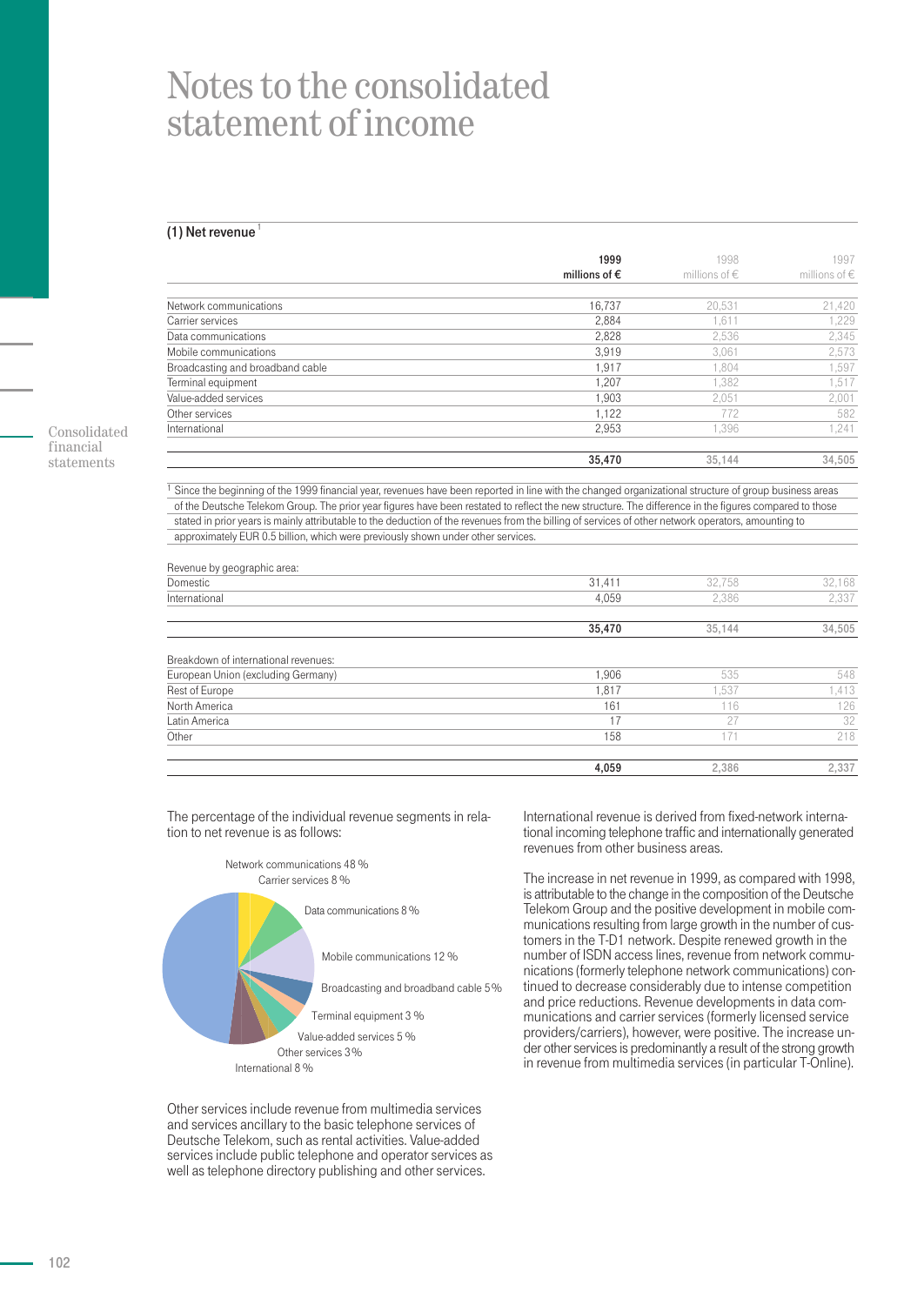### (2) Changes in inventories and other own capitalized costs

|                                                | 1999<br>millions of $\epsilon$ | 1998<br>millions of $\epsilon$ | 1997<br>millions of $\in$ |
|------------------------------------------------|--------------------------------|--------------------------------|---------------------------|
| Increase/(Decrease) in inventories of finished |                                |                                |                           |
| products and work in process                   | 216                            |                                | (313)                     |
| Own capitalized costs                          | 731                            | 949                            | .827                      |
|                                                | 947                            | 990                            | .514                      |

Own capitalized costs comprise mainly planning and construction costs. They include interest incurred during the construction period of EUR 63 million (1998: EUR 72 million, 1997: EUR 190 million).

## (3) Other operating income

|                                                  | 1999                   | 1998                     | 1997                   |
|--------------------------------------------------|------------------------|--------------------------|------------------------|
|                                                  | millions of $\epsilon$ | millions of $\in$        | millions of $\epsilon$ |
|                                                  |                        |                          |                        |
| Reversal of accruals                             | 506                    | 408                      | 495                    |
| Refund of value-added tax (§ 15a UStG)           | 379                    | 655                      | 664                    |
| Cost reimbursements                              | 248                    | 284                      | 295                    |
| Income from the national roaming agreement       | 154                    | $\overline{\phantom{a}}$ |                        |
| Reversal of valuation adjustments of accounts    |                        |                          |                        |
| receivable and doubtful accounts                 | 106                    | 80                       | 55                     |
| Ancillary services                               | 95                     | 127                      | 79                     |
| Income from the disposition of noncurrent assets |                        |                          |                        |
| (including sale of investments)                  | 89                     | 240                      | 56                     |
| Insurance compensation                           | 55                     | 57                       | 62                     |
| Other income                                     | 239                    | 218                      | 209                    |
|                                                  | 1,871                  | 2.069                    | 1,915                  |

Deutsche Telekom AG received a refund of VAT in accordance with § 15a Umsatzsteuergesetz – UStG (Value-Added Tax Act) of EUR 379 million in 1999. The Company recognized depreciation of EUR 667 million on nondeductible VAT capitalized during tax-free periods prior to 1996.

Income from the national roaming agreement relates to income from a basic agreement between DeTeMobil Deutsche Telekom MobilNet GmbH (T-Mobil) and VIAG Interkom under the terms of which VIAG Interkom customers have been able, since

July 1999, to use the T-D1 network in areas of Germany where they are not covered by the E2 network.

Other income consists mainly of income from foreign currency gains and from the elimination of liabilities.

Of the total amount of other operating income, EUR 701 million (1998: EUR 826 million, 1997: EUR 606 million) relates to other financial years.

#### (4) Goods and services purchased<sup>1</sup>

|                                                | 1999                   | 1998                   | 1997                   |
|------------------------------------------------|------------------------|------------------------|------------------------|
|                                                | millions of $\epsilon$ | millions of $\epsilon$ | millions of $\epsilon$ |
| Goods purchased                                | 2.625                  | 1.571                  | 1,508                  |
| Services purchased                             | 5,779                  | 4,652                  | 4,663                  |
| of which: domestic network access charges      | 1,585                  | 968                    | 801                    |
| of which: international network access charges | 1,626                  | 1.408                  | 1,621                  |
| of which: other services                       | 2,568                  | 2.276                  | 2.241                  |
|                                                | 8.404                  | 6.223                  | 6.171                  |

1 Since the beginning of the 1999 financial year, reporting has been brought in line with the changed organizational structure. The prior year figures have been restated to reflect the new structure. The difference in the figures compared to those stated in prior years is mainly attributable to the deduction of the revenues from the billing of services of other network operators, amounting to approximately EUR 0.5 billion shown under domestic network access charges in 1998.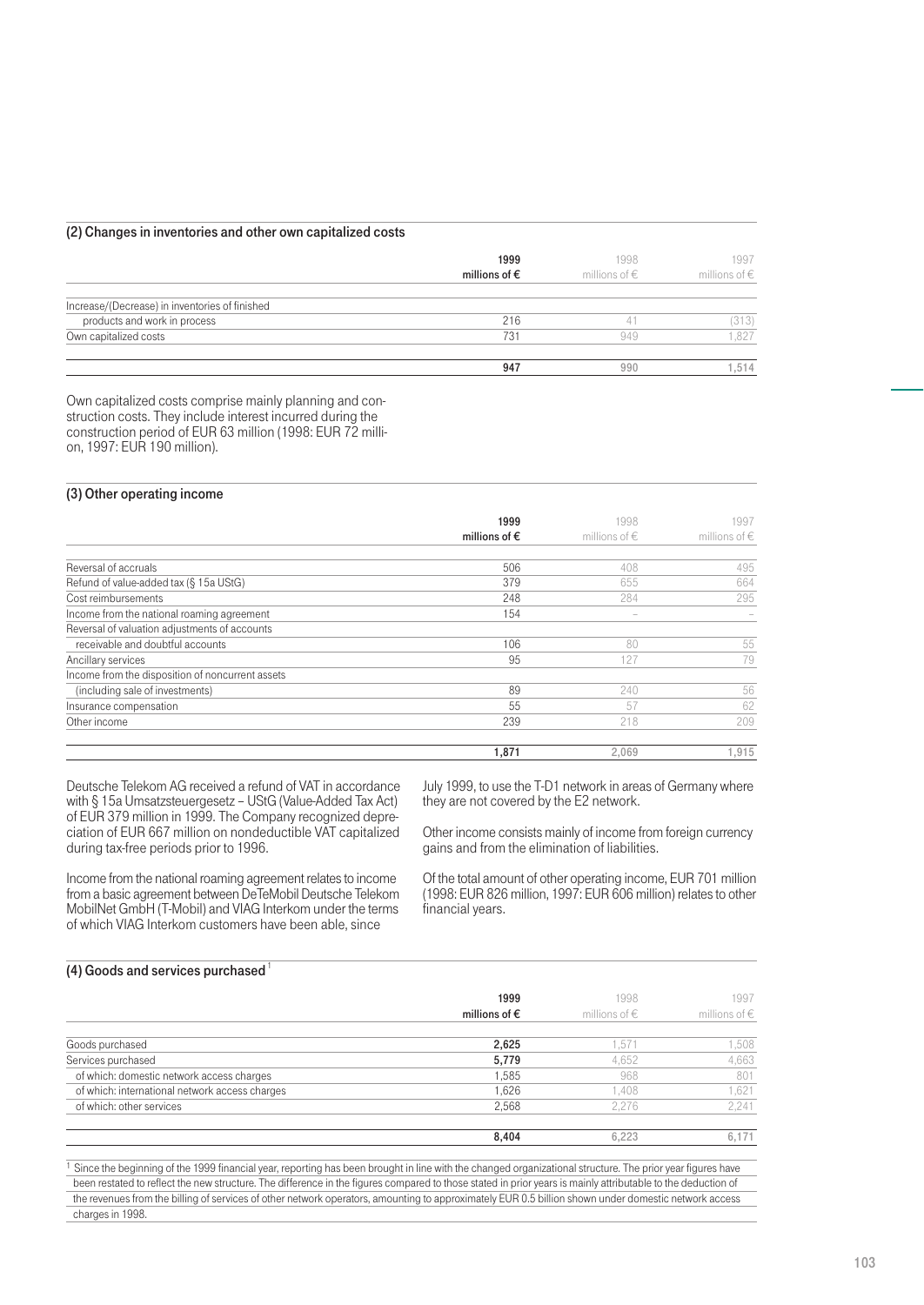The level of goods and services purchased increased compared to 1998, in particular due to the greater use of goods for terminal equipment and increased expenditure for network access charges, also related to the inclusion for the first time of max.mobil. and One 2 One.

included in other services. Other services mainly include costs relating to the maintenance of telecommunications equipment, other equipment and Deutsche Telekom's fleet of vehicles, as well as expenses for software maintenance and utilization of computer capacity from computer companies.

Repairs and maintenance expense amounts to EUR 733 million (1998: EUR 606 million, 1997: EUR 523 million) and is

#### (5) Personnel costs/Average number of employees

|                                                                            | 1999                   | 1998              | 1997              |
|----------------------------------------------------------------------------|------------------------|-------------------|-------------------|
|                                                                            | millions of $\epsilon$ | millions of $\in$ | millions of $\in$ |
| Wages and salaries:                                                        |                        |                   |                   |
| Civil servants                                                             | 2.535                  | 2.779             | 2.959             |
| Non-civil servants                                                         | 3,985                  | 3,698             | 3,665             |
|                                                                            | 6,520                  | 6,477             | 6,624             |
| Social security contributions and expenses for pension plans and benefits: |                        |                   |                   |
| Social security costs                                                      | 730                    | 712               | 707               |
| Civil servant pension costs                                                | 1.483                  | 1,483             | 1,483             |
| Non-civil servant pension costs                                            | 265                    | 275               | 349               |
| Pension costs                                                              | 1,748                  | 1,758             | 1,832             |
| Active civil servant healthcare costs                                      | 193                    | 204               | 204               |
| Other employee benefits                                                    | 19                     | 19                | 10                |
|                                                                            | 2.690                  | 2.693             | 2,753             |
|                                                                            | 9,210                  | 9,170             | 9,377             |
| Number of employees                                                        | 1999                   | 1998              | 1997              |
| (average for the year)                                                     | <b>Number</b>          | Number            | Number            |
| Civil servants                                                             | 76,223                 | 87,573            | 95,855            |
| Salaried employees                                                         | 59,699                 | 53,310            | 51,783            |
| Wage earners                                                               | 39,238                 | 44,857            | 49,305            |
| Deutsche Telekom Group <sup>1</sup>                                        | 175,160                | 185,740           | 196,943           |
| Changes in the composition of the Deutsche Telekom Group                   | 22.846                 | 17.634            | 19.138            |
| <b>Total Deutsche Telekom Group</b>                                        | 198,006                | 203,374           | 216,081           |
| Trainees/student interns                                                   | 6,354                  | 6,165             | 6.178             |

1 Before changes in the composition of the Deutsche Telekom Group (in particular max.mobil. and One 2 One in 1999, in prior years MATÁV).

Pension costs amounted to EUR 1,748 million (1998: EUR 1,758 million, 1997: EUR 1,832 million). Civil servant pension costs are made in accordance with the provisions of Postreform II. The average number of employees decreased by 2.6 % compared with 1998 – despite the inclusion for the first time of One 2 One and max.mobil. – as a consequence of the Company's workforce reduction program. Personnel costs per employee increased by 3.2 % as a result of collectively agreed wage and salary increases, remuneration adjustments related

to the eastern German collective bargaining agreements, age-related salary increases and the review of salaries in some areas to bring them in line with market conditions and to promote performance, as well as the payment of a fixed annual amount of approximately EUR 1.5 billion to the Telekom Pensions Service (contributions to civil servant pensions). Overall, the increase in personnel costs was kept down to 0.4 % (EUR 9.2 billion).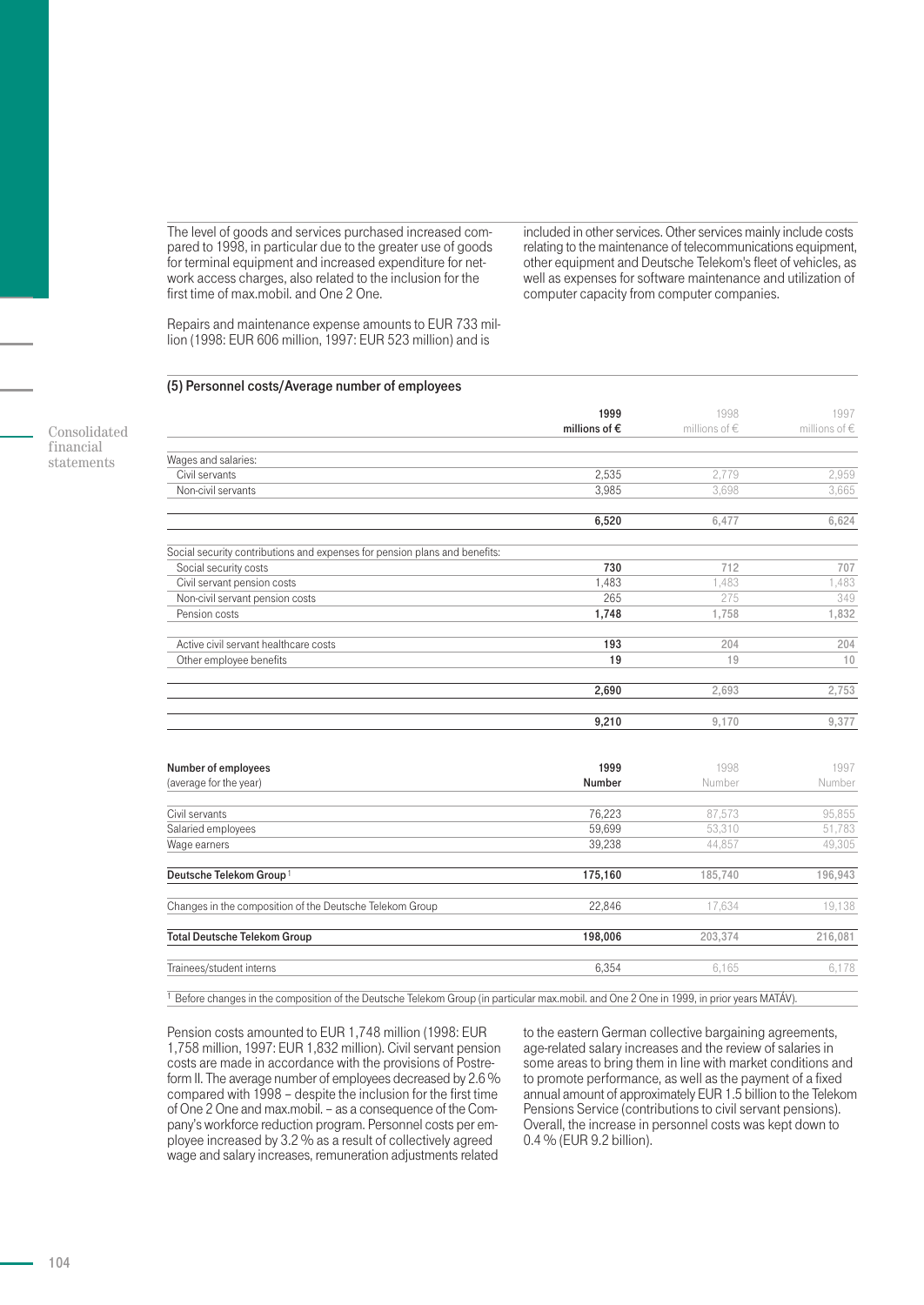## (6) Depreciation and amortization

|                                               | 1999                   | 1998              | 1997              |
|-----------------------------------------------|------------------------|-------------------|-------------------|
|                                               | millions of $\epsilon$ | millions of $\in$ | millions of $\in$ |
| Amortization of intangible assets             | 801                    | 412               | 323               |
| Depreciation of property, plant and equipment | 7.665                  | 8.625             | 9.186             |
|                                               | 8,466                  | 9.037             | 9.509             |

The decrease in depreciation and amortization of EUR 571 million, as compared with the prior year, is mainly attributable to the extension of depreciation periods in the outside plant network (EUR 0.8 billion). This decrease was offset by an increase of EUR 0.4 billion in amortization in 1999, which is primarily a result of the inclusion for the first time of One 2 One and max.mobil. in the consolidated group. Depreciation of property, plant and equipment is mainly attributable to depreciation of telecommunications equipment.

by Deutsche Telekom AG in software products for invoicing and customer administration and Deutsche Telekom AG's amortization of the rights of use for number blocks. Depreciation of EUR 667 million, which is related to nondeductible VAT capitalized prior to 1996, is also included under depreciation and amortization, as was also the case in 1998.

of the Deutsche Telekom Group, are the investments made

The main factors leading to the increase in the amortization of intangible assets, besides the changes in the composition Nonscheduled write-downs of EUR 15 million have been recognized mainly for mobile communications equipment.

## (7) Other operating expenses

|                                                                   | 1999                   | 1998                   | 1997              |
|-------------------------------------------------------------------|------------------------|------------------------|-------------------|
|                                                                   | millions of $\epsilon$ | millions of $\epsilon$ | millions of $\in$ |
|                                                                   |                        |                        |                   |
| Marketing expenses                                                | 1,148                  | 711                    | 694               |
| Losses on disposition of noncurrent assets                        | 629                    | 727                    | 614               |
| Losses on accounts receivable and provision for doubtful accounts | 514                    | 656                    | 407               |
| Rental and leasing expenses                                       | 513                    | 553                    | 536               |
| Legal and consulting fees                                         | 473                    | 496                    | 371               |
| Postal charges                                                    | 438                    | 374                    | 351               |
| Advertising gifts and commissions                                 | 381                    | 313                    | 232               |
| Other employee-related costs                                      | 349                    | 352                    | 309               |
| Foreign currency transaction losses                               | 275                    | 105                    | 114               |
| Provisions                                                        | 238                    | 298                    | 531               |
| Travel and transport expenses                                     | 192                    | 178                    | 197               |
| Administrative expenses                                           | 184                    | 186                    | 187               |
| License and concession expenses                                   | 85                     | 76                     | 67                |
| Losses on disposition of marketable securities                    | 58                     | 10                     | 32                |
| Loan employment and temporary employment expenses                 | 50                     | 32                     | 48                |
| Postal and banking services                                       | 13                     | 36                     | 95                |
| Other expenses                                                    | 595                    | 282                    | 410               |
|                                                                   | 6,135                  | 5,385                  | 5,195             |

The increase in marketing expenses is mainly due to the increased level of customer canvassing for the T-D1 network and to changes in the composition of the Deutsche Telekom Group. The losses on disposition of noncurrent assets are, as in 1998, mainly attributable to scrapping of outside plant equipment.

Other employee-related costs include approximately EUR 75 million (1998: EUR 89 million) for services provided by the Federal Agency as a result of the business contracts for services or works completed in the year 1999.

Of the total amount of other operating expenses, EUR 687 million relates to other accounting periods.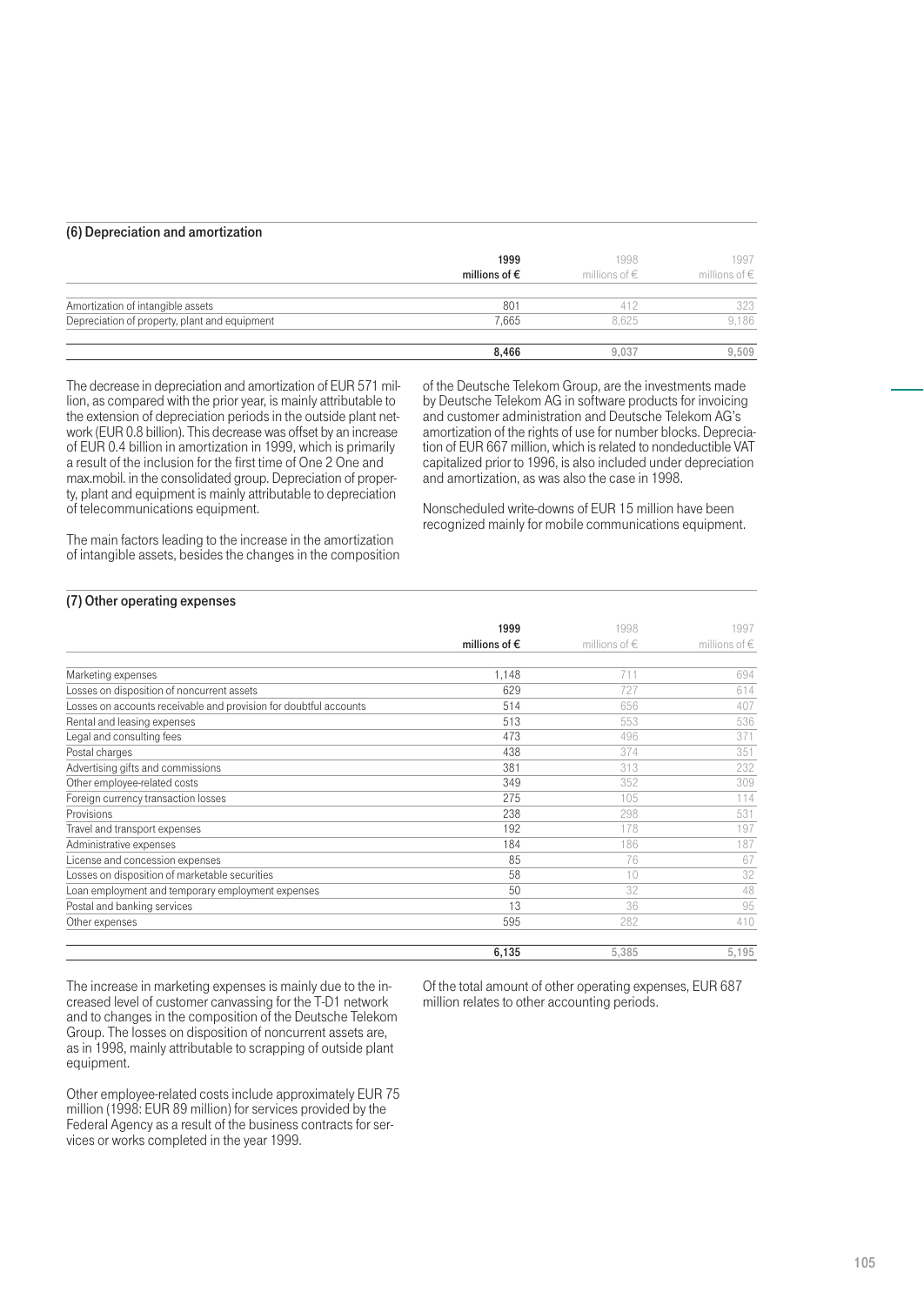## (8) Financial income (expense), net

|                                                                         | 1999                   | 1998                   | 1997              |
|-------------------------------------------------------------------------|------------------------|------------------------|-------------------|
|                                                                         |                        |                        |                   |
|                                                                         | millions of $\epsilon$ | millions of $\epsilon$ | millions of $\in$ |
|                                                                         |                        |                        |                   |
| Dividend income from investments                                        | 166                    | 105                    | 80                |
| Results related to companies accounted for under the                    |                        |                        |                   |
| equity method (including amortization of goodwill)                      | (265)                  | (382)                  | (778)             |
| Income (loss) related to subsidiaries, associated and related companies | (99)                   | (277)                  | (698)             |
| Income from debt securities and long-term loan receivables              | 83                     | 84                     | 100               |
| Interest and similar income                                             | 420                    | 388                    | 351               |
| Interest and similar expense                                            | (3,049)                | (3,434)                | (3,707)           |
| Net interest expense                                                    | (2, 546)               | (2,962)                | (3,256)           |
| Write-downs on financial assets and marketable securities               | (244)                  | (49)                   | (49)              |
|                                                                         | (2,889)                | (3, 288)               | (4,003)           |

The net financial expense was reduced in 1999, primarily as a result of the scheduled repayment of debts from previous years. Furthermore, the EUR 0.1 billion of the reduction results from the decrease related to losses from companies accounted for under the equity method to EUR 279 million (1998: EUR 382 million). Besides the significant reduction in the risks and the increase in income related to Southeast Asian investments, this decrease in losses is mainly attributable to the positive contribution made by MTS, CJSC Mobile TeleSystems gAG, Moscow (MTS), which is included at equity in the consolidated statements for the first time in 1999. As in 1998, more than half of the total 1999 losses shown for companies accounted for under the equity method is attributable to "Atlas/Global One".

Income from debt securities and long-term loan receivables consists primarily of interest on receivables from Deutsche Post AG. The write-downs on financial assets, which were nonscheduled, mainly relate to loans and investments in related companies.

## (9) Extraordinary income (losses)

This item represents share offering costs from the second share offering of EUR 240 million in 1999.

#### (10) Taxes

|              | 1999<br>millions of $\epsilon$ | 1998<br>millions of $\in$ | 1997<br>millions of $\in$ |
|--------------|--------------------------------|---------------------------|---------------------------|
| Income taxes | 1,380                          | 2.477                     | .512                      |
| Other taxes  | 40                             |                           | 332                       |
|              | 1,420                          | 2.654                     | .844                      |

#### Income taxes

|                        | 1999  | 1998  |               |
|------------------------|-------|-------|---------------|
| millions of $\epsilon$ |       |       |               |
| Current income taxes   | 1,505 | 2.526 | 1.586         |
| Deferred income taxes  | (125) | 49    | $\mathcal{L}$ |
|                        | 1,380 | 2.477 | 1.512         |

The combined statutory income tax rate, currently approximately 52 %, includes corporate income taxes at a rate of 40 % for undistributed earnings, trade taxes at an average German national rate, and the solidarity surcharge of 5.5 % on corporate income tax (Solidaritätszuschlag). When earnings are distributed, the corporate income tax imposed on such earnings is reduced to 30 %. Taxable income was earned primarily in Germany. Corporate income tax refunds resulting from dividends are reflected in the period for which the dividend is paid.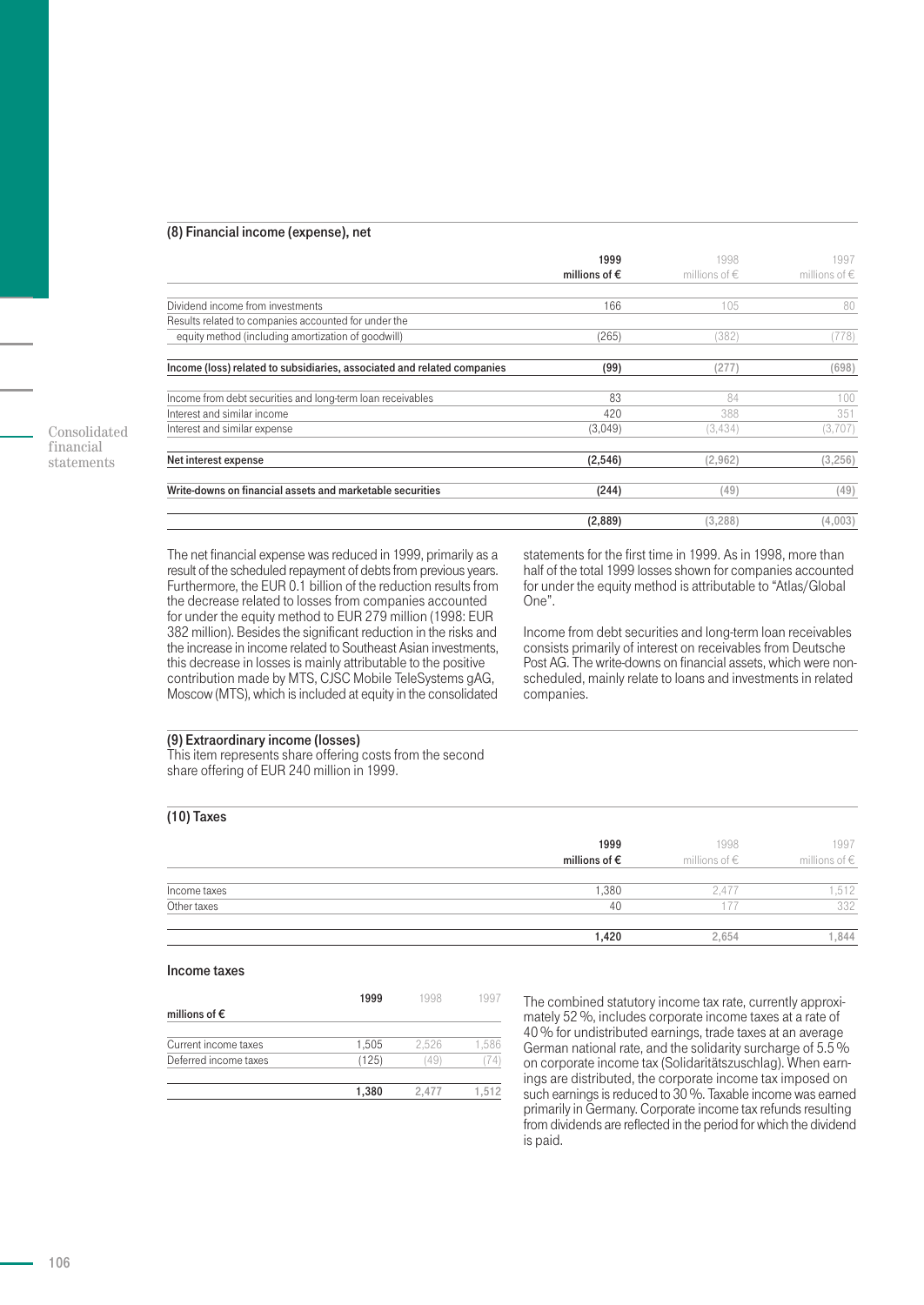Differences between actual tax expense of EUR 1,380 million and EUR 2,477 million for 1999 and 1998, respectively, and the expected corporate income tax expense (computed using 40 % and 45 % for 1999 and 1998, respectively, the statutory corporate income tax rate for undistributed earnings) are as follows:

|                                     | 1999  | 1998  |
|-------------------------------------|-------|-------|
| millions of $\epsilon$              |       |       |
|                                     |       |       |
| Expected corporate income tax       |       |       |
| at the tax rate applicable          |       |       |
| for retained earnings               | 1,162 | 2,215 |
| Increase (decrease) in corporate    |       |       |
| income tax due to:                  |       |       |
| Nondeductible items                 | (35)  | (110) |
| Trade taxes                         | 445   | 567   |
| Taxation on foreign operations      | (118) | (117) |
| Utilization of net operating        |       |       |
| loss carryforwards                  | (10)  | (108) |
| Tax credit on dividends             | (305) | (360) |
| Tax expenses related to prior years |       | 286   |
| Temporary differences and loss      |       |       |
| carryforwards for which             |       |       |
| deferred taxes are not recorded     | 108   | 189   |
| Other                               | 133   | (85)  |
| Income taxes                        | 1,380 | 2,477 |
| Effective income tax rate           | 47.5% | 50.3% |
|                                     |       |       |

In its tax return Deutsche Telekom AG has recognized a goodwill (residual difference between the market value of the Company and the fair value of the individual assets) that is – based on § 7 paragraph 1 EStG – amortized over a period of 15 years. In line with the principle of prudence, as in 1998, goodwill amortization has not been recognized for accounting purposes in the year under review until this approach has been fully approved.

Deferred tax assets result primarily from temporary differences between income determined under German GAAP and under applicable tax law; these tax assets were offset in the year under review by deferred taxation expenses as a result of the lower deferred tax asset due to the changes in statutory tax rates.

At December 31, 1999, Deutsche Telekom had corporate income tax net operating loss carryforwards and similar net operating loss carryforwards amounting to approximately EUR 134 million (1998: EUR 117 million). Deutsche Telekom also had trade tax net operating loss carryforwards amounting to EUR 4 million (1998: EUR 28 million). Substantially all of the net operating loss carryforwards have an unlimited carry forward period under German and local tax law.

## (11) (Income) losses applicable to minority shareholders

The income applicable to minority shareholders includes EUR 274 million (1998: EUR 205 million, 1997: EUR 148 million) in gains and EUR 3 million (1998: EUR 2 million, 1997: EUR 2 million) in losses. The gains in 1999 relate, as was also the case in previous years, mainly to MATÁV.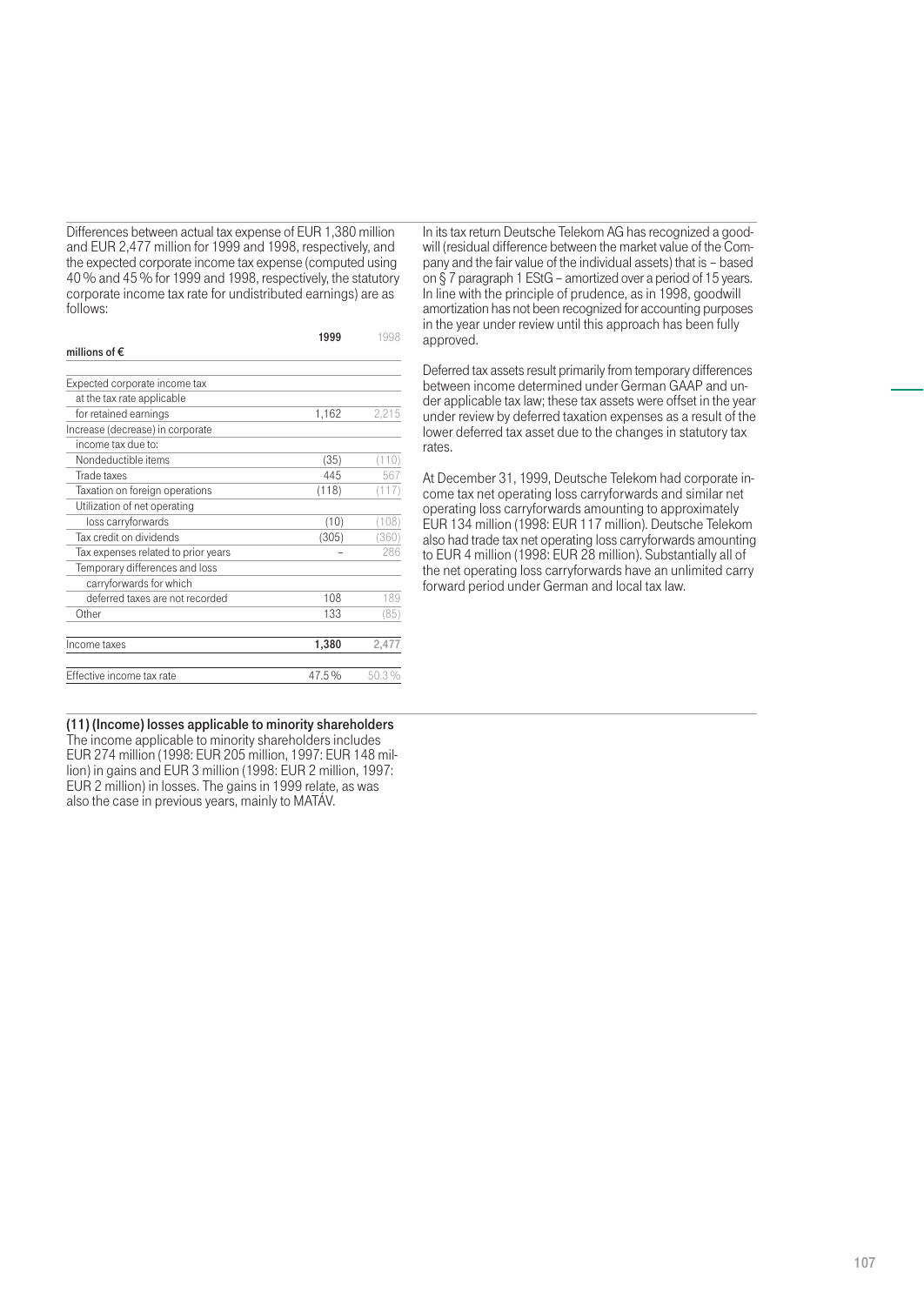## Notes to the consolidated balance sheet

### (12) Intangible assets

|                                                                        | Dec. 31, 1999<br>Net carrying<br>amount<br>millions of $\epsilon$ | Dec. 31, 1998<br>Net carrying<br>amount<br>millions of $\epsilon$ |
|------------------------------------------------------------------------|-------------------------------------------------------------------|-------------------------------------------------------------------|
|                                                                        |                                                                   |                                                                   |
| Concessions, industrial and similar<br>rights and assets, and licenses |                                                                   |                                                                   |
| in such rights and assets                                              | 1,501                                                             | 813                                                               |
| Goodwill                                                               |                                                                   |                                                                   |
| from individual company                                                |                                                                   |                                                                   |
| financial statements                                                   |                                                                   |                                                                   |
| arising from capital consolidation                                     | 13,427                                                            | 148                                                               |
| Advance payments                                                       | 73                                                                | 119                                                               |
|                                                                        | 15,002                                                            | 1.08                                                              |

(13) Property, plant and equipment

|                                   | Dec. 31, 1999<br>Net carrying<br>amount<br>millions of $\epsilon$ | Dec. 31, 1998<br>Net carrying<br>amount<br>millions of $\in$ |
|-----------------------------------|-------------------------------------------------------------------|--------------------------------------------------------------|
|                                   |                                                                   |                                                              |
| Land and equivalent rights,       |                                                                   |                                                              |
| and buildings including buildings |                                                                   |                                                              |
| on land owned by third parties    | 17,237                                                            | 17,657                                                       |
| Technical equipment and machinery | 38.177                                                            | 39.098                                                       |
| Other equipment, plant and        |                                                                   |                                                              |
| office equipment                  | 2.091                                                             | 1.972                                                        |
| Advance payments and              |                                                                   |                                                              |
| construction in progress          | 1,531                                                             | 1.066                                                        |
|                                   | 59.036                                                            | 59.793                                                       |

Additions to property, plant and equipment amount to EUR 5,093 million in 1999 and relate mainly to Deutsche Telekom AG and T-Mobil. Capital expenditure in 1999 relates primarily to switching and transmission equipment, the outside plant network and transmitting and receiving systems. Furthermore, the net carrying amounts of property, plant and equipment increased by EUR 2,454 million as a result of changes in the composition of the Deutsche Telekom Group. This increase is attributable almost exclusively to the inclusion of One 2 One, max.mobil. and Eurobell.

Prior to January 1, 1996, Deutsche Telekom's monopoly services were not subject to VAT. Accordingly, the Company was not able to reclaim, in the normal manner, the full amount of VAT paid on goods and services purchased. Instead, the Company was allowed to immediately reclaim 20 % of the VAT paid on goods and services purchased. The VAT paid on capitalized items has been capitalized to the extent recoverable under German tax law (§ 15a UStG) beginning January 1, 1996. At the balance sheet date capitalized VAT, after reduction of scheduled depreciation of EUR 0.7 billion in 1999, has now been fully depreciated. Other operating income includes the EUR 0.4 billion refunds of VAT.

Besides the changes in the composition of the Deutsche Telekom Group, the main factors in the increase in concessions, industrial and similar rights and assets, and licenses in such rights and assets is the purchase of rights of use for number blocks and GSM 1800 MHz frequencies. The increase in goodwill arising from capital consolidation is a result of the changes in the composition of the Deutsche Telekom Group, in particular the acquisition of shareholdings in One 2 One, max.mobil., and SIRIS S.A.S.

The development of intangible assets is shown in the table of consolidated noncurrent assets.

The development of property, plant and equipment is shown in the table of consolidated noncurrent assets.

#### Leasing

Minimum lease payments under leases expiring subsequent to December 31, 1999 are shown below (millions of  $\epsilon$ ):

|                        | Capital | Operating |
|------------------------|---------|-----------|
| Year                   | leases  | leases    |
|                        |         |           |
| 2000                   | 73      | 498       |
| 2001                   | 61      | 422       |
| 2002                   | 58      | 365       |
| 2003                   | 56      | 319       |
| 2004                   | 55      | 279       |
| After 2004             | 842     | 1,190     |
| Total minimum          |         |           |
| lease payments         | 1,145   | 3,073     |
| Imputed interest       | (488)   |           |
| Present value of net   |         |           |
| minimum lease payments | 657     |           |

Capital leases are primarily for office buildings and have terms of up to 25 years.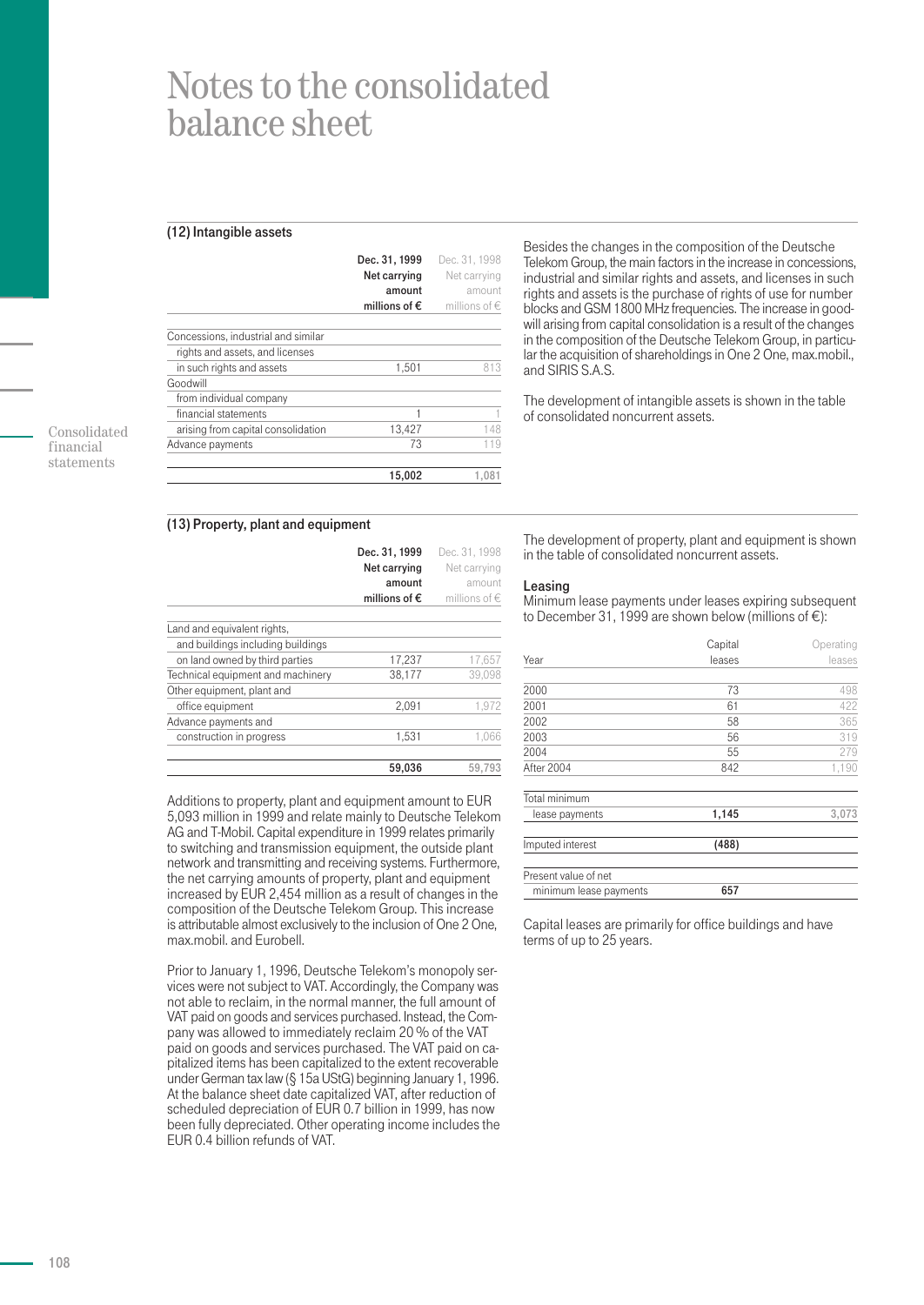#### (14) Financial assets

|                               | Dec. 31, 1999<br>Net carrying<br>amount<br>millions of $\epsilon$ | Dec. 31, 1998<br>Net carrying<br>amount<br>millions of $\in$ |
|-------------------------------|-------------------------------------------------------------------|--------------------------------------------------------------|
| Investments in unconsolidated |                                                                   |                                                              |
| subsidiaries                  | 66                                                                | 16                                                           |
| Loans to unconsolidated       |                                                                   |                                                              |
| subsidiaries                  | 59                                                                | 4                                                            |
| Investments in associated     |                                                                   |                                                              |
| companies                     | 1,246                                                             | 345                                                          |
| Other investments in related  |                                                                   |                                                              |
| companies                     | 3,653                                                             | 3,407                                                        |
| Long-term loans to associated |                                                                   |                                                              |
| and related companies         | 228                                                               | 253                                                          |
| Other investments in          |                                                                   |                                                              |
| noncurrent securities         | 2,033                                                             | 1,052                                                        |
| Other long-term loans         | 660                                                               | 569                                                          |
|                               | 7,945                                                             | 5.646                                                        |

The increase of EUR 901 million in the net carrying amount of investments in associated companies resulted, in addition to foreign currency effects not affecting net income of EUR 57 million, primarily from the inclusion at equity for the first time of HT-Hrvatske telekomunikacije d.d., Zagreb, in the amount of EUR 759 million and MTS, in the amount of EUR 77 million. Furthermore, the net carrying amount of investments in associated companies includes additions amounting to EUR 213 million, which are attributable to capital contributions as a result of the realignment of loans and cash capital increases at Atlas Telecommunications S.A., Brussels.

These additions were offset in 1999 by amortization of goodwill amounting to EUR 71 million and net losses related to associated companies totaling EUR 279 million.

The increase in other investments in related companies of EUR 246 million relates primarily to the purchase of additional shares in the FON and PCS divisions of Sprint Corporation, Kansas City, totaling EUR 214 million and a capital increase of EUR 146 million by DT-FT Italian Holding GmbH in Bonn.

Furthermore, additions totaling EUR 119 million were recorded, mainly from shareholdings in SES Société européenne

des satellites, Betzdorf, New Skies Satellites, Amsterdam, secunet Security Networks AG, Essen, and Invest-Svajez-Holding ZAO, Moscow.

Significant disposals in other investments in related companies result from the fact that Deutsche Telekom's investments in the capital of the satellite companies INMARSAT, EUTELSAT and INTELSAT are re-valued annually in accordance with utilization.

Nonscheduled write-downs were made on other investments in related companies in 1999 totaling EUR 108 million, relating mainly to ICO Global Communication (Holding) Ltd., Hamilton and VocalTec Communications Ltd., Herzeliya.

Long-term loans primarily include loans to associated and related companies. The largest increases in 1999 were for the loan to Detecon Deutsche Telepost Consulting GmbH, Bonn, which was increased by EUR 180 million, and to Isla Communications Company Inc., Cebu City, amounting to EUR 181 million.

Other investments in noncurrent securities mainly include fixed-interest securities; in addition, they include specialized security funds and debt securities. Of the additions in 1999, EUR 802 million relate to fixed-interest securities acquired by Deutsche Telekom Holding B.V, Amsterdam. Furthermore, the additions also include further investments in the specialized security funds of Deutsche Telekom AG and reinvestments of EUR 330 million in existing specialized security funds, which are intended to optimize income from medium and long-term liquid reserves.

Other long-term loans include a loan to Deutsche Post AG, loans for construction of buildings and hostels as well as loans to employees.

The development of financial assets is shown in the table of consolidated noncurrent assets.

The full list of investment holdings is filed under HRB 6794 with the Commercial Registry of the Bonn District Court. It is available upon request from Deutsche Telekom AG, Bonn, Investor Relations.

Significant investments in associated companies are shown below:

|                              |          | Dec. 31, 1999          |                        |                                                                           | Dec. 31, 1998          |                   |
|------------------------------|----------|------------------------|------------------------|---------------------------------------------------------------------------|------------------------|-------------------|
|                              | Deutsche | Net carrying           | of which:              | Deutsche                                                                  | Net carrying           | of which:         |
|                              | Telekom  | amount                 | Net difference         | Telekom                                                                   | amount                 | Net difference    |
|                              | share    |                        | between                | share                                                                     |                        | between           |
|                              |          |                        | carrying value         |                                                                           |                        | carrying value    |
|                              |          |                        | and equity in          |                                                                           |                        | and equity in     |
|                              |          |                        | net assets             |                                                                           |                        | net assets        |
| Name                         | (in %)   | millions of $\epsilon$ | millions of $\epsilon$ | (in %)                                                                    | millions of $\epsilon$ | millions of $\in$ |
| HT-Hrvatske telekomunikacije | 35.00    | 755                    | 390                    | $\hspace{1.0cm} \rule{1.5cm}{0.15cm} \hspace{1.0cm} \rule{1.5cm}{0.15cm}$ |                        |                   |
| <b>MTS</b>                   | 44.14    | 156                    | 9                      | $\overline{\phantom{m}}$                                                  |                        |                   |
| Radiomobil <sup>1</sup>      | 49.00    | 96                     | 15                     | 49.00                                                                     | 101                    | 31                |
| <b>TRI</b>                   | 20.99    | 89                     | 44                     | 20.99                                                                     | 117                    | 71                |
| Atlas S.A.                   | 50.00    | 39                     | $\qquad \qquad -$      | 50.00                                                                     | 31                     |                   |
| Other                        |          | 111                    | 12                     |                                                                           | 96                     | 14                |
|                              |          | 1,246                  | 470                    |                                                                           | 345                    | 116               |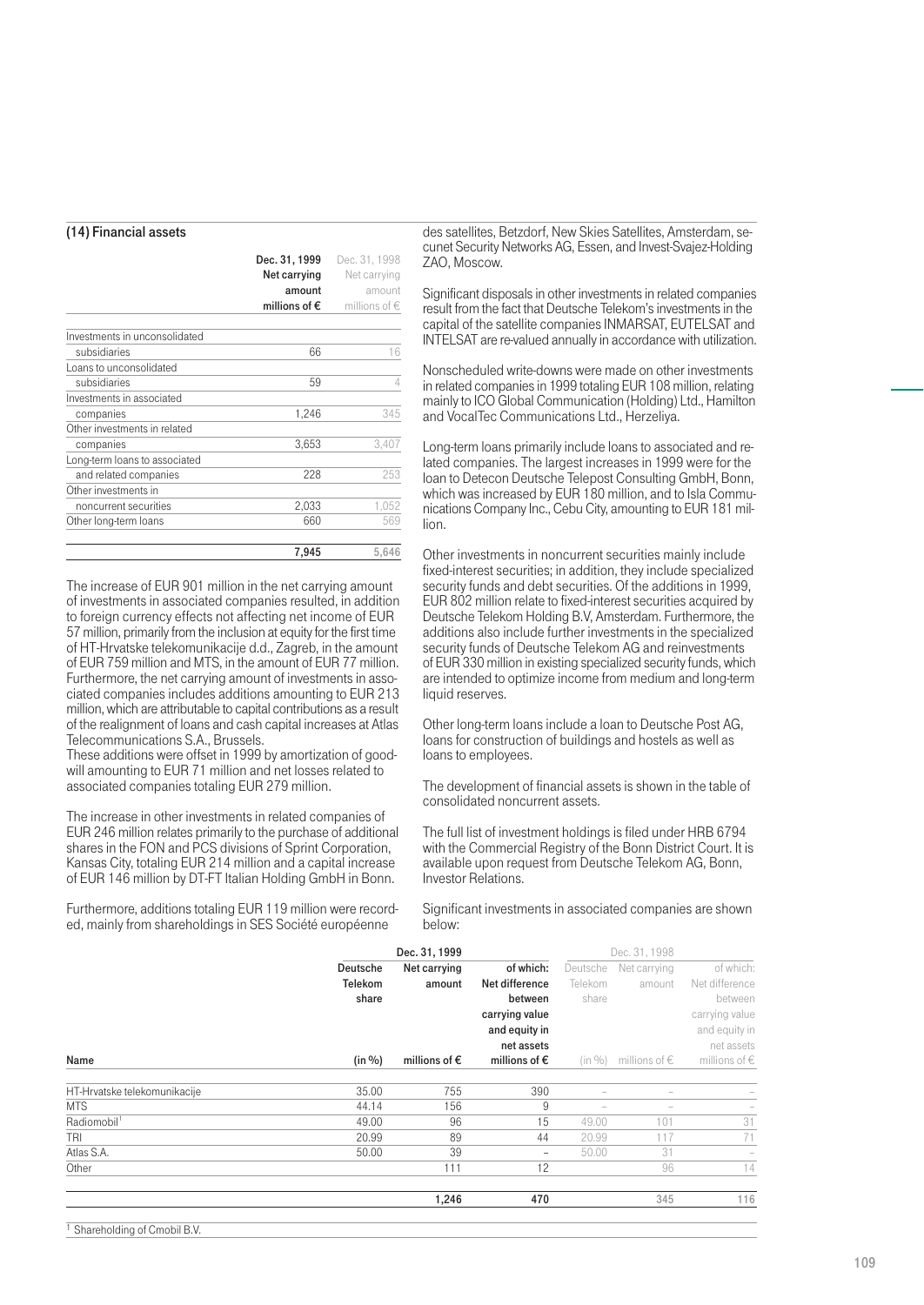#### (15) Inventories, materials and supplies

|                                | Dec. 31, 1999<br>millions of $\epsilon$ | Dec. 31, 1998<br>millions of $\in$ |
|--------------------------------|-----------------------------------------|------------------------------------|
| Raw materials and supplies     | 184                                     | 181                                |
| Work in process                | 279                                     | 88                                 |
| Finished goods and merchandise | 580                                     | 316                                |
| Advance payments               | 3                                       |                                    |
|                                | 1.046                                   | 595                                |

Inventories, materials and supplies increased compared with 1998 by EUR 451 million or 76 %. This is primarily the result of the consolidation for the first time of One 2 One and max.mobil.

Raw materials and supplies include data communications equipment, spare parts for transmission equipment, telecommunications cable as well as spare parts and components for other telecommunications equipment.

Work in process is mainly related to customer orders for the installation of private automatic branch exchanges (PABXs).

Inventories of terminal equipment held both for resale and leasing are included under finished goods and merchandise. Besides the changes in the composition of the Deutsche Telekom Group, the main factor in the increase in finished goods and merchandise is the positive revenue development in the GSM market, which led to increased stocks of terminal equipment being held.

Advance payments are comprised mainly of payments which have been made for terminal equipment.

#### (16) Receivables

|                                 | Dec. 31, 1999<br>millions of $\epsilon$ | Dec. 31, 1998<br>millions of $\in$ |
|---------------------------------|-----------------------------------------|------------------------------------|
| Trade accounts receivable       | 5.342                                   | 3.953                              |
| Receivables from unconsolidated |                                         |                                    |
| subsidiaries                    | 47                                      | 14                                 |
| Receivables from associated     |                                         |                                    |
| and related companies           | 277                                     | 151                                |
|                                 | 5.666                                   | 4.118                              |

Trade accounts receivable relate primarily to the billing of telecommunications services. Besides the changes in the composition of the Deutsche Telekom Group with the addition of One 2 One and max.mobil., the main reason for the increase in trade accounts receivable is the revenue-linked increase in T-D1 mobile telephone services.

#### (17) Other assets

|                                 | Dec. 31, 1999<br>millions of $\epsilon$ | Dec. 31, 1998<br>millions of $\in$ |
|---------------------------------|-----------------------------------------|------------------------------------|
| Tax receivables                 | 1,441                                   | 237                                |
| Accrued interest                | 214                                     | 198                                |
| Receivables from employees      | 56                                      | 65                                 |
| Receivables from reimbursements |                                         |                                    |
| and loans receivable            | 73                                      | 30                                 |
| Miscellaneous                   | 285                                     | 195                                |
|                                 | 2.069                                   | 725                                |

All receivables, with the exception of EUR 1 million, are due within one year.

The allowance for doubtful accounts and changes therein are in millions of euros as follows:

|                               | 1999<br>millions of $\epsilon$ millions of $\epsilon$ millions of $\epsilon$ | 1998 |     |
|-------------------------------|------------------------------------------------------------------------------|------|-----|
| January 1,                    | 371                                                                          | 329  | 633 |
| Charged to costs and expenses | 173                                                                          | 132  | 182 |
| Amounts written               |                                                                              |      |     |
| off/released                  | (51)                                                                         | '90  |     |
| December 31,                  | 493                                                                          | 371  |     |

The Company directly wrote off accounts receivable balances of EUR 341 million in 1999 (Dec. 31, 1998: EUR 524 million).

Other assets amounting to EUR 2,055 million are due within one year. Of the balance at December 31, 1999, EUR 204 million became legally due only after the balance sheet date and relate to accrued interest and nonchargeable VAT. Tax receivables mainly relate to income tax. The increase compared with 1998 is a consequence of reimbursement claims for income taxes paid. Other tax receivables mainly consist of trade tax reimbursements from previous years resulting from the retroactive changes in the allocation of trade tax.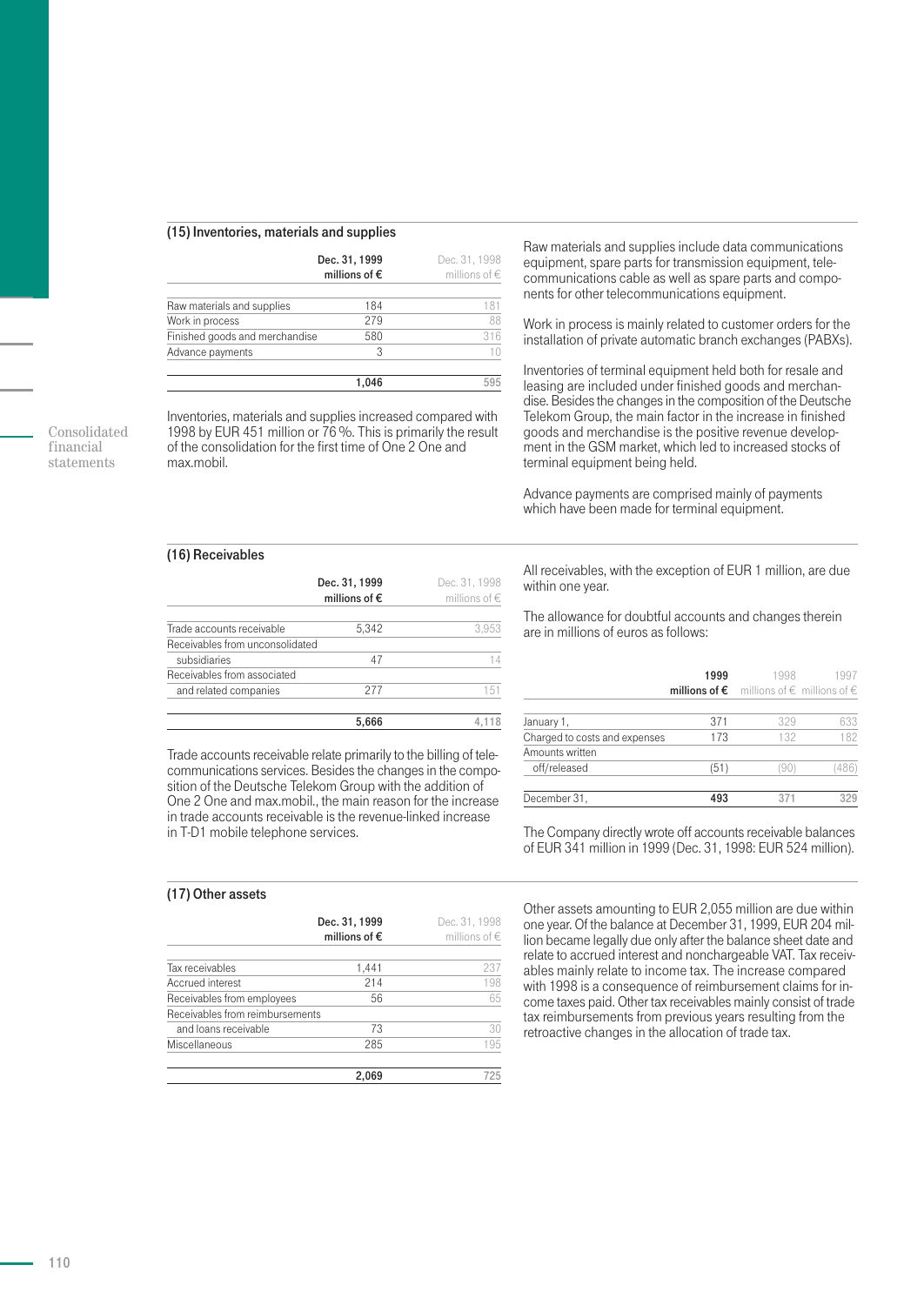## (18) Marketable securities

|                             | Dec. 31, 1999<br>millions of $\epsilon$ | Dec. 31, 1998<br>millions of $\in$ |
|-----------------------------|-----------------------------------------|------------------------------------|
| Treasury shares             | 14                                      |                                    |
| Other marketable securities | 1.756                                   | 1.369                              |
|                             |                                         |                                    |
|                             | 1.770                                   | 1.370                              |

In connection with the Company's global offering in 1996, Deutsche Telekom also introduced an Employee Stock Purchase Plan. The 459,900 shares remaining are included in marketable securities and valued at EUR 1.2 million.

## (19) Liquid assets

|                                   | Dec. 31, 1999<br>millions of $\epsilon$ | Dec. 31, 1998<br>millions of $\in$ |
|-----------------------------------|-----------------------------------------|------------------------------------|
|                                   |                                         |                                    |
| Checks                            | $\mathfrak{p}$                          | 3                                  |
| Petty cash and deposits           |                                         |                                    |
| at the Bundesbank                 | 13                                      | 8                                  |
| Cash in banks (including deposits |                                         |                                    |
| at Deutsche Postbank AG)          | 1,157                                   | 5,075                              |
|                                   | 1,172                                   | 5,086                              |
|                                   |                                         |                                    |
|                                   | Dec. 31, 1999<br>millions of $\epsilon$ | Dec. 31, 1998<br>millions of $\in$ |
| Cash and cash equivalents         |                                         |                                    |
| (original maturity                |                                         |                                    |
| less than 3 months)               | 878                                     | 2,064                              |
| Temporary cash investments        |                                         |                                    |
| (original maturity                |                                         |                                    |
| longer than 3 months)             | 294                                     | 3,022                              |

#### (20) Prepaid expenses, deferred charges and deferred taxation

Prepaid expenses and deferred charges of EUR 931 million (Dec. 31, 1998: EUR 877 million) primarily relate to prepaid personnel costs of EUR 164 million (Dec. 31, 1998: EUR 347 million) at Deutsche Telekom AG. Also included are discounts on loans of EUR 59 million (Dec. 31, 1998: EUR 82 million) which are amortized on a straight-line basis over the terms of the related liabilities. In addition, a deferred tax asset of EUR 524 million (Dec. 31, 1998: EUR 404 million) has been included.

Furthermore, the existing level was increased by a further 5,185,278 shares or EUR 13.3 million as a result of the second share offering in the 1999 financial year. Accordingly, the number of shares on December 31, 1999 amounted to 5,645,178, valued at an acquisition cost of EUR 2.56 per share. These shares represent 0.2 % of capital stock. These shares are to be included in a new Employee Stock Purchase Plan.

Other marketable securities primarily relate to fixed-interest German securities (EUR 615 million), own bonds held (EUR 565 million) to maintain favorable trading conditions, callable step-up bonds (EUR 415 million) and Portuguese government bonds (EUR 80 million).

Cash and cash equivalents with original maturity of less than 3 months consist primarily of fixed-term bank deposits, checking account balances, deposits at the Bundesbank and Deutsche Postbank AG and petty cash. Temporary cash investments consist of fixed-term bank deposits.

The decrease in liquid assets is mainly attributable to the shareholding acquisitions made in the course of the financial year, in particular the acquisition of One 2 One.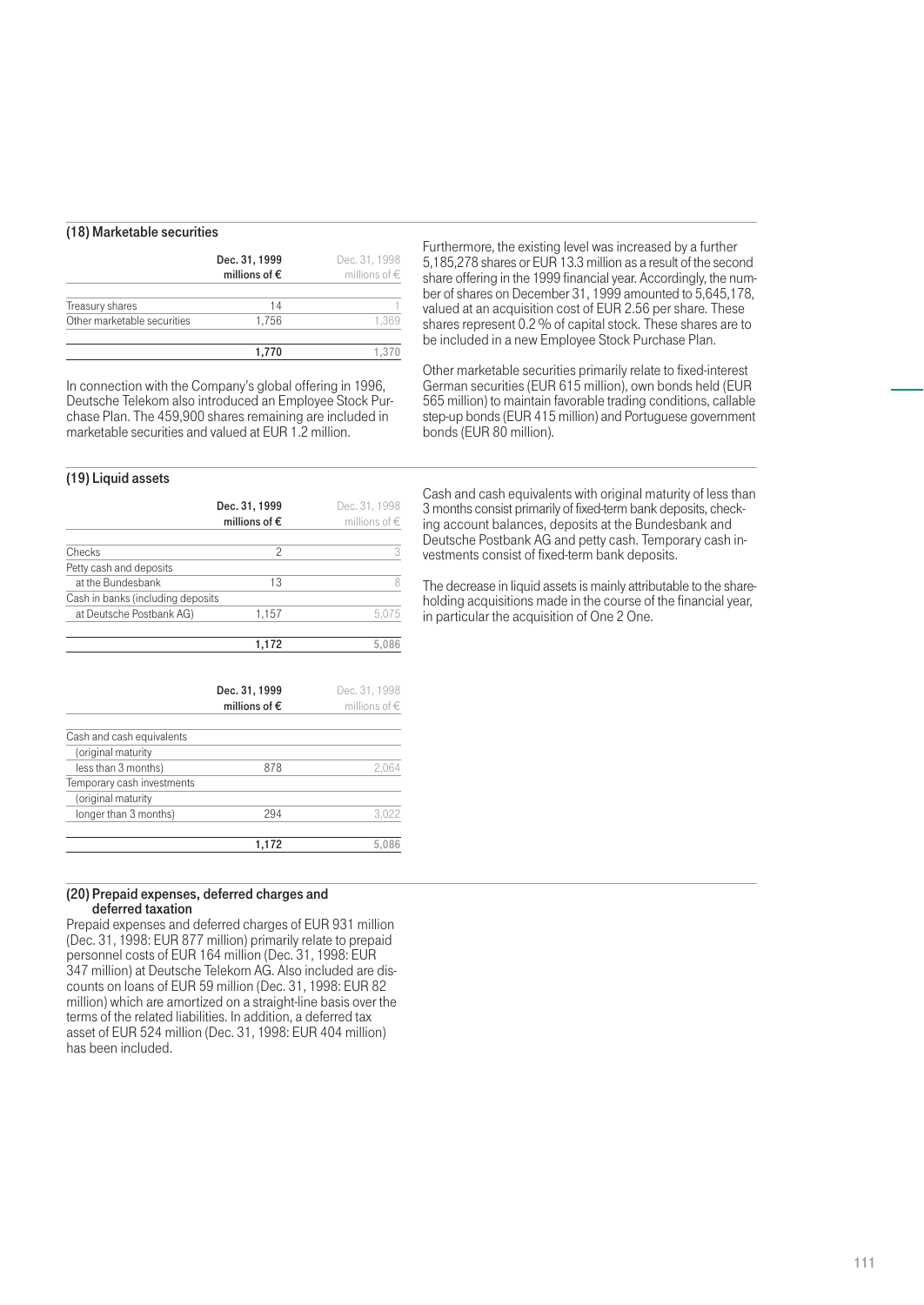#### (21) Shareholders' equity

At the shareholders' meeting on May 27, 1999, the decision was taken to amend § 5 (Amount and Breakdown of Share Capital) of Deutsche Telekom AG's Articles of Incorporation. Accordingly, the share capital, the approved capital and all other figures in DM were converted to euros at the official conversion rate of EUR 1 = DM 1.95583. Under the conversion of the share capital to euros, the proportional value per share was rounded up to the next full cent, bringing it to EUR 2.56. This amendment to the Articles of Incorporation was registered with the Commercial Registry in Bonn on May 28, 1999.

A detailed account of the development of the consolidated shareholders' equity for the years 1997, 1998 and 1999 is presented in a separate table before the notes to the consolidated financial statements.

The development of the consolidated shareholders' equity from December 31, 1995 to December 31, 1999 is as follows (millions of  $\epsilon$ ):

#### (22) Capital stock

The capital stock of the consolidated group represents the capital stock of Deutsche Telekom AG.

Under the Articles of Incorporation, the Board of Management was authorized to increase the capital stock of the Company by a further EUR 2,556 million, to a maximum of EUR 7.7 billion, by issuing new shares for cash or noncash consideration through the end of 1999. Of the EUR 2,556 million of approved capital according to Deutsche Telekom AG's Articles of Incorporation, EUR 732 million or 286.3 million individual no par value shares remained after the initial public offering in 1996.

With the agreement of the Supervisory Board, on June 3, 1999, the Deutsche Telekom Board of Management decided – on the basis of this authorization and in conformity with the Articles of Incorporation – to increase the capital stock by issuing up to 279,969,388 new individual no par value bearer shares worth a pro-rata amount of capital stock of EUR 2.56 per share. The Board of Management also decided to exercise the right granted to it in accordance with Article 5 paragraph 2 of the Articles of Incorporation to create employee shares by issuing up to 5,934,646 new individual no par value bearer shares with an accounting par value of EUR 2.56.

In accordance with Article 5 paragraph 1 of the Articles of Incorporation, Deutsche Telekom AG's capital stock totaled EUR 7,756 million at December 31, 1999, representing 3,029.6 million individual no par value bearer shares. Each share entitles the bearer to one vote and to receive payment for a full dividend for the 1999 financial year. After deducting treasury shares held by the Company, capital stock with a dividend entitlement for the 1999 financial year amounted to EUR 7,742.5 million (3,023.9 individual no par value bearer shares).



 $\Omega$ 10,000 20,000 30,000 12/95 12/96 12/97 12/98 12/99 Dec. 31, 1995: 12,646 Dec. 31, 1996: 23,826

> Dec. 31, 1997: 24,616 Dec. 31, 1998: 25,064 Dec. 31, 1999: 35,689

40,000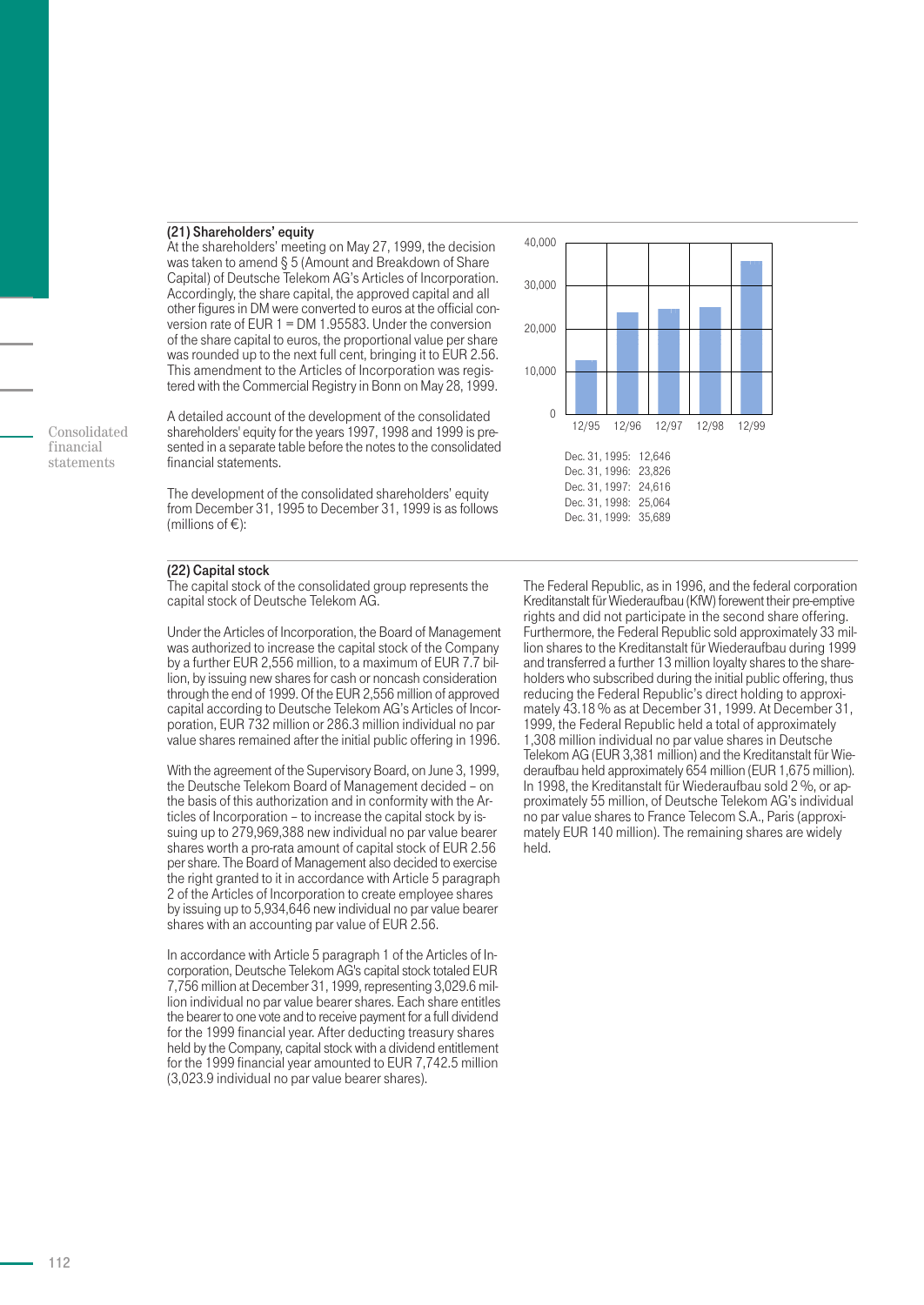## (23) Additional paid-in capital

The additional paid-in capital of the consolidated group represents the additional paid-in capital of Deutsche Telekom AG.

The additional paid-in capital of EUR 5,774 million results from Deutsche Telekom AG's opening balance sheet from January 1, 1995. Furthermore, in accordance with § 272 paragraph 2 No. 1 HGB, the proceeds from the 1996 and 1999 share issues in excess of capital stock totaling EUR 8,476 million and EUR 9,881 million were recorded in 1996 and 1999, respectively, as additional paid-in capital. As the amounts previously shown in DM were converted to euros, additional paid-in capital was reduced by EUR 10 million in 1999 and capital stock was increased to round off the nominal value of the capital stock.

## (24) Retained earnings (deficit)

In addition to the transfers made from Deutsche Telekom AG's net income from prior years, retained earnings (deficit) include the consolidated group's share of the consolidated subsidiaries' net income or losses, provided they were generated by such subsidiaries since being included in the consolidated group, as well as a reserve for treasury shares held by the

Company in accordance with § 272 paragraph 4 HGB. This item also includes the cumulative effects of consolidation entries from prior years. Translation adjustments are recorded in a separate component of retained earnings.

#### (25) Minority interest

Minority interest represents the minority shareholders' proportionate share of the equity of the consolidated subsidiaries and relates primarily to MATÁV.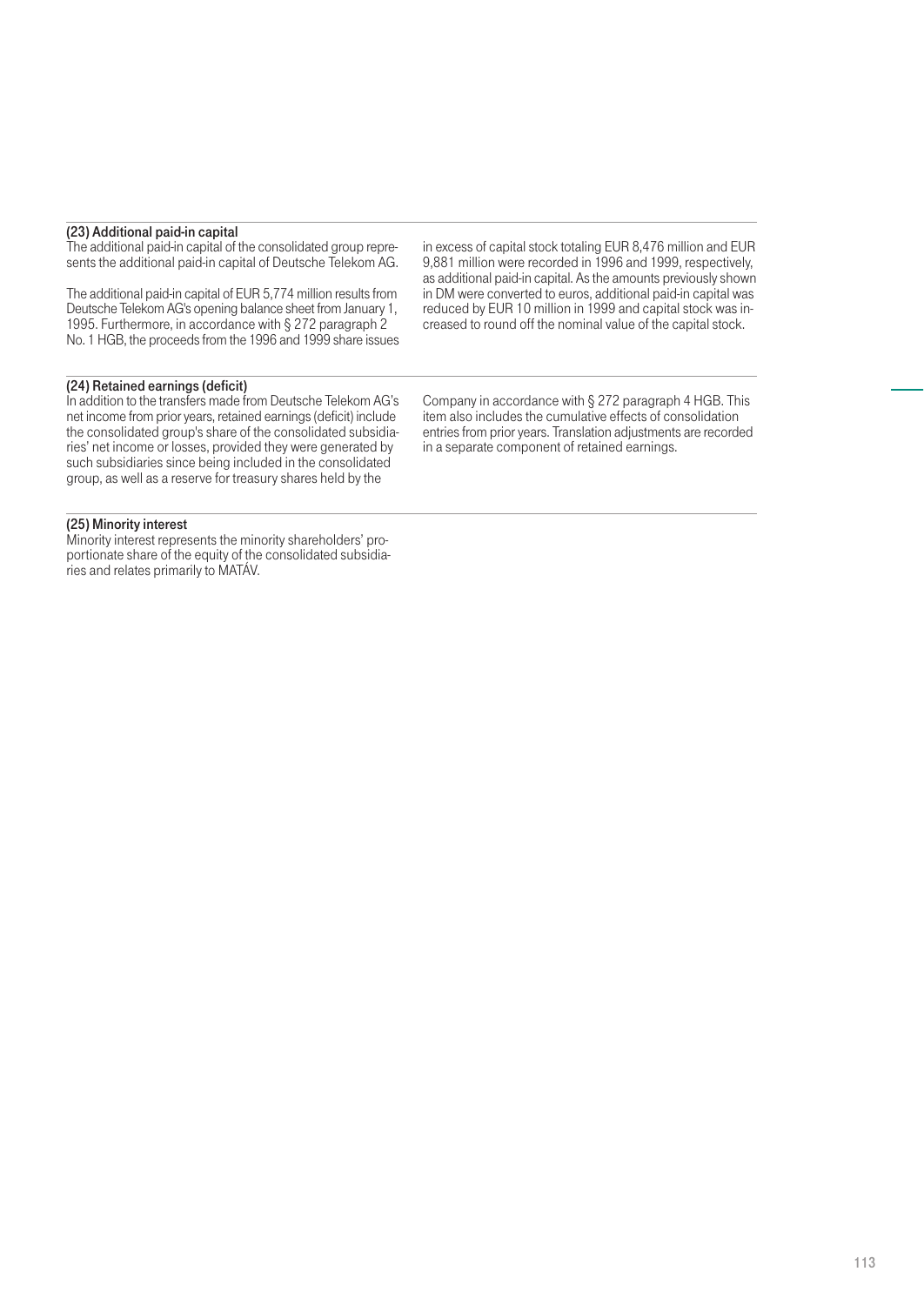#### (26) Pensions and similar obligations

#### Non-civil servant pension plans

The pension obligations of Deutsche Telekom for non-civil servants are provided for by a range of defined benefit plans. These pensions include direct obligations of Deutsche Telekom and indirect pension commitments made to employees through the VAP (Versorgungsanstalt der Deutschen Bundespost) and the DTBS (Deutsche Telekom Betriebsrenten-Service) as well as obligations under Article 131 of the Basic Law (Grundgesetz - GG) as shown in the following table:

|                      | Dec. 31, 1999          |                        |
|----------------------|------------------------|------------------------|
|                      | millions of $\epsilon$ | millions of $\epsilon$ |
| Pension obligations: |                        |                        |
| - Direct             | 284                    | 214                    |
| - Indirect           | 2,810                  | $2.90^{\circ}$         |
| Obligations under    |                        |                        |
| Article 131 GG       | 15                     | 15                     |
|                      | 3.109                  | 3.130                  |

These pension obligations are fully accrued net of the plan assets at fair value.

The amount of pension obligations was determined using actuarial principles that are consistent with U.S. GAAP SFAS No. 87 and using the assumptions at the respective balance sheet dates as shown in the following table:

|                            | 1999             | 1998    | l dd.   |
|----------------------------|------------------|---------|---------|
| Discount rate              | 6.25%            | $6.0\%$ | $6.5\%$ |
| Projected salary increase  | $2.75\% - 3.5\%$ | $2.5\%$ | $3.0\%$ |
| Expected return on assets  | $4.5\% - 6.0\%$  | $5.5\%$ | 6.4%    |
| Projected pension increase | $1.5\%$          | $1.5\%$ | 20%     |

The corresponding pension accruals measured in accordance with § 6a of the Income Tax Act (Einkommensteuergesetz – EStG) are EUR 3,061 million (Dec. 31, 1998: EUR 2,947 million).

In 1997, Deutsche Telekom fundamentally changed the structure of the company pension plans. Previously, the pension benefits were mainly provided by the VAP, which was jointly financed by the successor companies of Deutsche Bundespost and other related entities. In a segmentation agreement concluded on December 19, 1997, the current and future benefit recipients as well as the assets of the VAP were individually allocated to the companies. A minor amount of the obligations remained with the VAP. To enable the VAP to meet these obligations, it was funded with the premium reserve required in accordance with its business plan. The result of this reorganization was that the actuarial losses reported before 1997 were largely eliminated.

The VAP benefits, which supplement national social security retirement benefits up to the level specified in the pension benefits formula, are generally calculated on the basis of the level of employee compensation during specific periods of employment. Within the scope of the negotiations on the realignment of the company pension plan, the employer and the trade unions have agreed on arrangements for the protection of vested VAP benefits. Pursuant to this agreement, the benefit obligations due to retirees and employees approaching retirement will remain unchanged. In the case of younger employees with vested benefits, the obligations were converted into an initial amount reflecting the number of years covered. This amount will be credited to a capital account held by the employer (cash balance plan). Deutsche Telekom credits further amounts to this account; when the insured event occurs, the account balance will be paid out in full, in installments or converted into a pension. If the relevant employees had not reached the age of 35 and had been insured for less than ten years, their benefit obligations are due directly from Deutsche Telekom. The DTBS was founded for processing the remaining obligations.

Benefits relating to other direct pension plans are generally determined on the basis of salary levels and years of service; the benefit obligations are usually determined by the amounts credited by Deutsche Telekom to its capital accounts.

|                                                       | Dec. 31, 1999          | Dec. 31, 1998          |  |
|-------------------------------------------------------|------------------------|------------------------|--|
|                                                       | millions of $\epsilon$ | millions of $\epsilon$ |  |
|                                                       |                        |                        |  |
| Actuarial present value of benefits:                  |                        |                        |  |
| Vested                                                | 2.913                  | 2,839                  |  |
| Nonvested                                             | 398                    | 447                    |  |
| Accumulated benefit obligation                        | 3,311                  | 3,286                  |  |
| Effect of projected future salary increases           | 78                     | 85                     |  |
| Projected benefit obligation                          | 3,389                  | 3,371                  |  |
| Plan assets at fair value                             | (320)                  | (214)                  |  |
| Projected benefit obligation in excess of plan assets | 3.069                  | 3.157                  |  |
| Unrecognized net gains (losses)                       | 40                     | (27)                   |  |
| <b>Accrual for pensions</b>                           | 3,109                  | 3.130                  |  |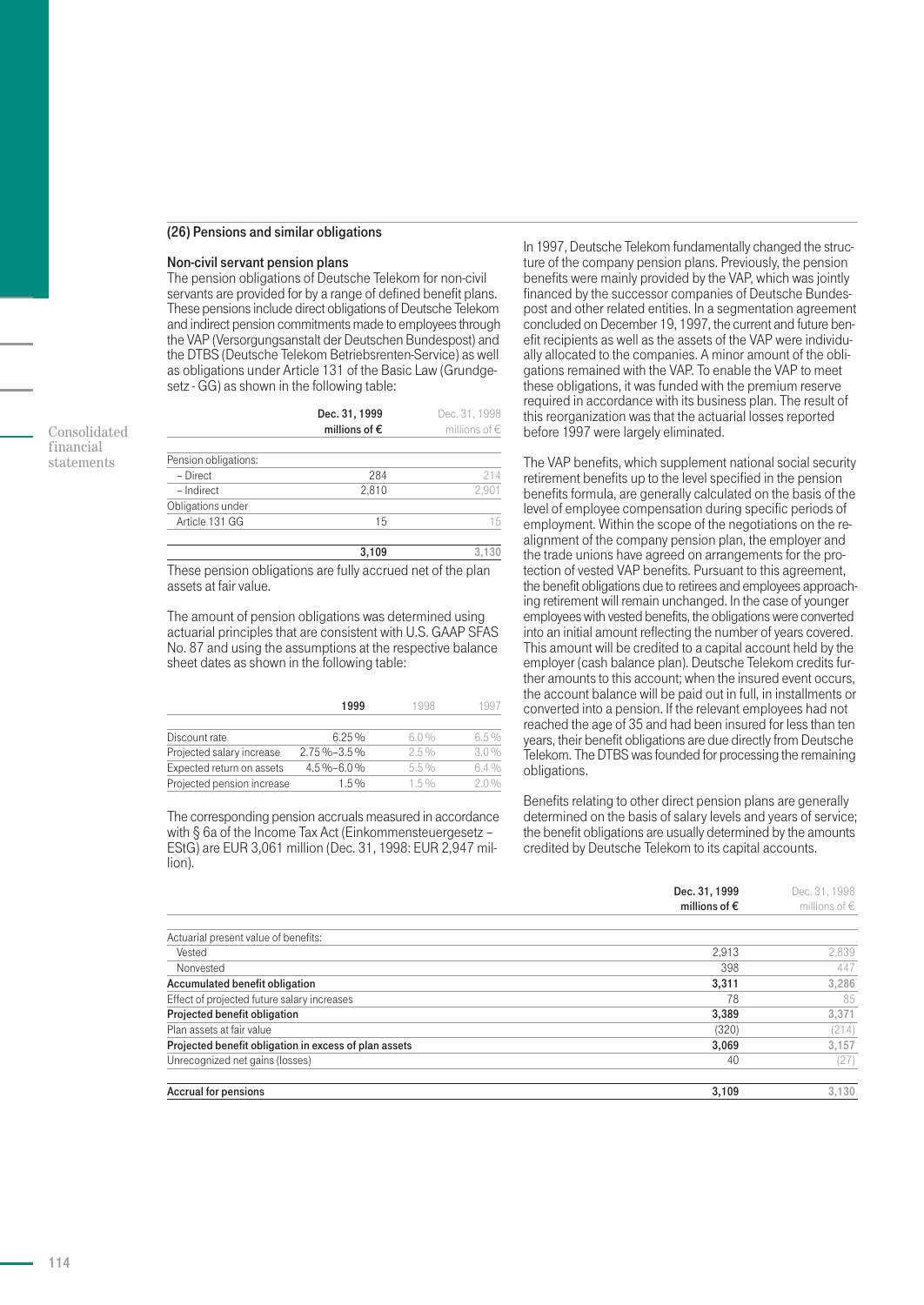| Development of the projected benefit obligation: |  |  |  |  |
|--------------------------------------------------|--|--|--|--|
|--------------------------------------------------|--|--|--|--|

|                                                 | 1999                   | 1998              |  |
|-------------------------------------------------|------------------------|-------------------|--|
|                                                 | millions of $\epsilon$ | millions of $\in$ |  |
| Projected benefit obligation, beginning of year | 3,371                  | 3,239             |  |
| Service cost                                    | 83                     | 82                |  |
| Interest cost                                   | 194                    | 202               |  |
| Actuarial (gains)/losses                        | (61)                   | 39                |  |
| Total benefits actually paid                    | (198)                  | (191)             |  |
| Projected benefit obligation, end of year       | 3.389                  | 3.371             |  |

Development of plan assets at fair value:

|                                              | 1999<br>millions of $\epsilon$ | 1998<br>millions of $\epsilon$ |
|----------------------------------------------|--------------------------------|--------------------------------|
|                                              |                                |                                |
| Plan assets at fair value, beginning of year | 214                            | 136                            |
| Actual return on plan assets                 |                                | 31                             |
| Contributions by employer                    | 289                            | 232                            |
| Benefits actually paid through pension funds | (194)                          | (185)                          |
| Plan assets at fair value, end of year       | 320                            | 214                            |

Net periodic pension cost is summarized as follows:

|                                                       | 1999<br>millions of $\epsilon$ | 1998<br>millions of $\epsilon$ | 1997<br>millions of $\in$ |
|-------------------------------------------------------|--------------------------------|--------------------------------|---------------------------|
|                                                       |                                |                                |                           |
| Service cost                                          | 83                             |                                | 88                        |
| Interest cost                                         | 194                            | 202                            | 240                       |
| Expected return on plan assets                        | (12)                           |                                | 21                        |
| Periodic pension cost                                 | 265                            | 275                            | 349                       |
| Effect of VAP rearrangement (pursuant to SFAS No. 88) |                                |                                | (218)                     |
| Net periodic pension cost                             | 265                            | 275                            | 131                       |

#### Civil servant retirement arrangements

Deutsche Telekom AG maintains a special pension fund (Unterstützungskasse) for its civil servants. Deutsche Telekom AG is required to assist in funding the German Government's pension and healthcare obligations to Deutsche Telekom AG's current and former civil servant staff and their surviving dependents. Deutsche Telekom AG is legally obligated to make annual contributions to a special pension fund of EUR 1.5 billion for the years 1995 through 1999, and in subsequent years, annual contributions equal to 33 % of the gross salaries of active civil servants (including civil servants on unpaid leave).

Under Postreform II, the Federal Republic compensates the special pension fund for differences between the ongoing payment obligations of the special pension fund, amounts received from Deutsche Telekom AG and returns on assets, and guarantees that the special pension fund is always in a position to fulfill the obligations it has assumed. The Federal Republic cannot require reimbursement from Deutsche Telekom AG for amounts paid by it to the special fund.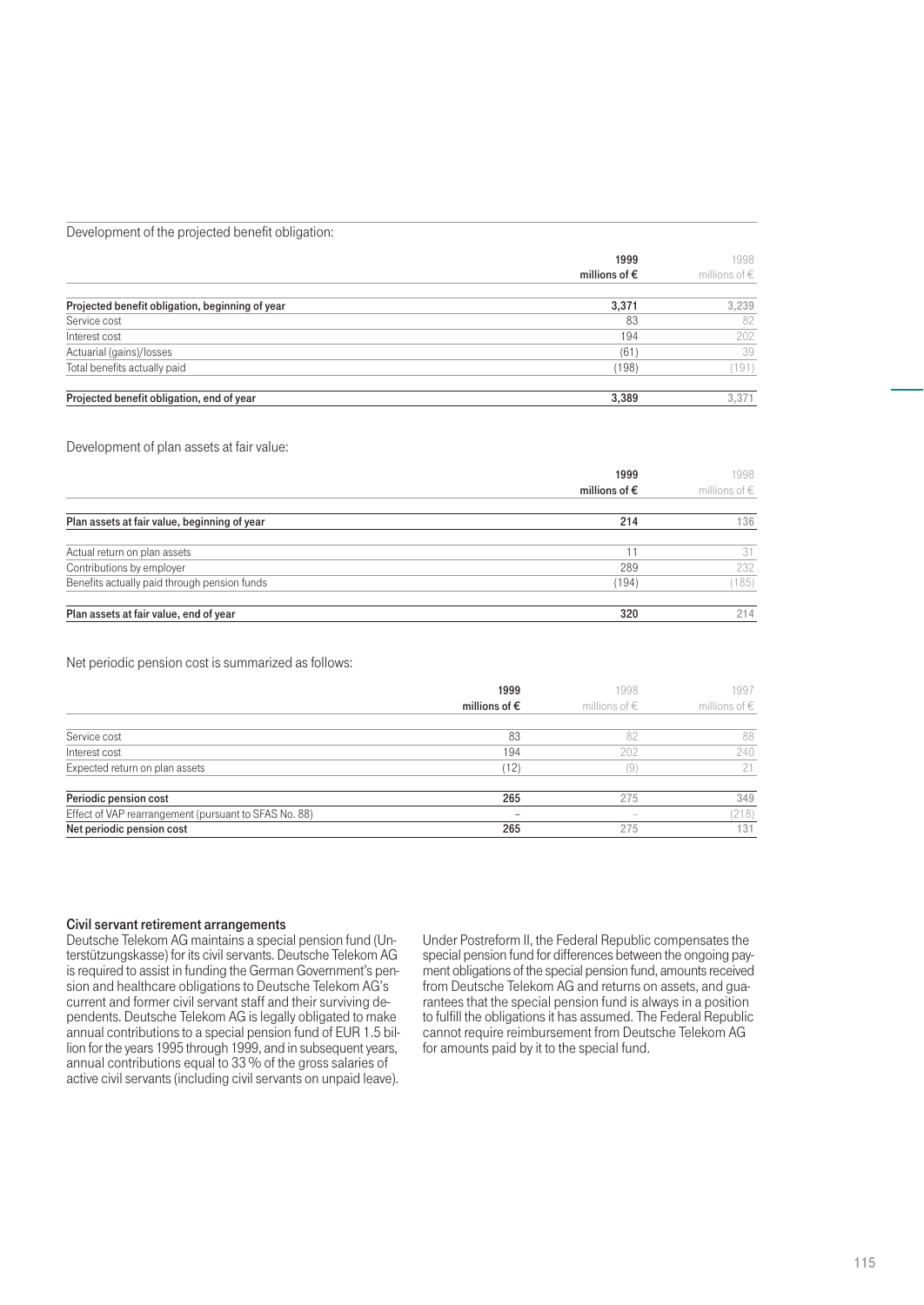#### (27) Other accruals

|                                     | Dec. 31, 1999<br>millions of $\epsilon$ | Dec. 31, 1998<br>millions of $\in$ |
|-------------------------------------|-----------------------------------------|------------------------------------|
| <b>Taxes</b>                        | 1,265                                   | 994                                |
| Accruals other than taxes           |                                         |                                    |
| Employee benefits                   |                                         |                                    |
| Civil Service Health Insurance Fund | 982                                     | 882                                |
| Personnel restructuring             | 247                                     | 449                                |
| Other obligations                   | 464                                     | 459                                |
|                                     | 1,693                                   | 1,790                              |
| Outstanding invoices                | 1,276                                   | 590                                |
| Risks related to real estate        | 226                                     | 204                                |
| Litigation risks                    | 205                                     | 268                                |
| <b>Restoration commitments</b>      | 181                                     | 106                                |
| Environmental remediation           | 170                                     | 193                                |
| Investment risks                    | 101                                     | 204                                |
| Unused telephone units on           |                                         |                                    |
| phone cards sold                    | 48                                      | 17                                 |
| Deferred maintenance                | 44                                      | 37                                 |
| Other                               | 972                                     | 821                                |
|                                     | 4,916                                   | 4.230                              |
|                                     | 6,181                                   | 5,224                              |

More than half, i.e., EUR 574 million, of the increase in accruals is a result of changes to the composition of the Deutsche Telekom Group, in particular One 2 One.

The increase in provisions for taxes is primarily due to trade tax expenses related to prior years. The income tax effect of the proposed dividend of Deutsche Telekom AG of EUR 1,875 million has been provided for in the calculation of corporate income tax.

When Postreform II came into effect, the Civil Service Health Insurance Fund was closed to new members. Due to the ageing of the group of people insured, there is an expected shortfall between the fund's sources of regular income and benefits paid. Deutsche Telekom AG has accrued the actuarially determined present value of this future deficit, taking the new 1998 life expectancy tables by Prof. Klaus Heubeck ("Richttafeln 1998") into account, which primarily reflect the increase in average life expectancy.

Deutsche Telekom has, in response to competition, announced its intention to reduce its workforce by approximately 60,000 to 170,000 full-time equivalent employees by the end of the year 2000 (excluding employees of subsidiaries first consolidated after January 1, 1995) through natural attrition, early retirement and other programs. The planned reductions include an estimated 38,300 non-civil servants expected to leave under voluntary separation agreements. In 1999, as was the case in prior years, civil servants as well as non-civil servants accepted the Company's offer for early retirement and severance. The early retirement program for civil servants and natural attrition do not result in incremental costs for Deutsche Telekom AG. In 1999, unpaid restructuring costs amounting to EUR 247 million are included in accruals and EUR 14 million are included in other accounts payable.

The table below sets forth the payments made and the related accruals/payables for future payments in respect of these staff reduction measures for the years 1999 and 1998:

|                                                                   | 1999                   | 1998                   |  |
|-------------------------------------------------------------------|------------------------|------------------------|--|
|                                                                   | millions of $\epsilon$ | millions of $\epsilon$ |  |
| Accruals/payables, beginning of year                              | 470                    | 774                    |  |
| Payments made (including payments made against accruals/payables) | (209)                  | (304)                  |  |
| Accruals/payables, end of year                                    | 261                    | 470                    |  |
|                                                                   |                        |                        |  |

Accruals for environmental remediation of EUR 170 million (Dec. 31, 1998: EUR 193 million) were established for site clean-up costs and asbestos removal costs. There are no further foreseeable material contingencies. Deutsche Telekom expects to incur these costs over the next 1 to 3 years.

Other accruals for 1999 mainly consist of loss contingencies for financial derivatives and accruals for reimbursements to be granted.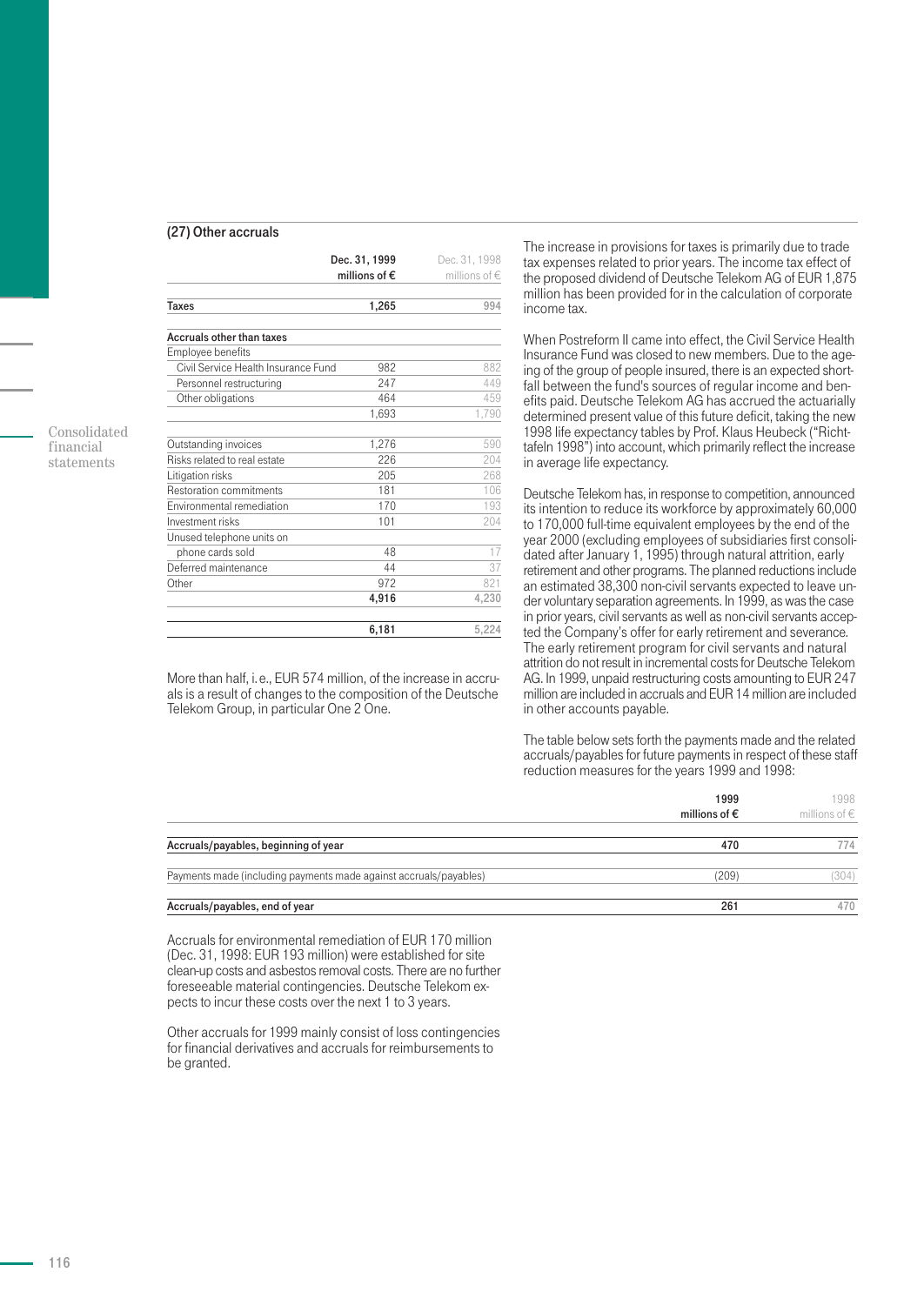| (28) Liabilities                                                                  |                  |          |                          |                          |                                                            |          |                          |                       |
|-----------------------------------------------------------------------------------|------------------|----------|--------------------------|--------------------------|------------------------------------------------------------|----------|--------------------------|-----------------------|
|                                                                                   | Dec. 31,<br>1999 |          |                          |                          | Dec. 31,<br>1998                                           |          |                          |                       |
|                                                                                   | Total            |          | of which due             |                          | Total                                                      |          | of which due             |                       |
|                                                                                   |                  | within   | in one to                | after                    |                                                            | within   | in one to                | after                 |
|                                                                                   |                  | one year | five years               | five years               |                                                            | one year |                          | five years five years |
| millions of $\epsilon$                                                            |                  |          |                          |                          |                                                            |          |                          |                       |
| Debt                                                                              |                  |          |                          |                          |                                                            |          |                          |                       |
| Bonds and debentures                                                              | 32,787           | 4.934    | 25,076                   | 2,777                    | 36,101                                                     | 5,372    | 19.779                   | 10,950                |
| Liabilities to banks                                                              | 9,550            | 3,989    | 3,130                    | 2,431                    | 3,832                                                      | 315      | 1,936                    | 1,581                 |
|                                                                                   | 42,337           | 8,923    | 28,206                   | 5,208                    | 39,933                                                     | 5,687    | 21,715                   | 12,531                |
| Other                                                                             |                  |          |                          |                          |                                                            |          |                          |                       |
| Advances received                                                                 | 59               | 59       | $\qquad \qquad -$        |                          | 56                                                         | 41       | 15                       |                       |
| Trade accounts payable                                                            | 2,853            | 2,848    | 3                        | $\overline{c}$           | 2,054                                                      | 2,044    | 10                       |                       |
| Liabilities on bills accepted and drawn                                           |                  |          | $\overline{\phantom{a}}$ | $\overline{\phantom{a}}$ | $\overline{\phantom{a}}$                                   |          | $\overline{\phantom{a}}$ |                       |
| Payables to unconsolidated subsidiaries                                           | 15               | 15       | $\overline{\phantom{a}}$ | $\overline{\phantom{m}}$ | 10                                                         | 10       | $\overline{\phantom{a}}$ |                       |
| Liabilities to other companies in which                                           |                  |          |                          |                          |                                                            |          |                          |                       |
| an equity interest is held                                                        | 55               | 55       | $\overline{\phantom{a}}$ | $\overline{\phantom{m}}$ | 55                                                         | 55       |                          |                       |
| Other liabilities                                                                 | 3,610            | 2,490    | 177                      | 943                      | 3.372                                                      | 2.257    | 80                       | 1.035                 |
| of which: from taxes                                                              | (341)            | (341)    | $\overline{\phantom{0}}$ |                          | (215)                                                      | (215)    |                          |                       |
| of which: from social security                                                    | (76)             | (76)     | $\overline{\phantom{0}}$ |                          | (60)                                                       | (60)     |                          |                       |
|                                                                                   | 6,593            | 5,468    | 180                      | 945                      | 5,547                                                      | 4,407    | 105                      | 1,035                 |
| <b>Total liabilities</b>                                                          | 48,930           | 14,391   | 28,386                   | 6,153                    | 45,480                                                     | 10,094   | 21,820                   | 13,566                |
| Bonds and debentures consist primarily of bonds issued by<br>Deutsche Bundespost. |                  |          | as follows:              |                          | Breakdown of bonds and debentures are in millions of euros |          |                          |                       |

| Effective interest rate | up to $6\%$ | up to $7%$               | up to $8\%$              | up to $9\%$ | over 9%                  | Total  |
|-------------------------|-------------|--------------------------|--------------------------|-------------|--------------------------|--------|
| Due in                  |             |                          |                          |             |                          |        |
| 2000                    | 1,001       | $\qquad \qquad -$        | 324                      | 327         | 3,282                    | 4,934  |
| 2001                    | 1.049       | $\overline{\phantom{0}}$ | $\qquad \qquad -$        | 3,707       | 571                      | 5,327  |
| 2002                    | -           | $\overline{\phantom{0}}$ | 2,761                    | 5,113       | $\overline{\phantom{a}}$ | 7,874  |
| 2003                    | $-$         | 2,556                    | $\overline{\phantom{0}}$ | -           | 39                       | 2,595  |
| 2004                    | -           | 3,068                    | 6,212                    | -           | $\overline{\phantom{m}}$ | 9,280  |
| after 2004              | 2.112       | 205                      | 460                      |             | $\overline{\phantom{m}}$ | 2,777  |
|                         | 4,162       | 5,829                    | 9,757                    | 9,147       | 3,892                    | 32,787 |

Liabilities to banks (mainly loan notes and short-term loans) due in the next 5 years and thereafter are in millions of euros as follows:

| Due in     | <b>Amounts</b> |
|------------|----------------|
| 2000       | 3,989          |
| 2001       | 1,859          |
| 2002       | 403            |
| 2003       | 523            |
| 2004       | 345            |
| after 2004 | 2,431          |
|            | 9,550          |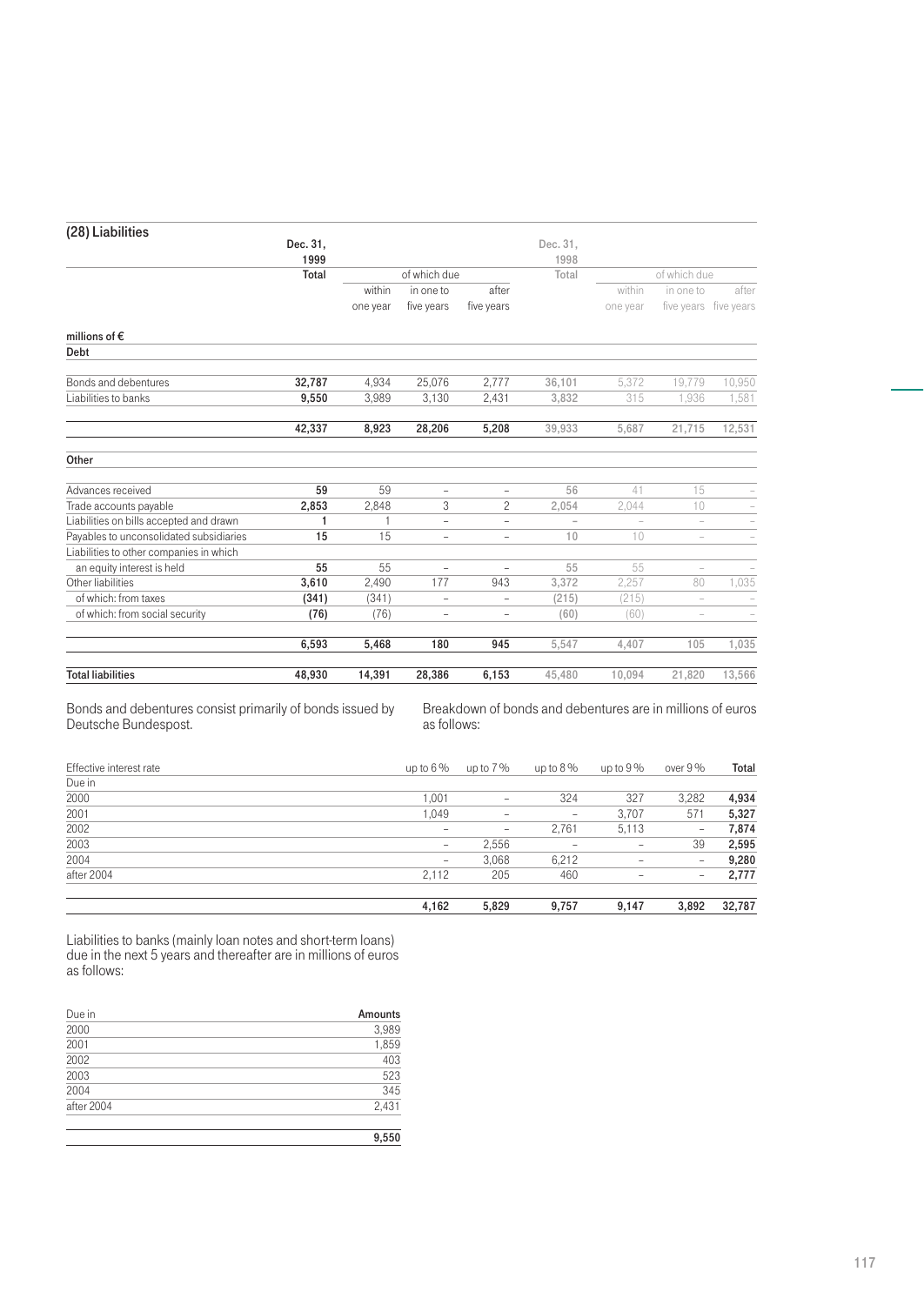The average effective interest rate of total debt is for:

Bonds and debentures 7.50 % p.a. (1998: 7.64 % p.a.) 7.10 % p.a. (1998: 7.52 % p.a.)

Deutsche Telekom has agreements with a number of banks pursuant to which it can draw on short-term revolving credit facilities up to EUR 8.3 billion at interest rates ranging from 5.5 % to 6.0 % or at the daily interbank rate plus 0.25 %. At December 31, 1999, these credit lines had been drawn upon to the amount of EUR 3.5 billion.

Consolidated financial statements

The development of debt from January 1, 1995 to December 31, 1999 is shown in millions of euros as follows:



The Company's original debt was raised principally to finance the development of the communications networks in eastern Germany. The increase in debt in 1999 is a result of the increase in liabilities to banks, mainly due to the changes in the composition of the Deutsche Telekom Group resulting from the acquisition of One 2 One.

**Dec. 31, 1999** Dec.31, 1998<br> **millions of**  $\epsilon$  millions of  $\epsilon$ millions of  $\epsilon$ **Interest** 1,335 1,407 Rental and leasing obligations 561 563<br>
Loan notes 556 556 556 Loan notes 556 556 Liabilities to employees 131 120<br>
Other 1.027 726 **Other 1,027** 726 3,610 3,372

Other liabilities

Other liabilities include taxes of EUR 341 million (Dec. 31, 1998: EUR 215 million) and social security liabilities of EUR 76 million (Dec. 31, 1998: EUR 60 million).

Liabilities include borrowings of EUR 4,248 million (Dec. 31, 1998: EUR 421 million) in foreign currencies. Borrowings in euros and euro-member currencies are not shown as borrowings in foreign currencies. The increase in borrowings in foreign currencies in 1999 is mainly attributable to the inclusion for the first time of One 2 One in the consolidated Deutsche Telekom Group.

Liabilities in the amount of EUR 63 million (Dec. 31, 1998: EUR 70 million) payable by subsidiary companies to banks and third parties are collateralized. Deutsche Telekom AG has provided no collateral against its liabilities. In accordance with Postreform II (§ 2 paragraph 4 of the Stock Corporation Transformation Act - Postumwandlungsgesetz), the Federal Republic is guarantor of all Deutsche Telekom AG's liabilities which were outstanding at January 1, 1995.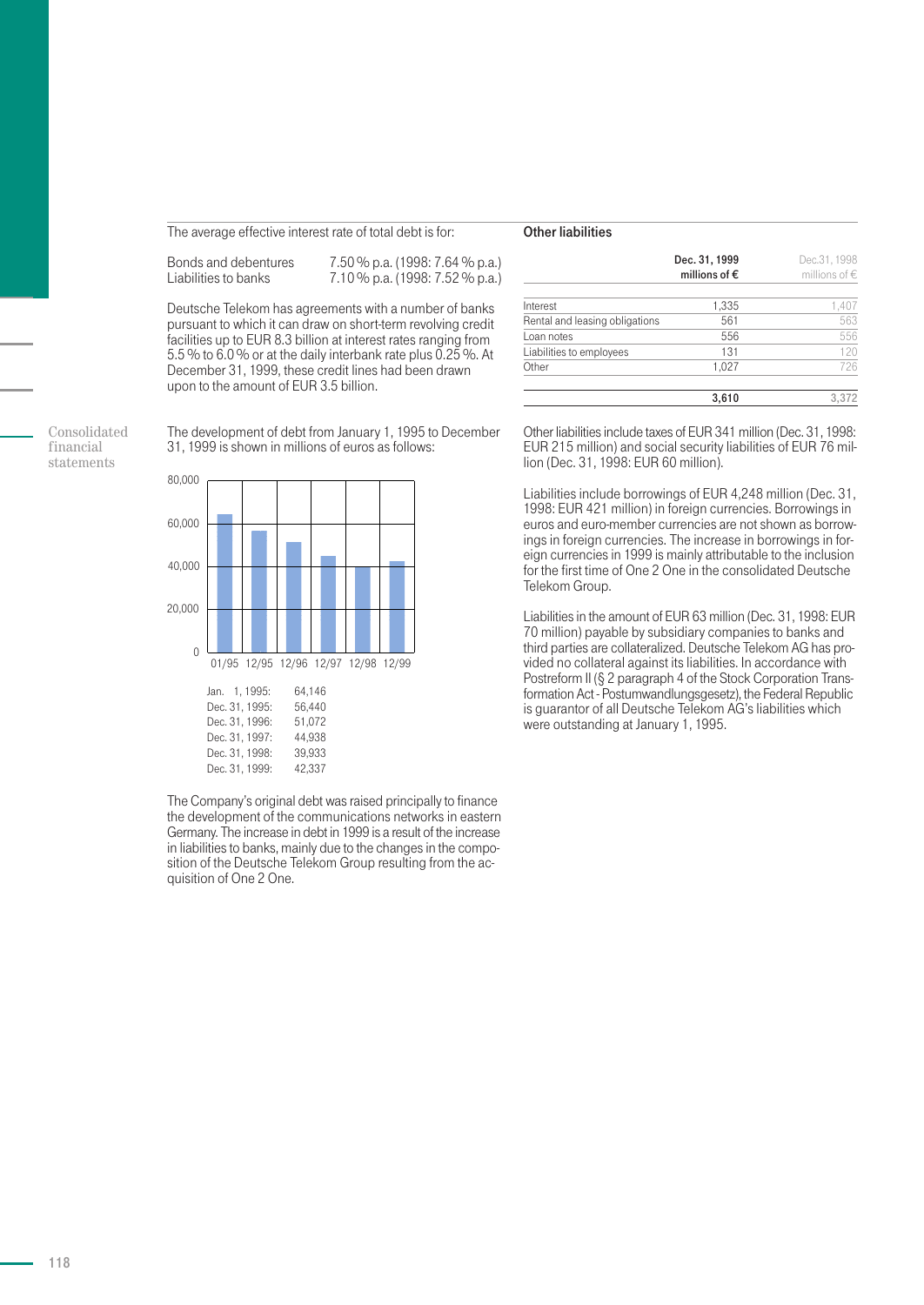## Notes to the consolidated statement of cash flows

The consolidated statement of cash flows has been prepared in conformity with International Accounting Standard No. 7, Cash Flow Statements. Liquid assets and short-term investments with original maturities of less than 3 months at the date of purchase are considered cash equivalents for cash

flow reporting purposes. These cash and cash equivalents decreased by EUR 1,186 million in 1999 to EUR 878 million at December 31, 1999.

This is a result of the following developments:

## (29) Net cash provided by operating activities

Net cash provided by operating activities amounted to EUR 9,588 million in 1999. This represents a reduction in cash flow of EUR 3,903 million compared with 1998, which is attributable first, to the decrease in revenue as a consequence of price cuts and, second, to the change in working capital which decreased the amount of net cash provided by operating activities.

#### (30) Net cash used for investing activities

Net cash used for investing activities increased considerably by EUR 11,173 million to EUR 18,684 million in 1999. This is primarily attributable to the acquisitions made by Deutsche Telekom totaling EUR 12,633 million, which were consolidated for the first time in 1999 and are shown in the table below:

| millions of $\epsilon$ | Purchase<br>price | Acquired<br>liquid<br>assets | Net<br>outflow |
|------------------------|-------------------|------------------------------|----------------|
|                        |                   |                              |                |
| One 2 One              | 10,881            | (32)                         | 10,849         |
| max.mobil.             | 960               | (4)                          | 956            |
| <b>SIRIS</b>           | 732               |                              | 732            |
| Other                  | 115               | (19)                         | 96             |
|                        |                   |                              |                |
|                        |                   |                              | 12,633         |

In addition, the amount of income tax paid in 1999 was higher while income tax expense was considerably lower. The costs relating to the second share offering (extraordinary expenses, EUR 240 million) also reduced the level of net cash provided by operating activities.

Furthermore, Deutsche Telekom acquired a 35 % shareholding in the Croatian telephone company HT-Hrvatske telekomunikacije d. d., which is included at equity in the consolidated financial statements. The purchase price of EUR 759 million is shown under investments in financial assets. The purchase prices were financed with the proceeds of the second share offering, a short-term loan and existing liquid assets.

The considerable reduction in cash in banks having a maturity of longer than three months had an offsetting effect on the level of net cash used for investing activities.

## (31) Net cash provided by (used for) financing activities

Net cash provided by financing activities amounted to EUR 7,965 million in 1999 compared with EUR 6,797 million used for financing activities in 1998. This increase is attributable in particular to the proceeds from Deutsche Telekom's second share offering, from which the Deutsche Telekom Group received an inflow of cash amounting to EUR 10,613 million.

In addition, the volume of the debut benchmark bond was further increased in January 1999. Additional short-term borrowings (medium-term notes) were made to finance acquisitions.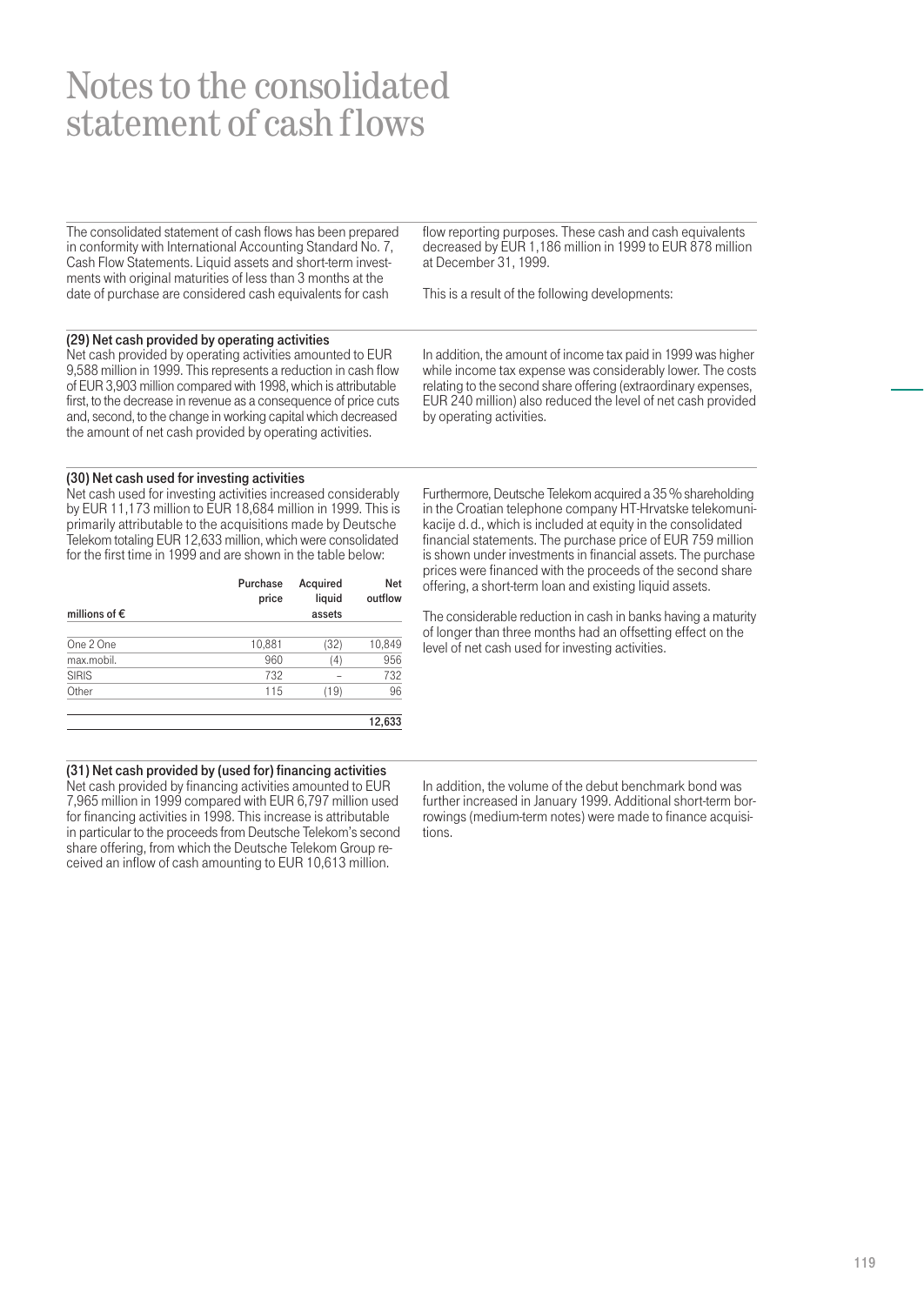# Other information

#### (32) Guarantees and commitments, and other financial obligations

#### Guarantees and commitments

|                                                    | Dec. 31, 1999<br>millions of $\epsilon$ | Dec. 31, 1998<br>millions of $\in$ |
|----------------------------------------------------|-----------------------------------------|------------------------------------|
| Collateral granted against third party liabilities | 128                                     | 98                                 |
| Liabilities arising from warranty agreements       | 59                                      | 29                                 |
| Guarantees                                         | 9                                       | 180                                |
|                                                    | 196                                     |                                    |

Guarantees and commitments of Deutsche Telekom mainly serve day-to-day business activities and securement of loans.

#### Other financial obligations

|                                   | Dec. 31,<br>1999 |                                    |                                                    | Dec. 31,<br>1998 |                                    |                                                    |
|-----------------------------------|------------------|------------------------------------|----------------------------------------------------|------------------|------------------------------------|----------------------------------------------------|
|                                   |                  |                                    | of which due                                       |                  | of which due                       |                                                    |
|                                   | <b>Total</b>     | in the following<br>financial year | from the second<br>year after the<br>balance sheet | Total            | in the following<br>financial year | from the second<br>year after the<br>balance sheet |
| millions of $\epsilon$            |                  |                                    | date                                               |                  |                                    | date                                               |
| Present value of payments         |                  |                                    |                                                    |                  |                                    |                                                    |
| to special pension fund           | 10,635           | 1,028                              | 9,607                                              | 11,453           | 1,483                              | 9,970                                              |
| Obligations under rental          |                  |                                    |                                                    |                  |                                    |                                                    |
| and lease agreements              | 3,073            | 498                                | 2,575                                              | 3,121            | 544                                | 2,577                                              |
| Purchase commitments for          |                  |                                    |                                                    |                  |                                    |                                                    |
| capital projects in progress      |                  |                                    |                                                    |                  |                                    |                                                    |
| including obligations arising     |                  |                                    |                                                    |                  |                                    |                                                    |
| from future expenditure           | 3,778            | 1,757                              | 2,021                                              | 1,421            | 1,405                              | 16                                                 |
| Purchase commitments for          |                  |                                    |                                                    |                  |                                    |                                                    |
| interests in other companies      | 2,464            | 163                                | 2,301                                              | 1,651            | 22                                 | 1,629                                              |
| Commitments arising from          |                  |                                    |                                                    |                  |                                    |                                                    |
| transactions not yet settled      | 1,615            | 1,182                              | 433                                                | 41               | 38                                 | 3                                                  |
| Total other financial obligations | 21,565           | 4,628                              | 16,937                                             | 17,687           | 3,492                              | 14,195                                             |

The present value of payments required to be made by Deutsche Telekom AG on the basis of the life expectancy tables by Prof. Klaus Heubeck ("Richttafeln 1998"), in accordance with Postreform II, to the special pension fund for civil servants amounted to EUR 10,635 million at December 31, 1999, of which EUR 4.7 billion relates to the future service of civil servants still in active service. The reduction in the present value by EUR 818 million was due in part to the reduced effect of the 1999 payment to the special pension fund amounting to EUR 1,483 million, which is offset by an increase in the value from the increasing effect of compounding future contributions.

The increase in purchase commitments for capital projects in progress including obligations arising from future expenditure relates mainly to Deutsche Telekom's international commitments, in particular to the inclusion for the first time of One 2 One.

As part of the MagyarCom joint venture agreement, Ameritech, U.S.A. has the option during the term of the agreement to sell certain or all of its shares in the joint venture to Deutsche Telekom.

The exercise price of the put option is the fair market value of the corresponding MATÁV shares plus a US\$ 60 million control premium. Had the option been exercised, the maximum required at the balance sheet date would have been EUR 2,283 million (1998: EUR 1,627 million) plus interest. Purchase commitments for interests in other companies also rose, due especially to increases in currency exchange rates.

The increase in commitments from transactions not yet settled is primarily attributable to the conclusion of new contracts, in particular for the amount of EUR 538 million signed by T-Mobil.

Deutsche Telekom is a party to a number of lawsuits and other proceedings arising out of the general conduct of its business, including proceedings under laws and regulations related to environmental and other matters. Litigation accruals include the costs of litigation and any probable losses. The Company does not believe that any additional costs will have a material adverse effect on the net worth, financial position and results of the Deutsche Telekom Group.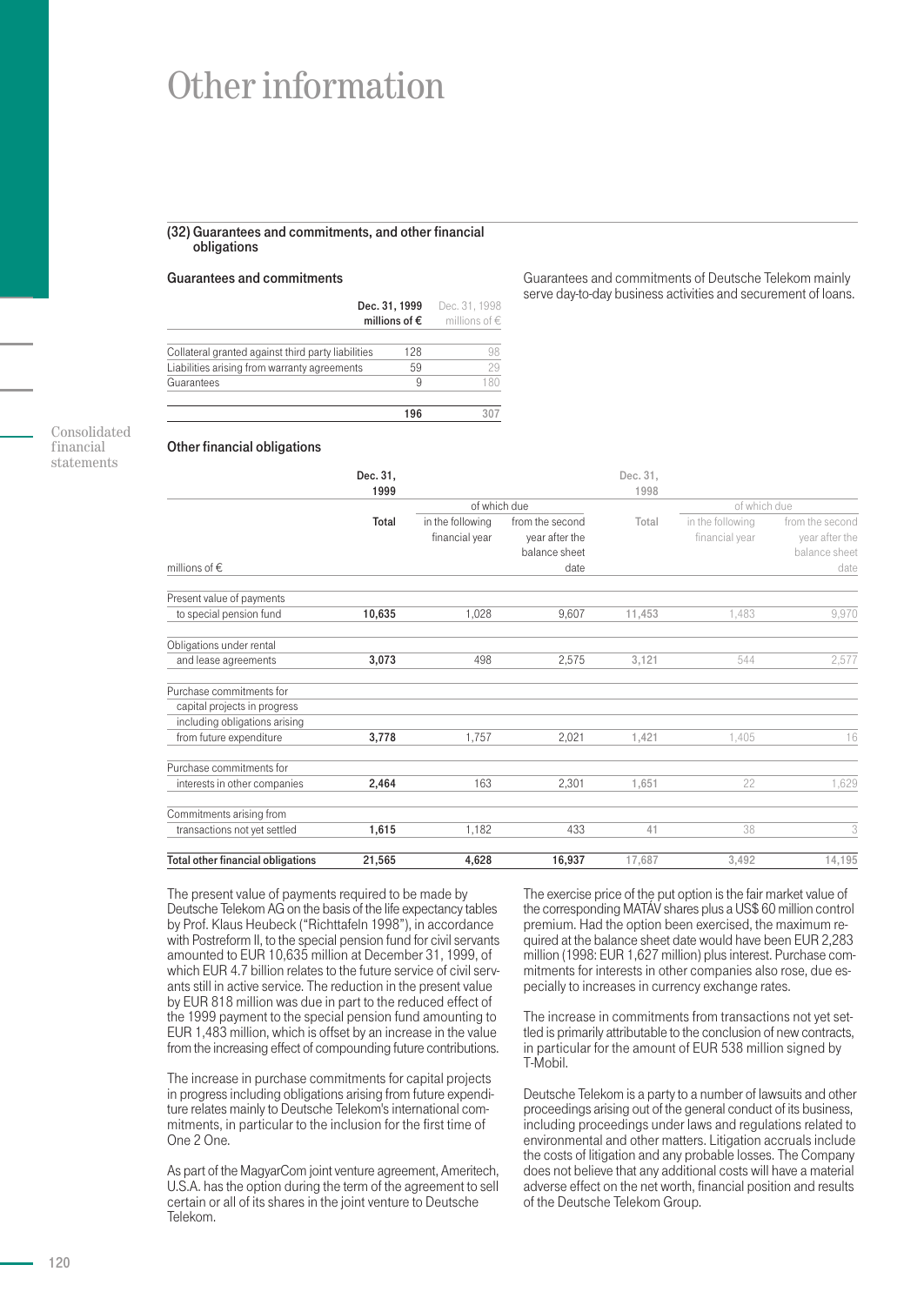## (33) Financial instruments

#### Fair value

The fair value of a financial instrument is the amount at which the instrument could be exchanged in a current transaction between willing parties, other than in a forced or liquidation

sale. The following is a summary of the estimated fair value of Deutsche Telekom's financial instruments:

|                                               | Dec. 31, 1999  |                          |                  | Dec. 31, 1998  |
|-----------------------------------------------|----------------|--------------------------|------------------|----------------|
|                                               | Fair value     | Net carrying             | Fair value       | Net carrying   |
|                                               |                | amount                   |                  | amount         |
| millions of $\epsilon$                        |                |                          |                  |                |
| <b>Assets</b>                                 |                |                          |                  |                |
| Other investments in related companies        | 4.603          | 3.653                    | 4,099            | 3,407          |
| Other long-term loans                         | 660            | 660                      | 569              | 569            |
| Other investments in noncurrent securities    | 2,321          | 2,033                    | 1.147            | 1.052          |
| Receivables                                   | 5,666          | 5,666                    | 4,118            | 4,118          |
| Liquid assets                                 | 1,172          | 1,172                    | 5,086            | 5,086          |
| Other investments in marketable securities    | 1.774          | 1,770                    | 1.383            | 1.370          |
| Liabilities                                   |                |                          |                  |                |
| Bonds and debentures                          | 34,712         | 32,787                   | 40.340           | 36,101         |
| Liabilities to banks                          | 9,550          | 9,550                    | 3,832            | 3,832          |
| Other                                         | 6,593          | 6,593                    | 5.547            | 5,547          |
| Derivative financial instruments <sup>1</sup> |                |                          |                  |                |
| Interest rate swaps                           | (7)            | (6)                      | (62)             | (71)           |
| Interest rate caps purchased                  | $\overline{4}$ | $\overline{4}$           | $\overline{c}$   | $\overline{c}$ |
| Forward rate agreements                       | (4)            | (4)                      | 3                | $\bigcirc$     |
| Forward forward deposit                       | $\Omega$       | $\mathbf 0$              | $\qquad \qquad$  |                |
| Interest rate future                          | $\Omega$       | 0                        | $\left( \right)$ | $\sqrt{ }$     |
| Swaptions written                             |                | $\overline{\phantom{0}}$ | $\bigcirc$       | (1)            |
| Cross currency interest rate swaps sold       | 13             | 5                        | 9                | 4              |
| Foreign currency forward contracts            | (258)          | (203)                    |                  | $\bigcirc$     |

<sup>1</sup> Non-bracketed amounts represent assets, bracketed amounts represent liabilities.

Fair values were determined as follows:

The fair value of other investments in noncurrent securities and in marketable securities is based on quoted market prices for those instruments or similar instruments. The net carrying amounts of trade accounts receivable approximate their fair values, due to the short period to maturity. The net carrying amounts of liquid assets also reflect reasonable estimates of fair value due to the relatively short period to maturity of the instruments. The fair value of other investments in marketable securities is based on quoted market prices for those instruments or similar instruments. The net carrying amount is adjusted to market value where market value is less than the original investment.

The fair value of debt which is publicly traded, primarily bonds and debentures, is estimated based on quoted market prices at year end. The book values of commercial paper, liabilities to banks, and other liabilities approximate their fair values.

The fair value of off-balance sheet financial instruments generally reflects the estimated amount the Company would receive or pay to terminate the contracts at the reporting date, thereby taking into account the current unrealized gains and losses of open contracts. The estimated fair values of derivatives used to hedge or modify the Company's risk will vary substantially with future changes in interest rates or with fluctuations in foreign exchange rates. These fair values should not be viewed in isolation, but rather in relation to the fair values of the underlying hedged transactions and the overall reduction in the Company's exposure to adverse fluctuations in interest and foreign exchange rates.

The fair values of investments in associated and related companies, which have carrying values of EUR 3,940 million and EUR 3,664 million at December 31, 1999 and 1998, respectively, were not practicably determinable, except for the investments in SES and VocalTec, because they are not publicly traded or cannot be sold due to contractual restrictions at this point in time. SES and VocalTec are valued at their market values based on share prices. It is not practicable to estimate a fair value for the put option held by Ameritech, U.S.A., because the option provides for the purchase of the shares by Deutsche Telekom at market value plus a US\$ 60 million control premium.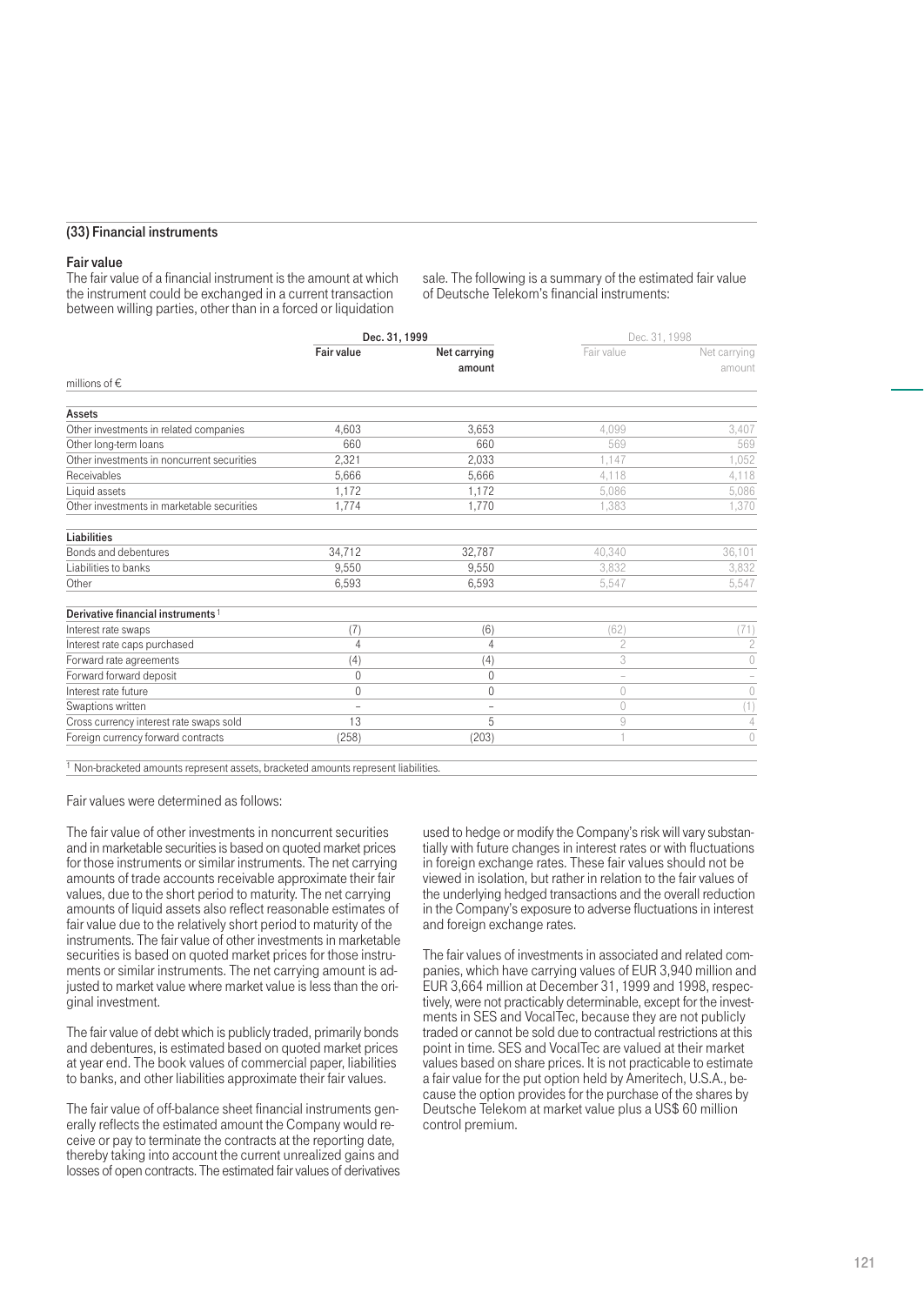Consolidated financial statements

Derivative financial instruments The Company uses derivative financial instruments for the purpose of hedging interest rate and currency exposures which arise from its ongoing business operations. In general the Company's policy is to hold or issue financial instruments for other than trading purposes. Derivative financial instruments are subject to internal controls. Derivatives classified as other than trading are those entered into for the purpose of matching or eliminating risk from potential movements in interest rates and foreign exchange rates inherent in the Company's assets, liabilities and positions. A derivative is designated as a hedge where there is an offset between the effects of potential movements in the derivative and designated underlying asset, liability or position being hedged. Such derivatives are reviewed regularly for their effectiveness as hedges. Derivative instruments designated as hedges are accounted for on the same basis as the underlying position. The Company uses interest rate swaps, forward rate agreements, and forward forward deposits in particular to reduce its exposure to interest rate and market value volatility on certain debt issues and deposit instruments and manage its interest expense by setting an optimal mix of floating and fixed rate debt and deposit instruments. Interest rate swaps are designated as micro hedges (coupled with individual financial instruments) and macro hedges (coupled with a portfolio of financial instruments). Gains or losses related to changes in the value of interest rate swaps are generally not recognized. Macro interest rate swaps related to deposit instruments are marked to market and resultant negative values are accrued and included as a component of net interest expense; gains are recognized upon realization. Interest rate swaps which are not designated as either micro or macro hedges (which are mainly hedges of planned future transactions) are assigned to the interest instrument valuation portfolio. Unrealized gains and losses from changes in market value are netted currency for currency and resultant net losses are recognized as a component of net interest expense. The interest differential to be paid or received on interest rate swaps is recognized in the statement of earnings, as incurred, as a component of net interest expense. Gains or losses on interest rate swaps terminated prior to their maturity are recognized currently as a decrease or increase in net interest expense. The Company enters into Forward Rate Agreements (FRAs) to manage the interest performance of its deposit portfolios. Deposit portfolio FRAs are marked to market and resultant negative values are accrued. Unrealized losses are recorded as a component of interest expense while unrealized gains are not recorded. The interest differential paid or received is recognized in the statement of earnings, as incurred, as a component of net interest expense. The Company enters into forward forward deposits to manage its future interest expense. These instruments are marked to market and resultant negative values are accrued. Unrealized gains are not recorded. The Company uses futures contracts associated with fixed interest investments. Unrealized losses on futures contracts are recognized currently. Written swaptions are assigned to the interest instrument valuation portfolio. Unrealized gains or losses from changes in market value are netted and resultant net losses are recognized as a component of net interest expense. The Company uses foreign currency forward contracts to reduce fluctuations in foreign currency cash flows related to revenue and capital expenditure and payments to international third party telecommunications carriers. Foreign currency forward contracts hedging firm commitments to invest in a foreign entity are not valued at the balance sheet date. The investment in the purchased entity is booked using the foreign exchange rate fixed by the foreign currency forward contract. Foreign currency forward contracts hedging other payments and receipts are assigned to foreign currency portfolios categorized by foreign currency type with the related financial instruments. These portfolios are marked to market at the balance sheet date and resultant negative portfolio values are accrued under other liabilities. Gains and losses resulting from foreign currency forward contracts, which relate to the net investments in foreign entities are recorded in the cumulative translation adjustment account.The Company purchases options to hedge investments in foreign entities. An option purchased to hedge a firm commitment to invest in a foreign entity is included in other assets and valued at purchase cost. Upon exercise of the option the premium is included in the purchase cost of the asset. An option purchased which hedges a planned transaction is included in foreign currency portfolios referred to above. Upon exercise the option premium is included in the underlying transaction. Options expiring unexercised are recognized currently and assigned to other operating costs or revenues. The following is a summary of the contract or notional principal amounts outstanding at December 31, 1999 and 1998:

|                                    | Dec. 31, 1999   |                        | Dec. 31, 1998 |                        |
|------------------------------------|-----------------|------------------------|---------------|------------------------|
|                                    |                 | Notional               |               | Notional               |
|                                    |                 | amount                 |               | amount                 |
|                                    | <b>Maturity</b> | millions of $\epsilon$ | Maturity      | millions of $\epsilon$ |
| Interest rate swaps (EUR)          |                 |                        |               |                        |
| Receive fixed/pay variable         | 2000-2008       | 3,018                  | 1999-2008     | 3,745                  |
| Receive variable/pay fixed         | 2000-2008       | 1,892                  | $2002 - 2007$ | 1,892                  |
| Interest rate swaps (GBP)          |                 |                        |               |                        |
| Receive variable/pay fixed         | 2002-2004       | 1,217                  |               |                        |
| Interest rate swaps (US\$)         |                 |                        |               |                        |
| Receive fixed/pay variable         | 2002-2008       | 424                    | $2002 - 2008$ | 365                    |
| Receive variable/pay fixed         | 2002-2008       | 424                    | $2002 - 2008$ | 365                    |
| Interest rate cap purchased        | 2002-2003       | 436                    | 2002          | 153                    |
| Forward rate agreements            | 2000-2001       | 1,000                  | 1999          | 971                    |
| Forward forward deposit            | 2000            | 600                    |               |                        |
| <b>Future contracts</b>            | 2000            | 51                     | 1999          | 38                     |
| <b>Swaptions sold</b>              |                 |                        | 1999          | 205                    |
| Cross currency interest rate swaps | 2001-2011       | 125                    | $2001 - 2003$ | 77                     |
| Foreign currency forward contracts |                 |                        |               |                        |
| Forward purchases                  | 2000            | 5                      | 1999          | 225                    |
| Forward sales                      | 2000            | 8,250                  | 1999          | 236                    |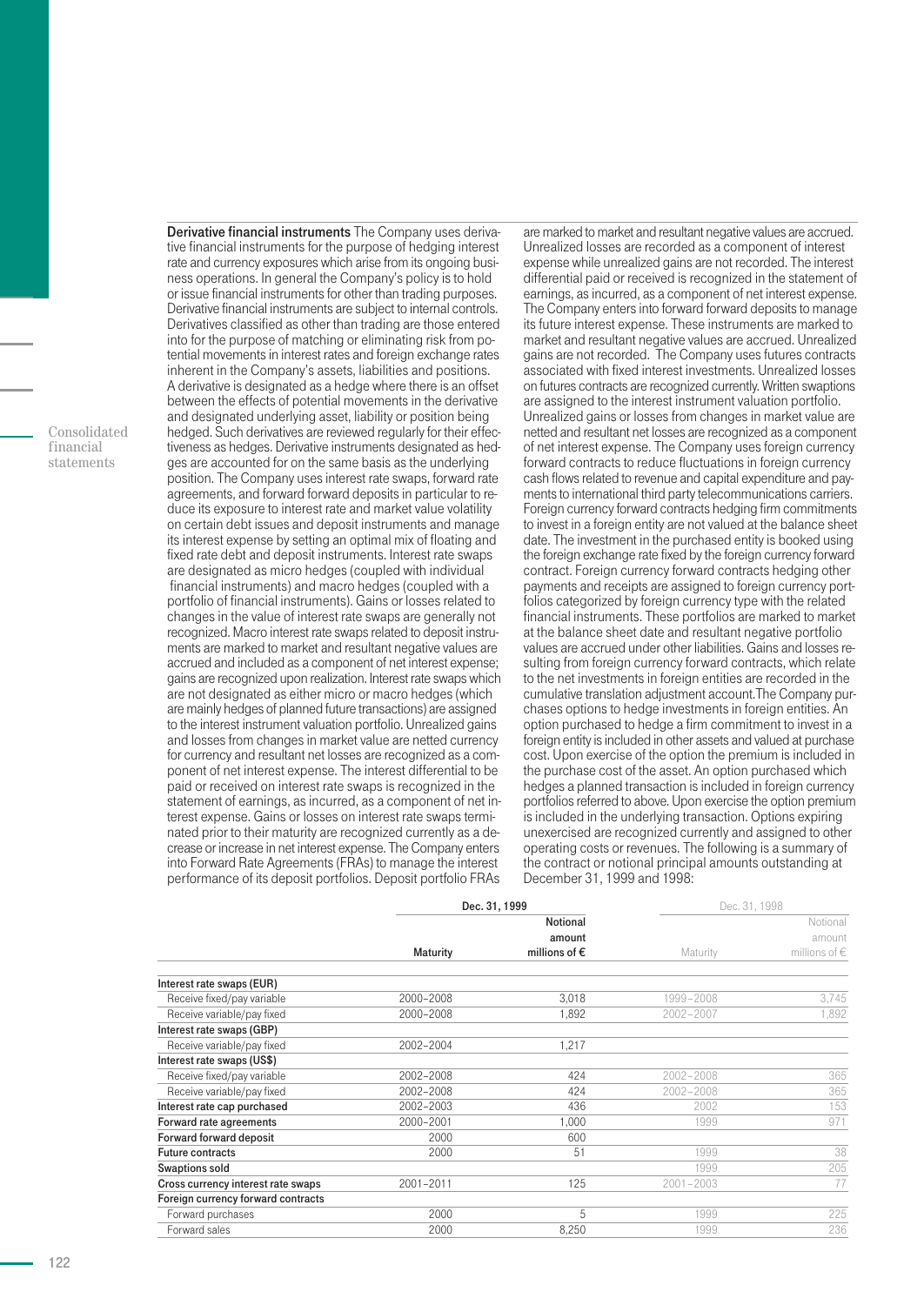The terms of the EUR-receive fixed, pay variable interest rate swaps provide for Deutsche Telekom to receive interest at fixed rates (weighted average 4.5 % per annum) and pay interest at variable rates (generally based on the six-month Euribor rate). The terms of the EUR-receive variable, pay fixed interest rate swaps provide for Deutsche Telekom to receive interest at variable rates (generally based on the six-month Euribor rate) and pay interest at fixed rates (weighted average of 5.5 % per annum).The terms of the GBP-receive variable, pay fixed interest rate swaps provide for Deutsche Telekom to receive interest at variable rates (generally based on the six-month LIBOR rate) and pay interest at fixed rates (weighted average of 6.5 % per annum). Amounts received and paid under all these interest rate swaps, which are dependent on the notional amounts and the contractual interest rates, are settled either annually or semi-annually.

The interest rate caps purchased have three to five-year terms and provide for Deutsche Telekom to receive excesses over a specified reference interest rate. For some of the caps, option contracts were written in order to reduce the premium (purchase of interest rate collars).

The terms of the futures contracts require Deutsche Telekom to pay to or receive from the counterparty losses or gains arising on movements in the quoted contract prices at specified intervals.

The forward rate agreements with a term of six to eighteen months, which are mainly sold, provide an average interest rate of 3.2 % based on an interest term of three to six months.

The swaptions sold all had six-month terms. The swaptions expired unexercised by the holders during 1999.

The forward foreign exchange contracts fix amounts the Company is required to pay in the future in EUR for a contractually fixed amount of foreign currencies, generally GBP, HUF and US\$.

The notional amounts of the derivative financial instruments do not necessarily represent amounts exchanged by the parties and, therefore, are not a direct measure of the exposure of the Company through its use of derivatives. The amounts exchanged are calculated by reference to the notional amounts and by the other terms of the derivatives, such as interest rates, exchange rates or other indices.

#### (34) Information on the Board of Management and the Supervisory Board of Deutsche Telekom AG

The Supervisory Board received no Supervisory Board remuneration or meeting attendance fees for the 1999 financial year. Subject to the approval of the shareholders' meeting on May 25, 2000, Supervisory Board remuneration and meeting attendance fees for the 1999 financial year is to amount to EUR 554,098.00.

Provided that the 1999 financial statements of Deutsche Telekom AG are approved in their current form, the remuneration of the Board of Management of Deutsche Telekom AG will amount to EUR 7,557,167.33. The remuneration to be paid to former members of the Board of Management of Deutsche Telekom AG and their surviving dependents amounts to EUR 482,505.69.

Pension accruals totaling EUR 4,431,869.85 have been established for this group of persons at December 31, 1999. Pension obligations to such persons for which no reserve had to be established amounted to EUR 2,847,686.66 at that date.

The members of the Board of Management and former members of the Board of Management, respectively, have not received any loans from the Company.

#### (35) Proposal for appropriation of net income of Deutsche Telekom AG

The income statement of Deutsche Telekom AG reflects net income of EUR 9,728,615,958.24. In accordance with § 22 paragraph 3 of the Articles of Incorporation, EUR 4,857,272,871.36 of this net income was transferred to retained earnings. Following inclusion of the unappropriated net income of EUR 13,480,930.44 carried forward from 1998, this gives rise to cumulative unappropriated net income of EUR 4,884,824,017.32.

The Supervisory Board and the Board of Management propose, subject to the approval of the shareholders' meeting, the payment of a dividend of EUR 1,874,854,658.12. This represents a dividend of EUR 0.62 per individual no par value share on the capital stock of EUR 7,741,336,299.68. The Supervisory Board and the Board of Management further propose that the amount of EUR 2,965,492,910.94 be transferred to retained earnings. The remaining balance of EUR 44,476,448.26 will be included in unappropriated net income carried forward from the previous year.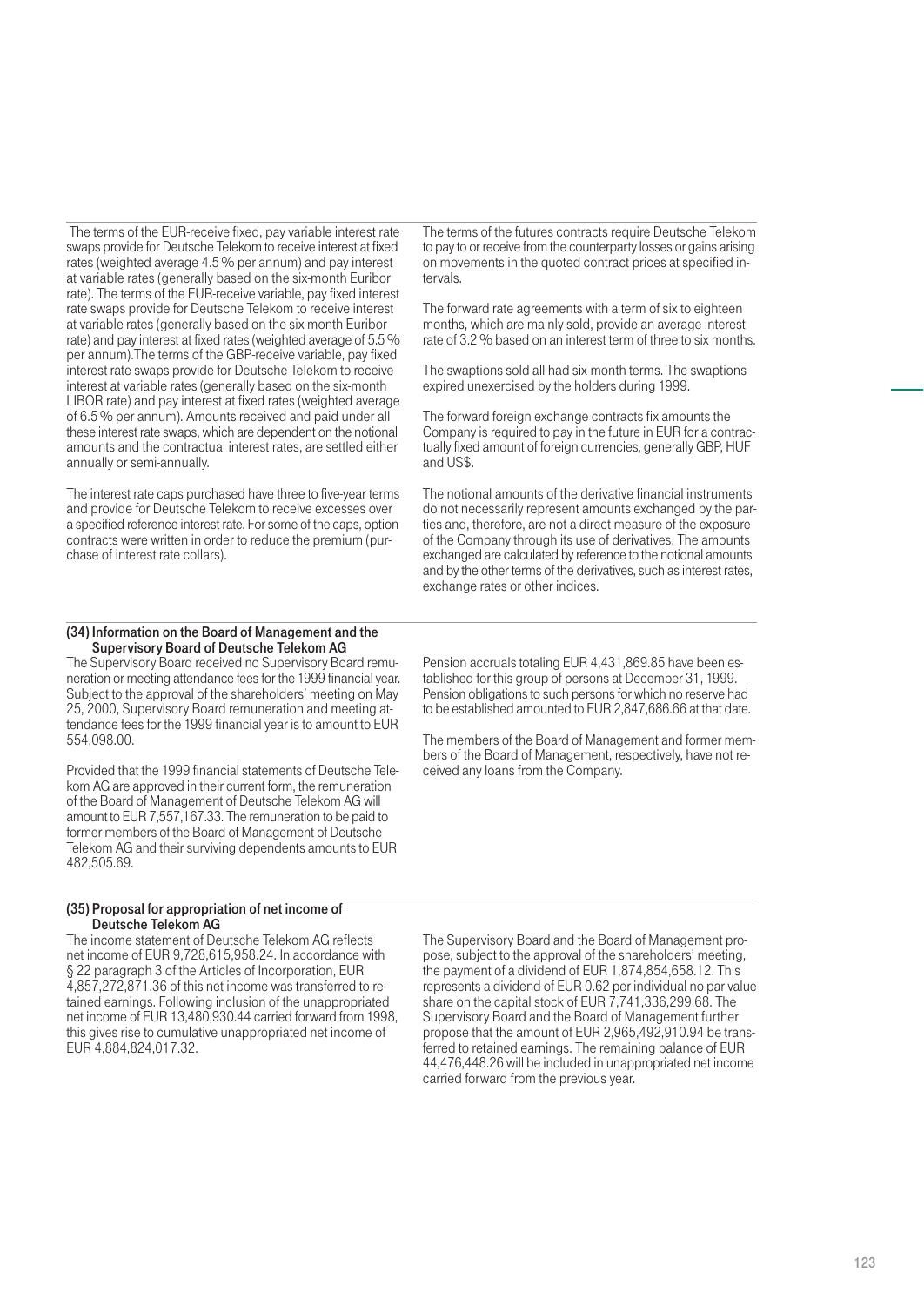# Reconciliation to U.S. GAAP

Due to its listing on the New York Stock Exchange, Deutsche Telekom AG is required to submit, in addition to its local financial statements, annual financial statements in the format of Form 20-F to the SEC. This procedure is in accordance with the foreign integrated disclosure system for foreign companies listed on the stock exchange. In addition to the adjustments which have already been made in the consolidated balance sheet and statement of income in order to comply with U.S.

GAAP, further adjustments are required in order to meet the requirements of U.S. GAAP and Form 20-F. These adjustments refer to those cases where application of U.S. GAAP is not permissible under German GAAP. The reconciliation to U.S. GAAP explains how the corresponding values of the German consolidated financial statements after U.S. GAAP adjustments comply with U.S. reporting requirements.

## (36) Significant differences between German and United States generally accepted accounting principles

Certain property, plant and equipment on hand as of December 31, 1992 have been valued at fair values rather than at historical cost less depreciation, which is required by U.S. GAAP. The Company has not been able to quantify the effect of the difference in accounting treatment because, prior to January 1, 1993, the predecessor company did not maintain sufficiently detailed historical cost records. The fair market values recorded in the opening balance sheet of Deutsche Telekom AG at January 1, 1995 have been carried forward as the acquisition or construction costs.

## (a) Value-added tax

The nondeductible capitalized VAT (capitalized prior to 1996) recorded as property, plant and equipment has, after depreciation in 1999 of EUR 667 million, now been fully depreciated. In addition, in 1999 Deutsche Telekom recovered EUR 379 million of VAT previously paid. German GAAP requires the capitalized VAT to be depreciated and the VAT recoveries to be recorded as other operating income. Under U.S. GAAP, the capitalized VAT is treated as a long-term receivable rather than property, plant and equipment. Therefore, neither depreciation nor other operating income are recognized.

## (b) Capitalization of software costs

In preparing its financial statements in accordance with U.S. GAAP, Deutsche Telekom applied the provisions of Statement of Position (SOP) 98-1, Accounting for the Costs of Computer Software Developed or Obtained for Internal Use for the first time in 1999. In accordance with SOP 98-1, in contrast to German GAAP, certain internal and external expenses incurred during the internal project development stage of computer software for internal use are to be capitalized and amortized over its expected useful life.

## (c) Personnel restructuring

Under German GAAP, the estimated costs of employee separations have been accrued on the basis of the Company's announced intention to reduce its workforce. Under U.S. GAAP, these costs are accrued in the period that the employee accepts the offer of termination. The Company has agreed pursuant to its collective bargaining agreements with the unions that it will not unilaterally terminate the employment of its non-civil servant employees due to business reasons before the end of the year 2004. Civil servants may not be involuntarily terminated under the terms of their conditions of employment.

## (d) Employee share purchase plans

Employees who participated in an employee share purchase plan during the initial public offering in 1996 and / or the second share offering in 1999 bought shares at a discount of approximately 40 %. Under German GAAP, the proceeds of the offering were recorded net of such discounts. Under U.S. GAAP, the discount is treated as compensation expense.

Employees could also participate in a financed share purchase plan. In connection with this plan, Deutsche Telekom agreed to pay banks for their services on a monthly basis (1996 initial public offering) and a yearly basis (1999 second share offering) through December 31, 2001. Under German GAAP, the costs of this plan are recognized as they are paid. Under U.S. GAAP, the costs were fully recognized in 1996 and 1999, respectively.

## (e) Deferred income including derivatives

In contrast to German GAAP, under which income from a basic agreement between T-Mobil and VIAG Interkom is to be recognized in accordance with the economic useful life, this income is to be distributed over the duration of the agreement under U. S. GAAP in accordance with SEC Staff Accounting Bulletin SAB 101. Under German GAAP, gains and losses resulting from the termination of interest rate swaps are recognized in the year of termination. Under U.S. GAAP, gains and losses on interest rate swaps accounted for as hedges are amortized over the remaining outstanding period of the interest rate swap or the remaining life of the hedged position, whichever is shorter. Under U.S. GAAP , the foreign currency forward contracts and options used to hedge against the currency risk involved with a planned acquisition may not be accounted for as a hedge. The gains resulting from GBP forward exchange contracts and options used by Deutsche Telekom in 1999 therefore have to be recognized as income under U.S. GAAP. Under German GAAP, these gains are recorded, without affecting net income, as an offset against the acquisition costs of the investment.

## (f) Maintenance accruals

As required by German GAAP, the costs of maintenance related to the financial year but only incurred within the first three months of the following year have been accrued at each period end. Under U.S. GAAP, the cost of maintenance is recognized in the periods incurred.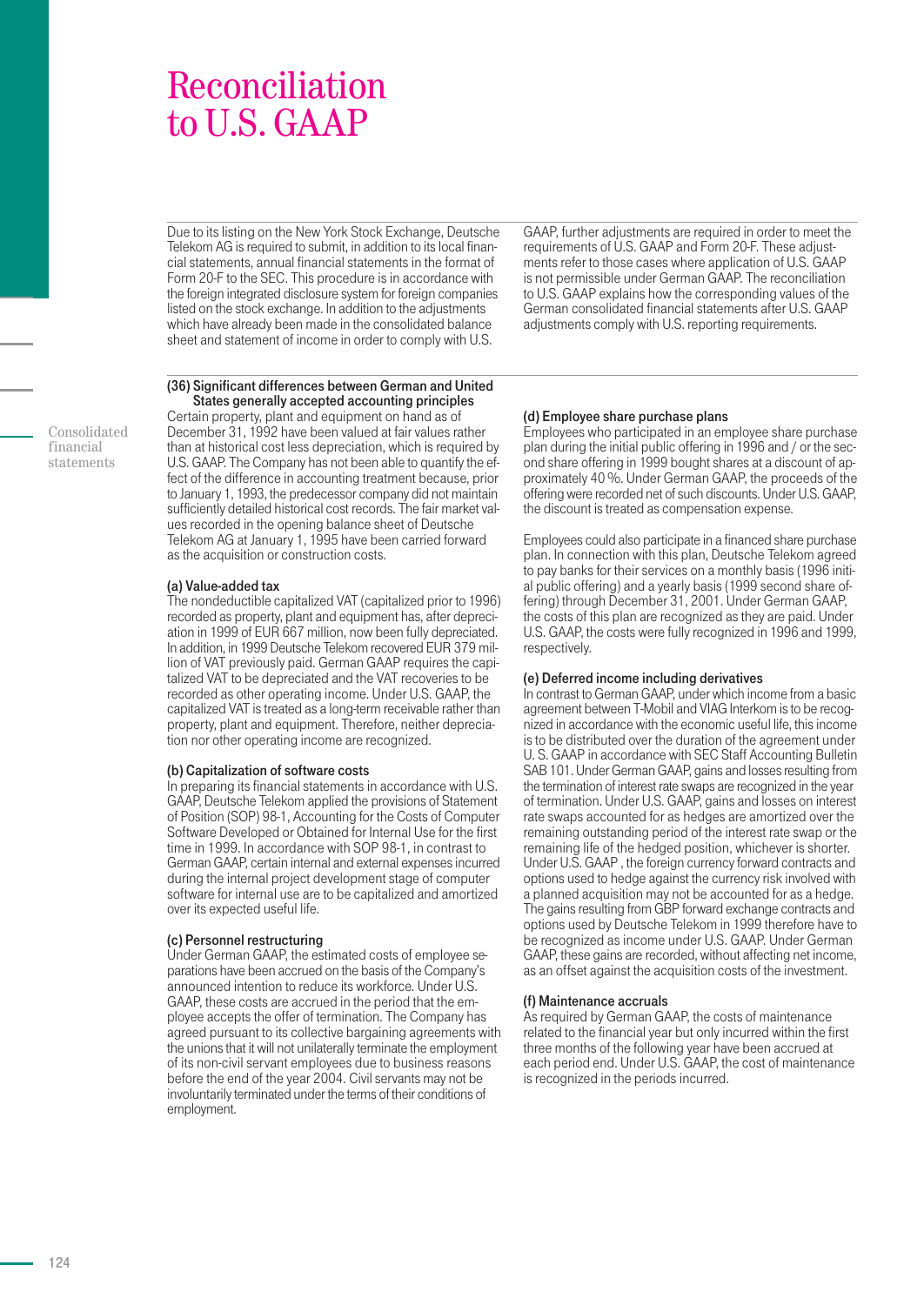## (g) Unrealized gains on marketable securities

Under German GAAP, marketable debt and equity securities (including certain securities classified as other investments) are generally carried at historical cost. Under U.S. GAAP, marketable debt and equity securities other than investments accounted for by the equity method, are categorized as either trading, available for sale, or held to maturity. Securities classified as trading or available for sale are reported at fair value at the balance sheet date and held to maturity securities are reported at historical cost. Unrealized gains and losses on trading securities are recorded in net income while unrealized gains and losses on securities categorized as available for sale are recorded, net of income tax, in shareholders' equity.

## (h) Share offering costs

In 1999, the Company incurred costs in connection with its second share offering. Such costs are recorded as extraordinary expenses in the income statement in accordance with German GAAP. Under U.S. GAAP, specific incremental costs directly attributable to an offering are charged against the proceeds of the offering.

## (i) Other differences

Other differences consist of the various accounting and valuation approaches that are not individually significant, including the treatment of unrealized gains on foreign currency receivables and payables that are not deferred under U.S. GAAP. Other differences related to the 1997 financial year also include the different treatment under German GAAP of foreign currency effects not affecting net income arising from the deconsolidation of subsidiaries.

## (j) Income taxes

The determination of income tax expense under German GAAP differs from U.S. GAAP as follows:

- Under U.S. GAAP, in contrast to German GAAP, deferred tax assets are recognized for the estimated future tax effects attributable to tax loss carryforwards.
- Under German GAAP, deferred taxes are not recorded for temporary differences which arose during tax free periods. Under U.S. GAAP, the estimated future tax effects related to those temporary differences are recognized.
- Under German GAAP, deferred taxes have not been recognized for those temporary differences which are not expected to reverse in the foreseeable future. Under U.S. GAAP, deferred taxes are generally recognized for all temporary differences.

Deferred taxes are also provided for the income tax effects of valuation differences between U.S. GAAP and German GAAP. Deferred tax assets are measured based on enacted tax law and reduced by a valuation allowance when, in the opinion of management, it is more likely than not that some portion or all of the deferred tax assets will not be realized.

The following table shows the differences between income tax expense determined in accordance with U.S. GAAP and German GAAP:

|                              | 1999<br>millions<br>of€ | 1998<br>millions<br>of $\in$ | 1997<br>millions<br>of € |
|------------------------------|-------------------------|------------------------------|--------------------------|
| Deferred taxes from the      |                         |                              |                          |
| application of U.S. GAAP     | (14)                    | 73                           | 353                      |
| Deferred taxes on U.S. GAAP/ |                         |                              |                          |
| German GAAP differences      | (230)                   | 130                          | 136                      |
|                              |                         |                              |                          |

#### (k) Minority interest

Under U.S. GAAP, minority interest is not included in shareholders' equity.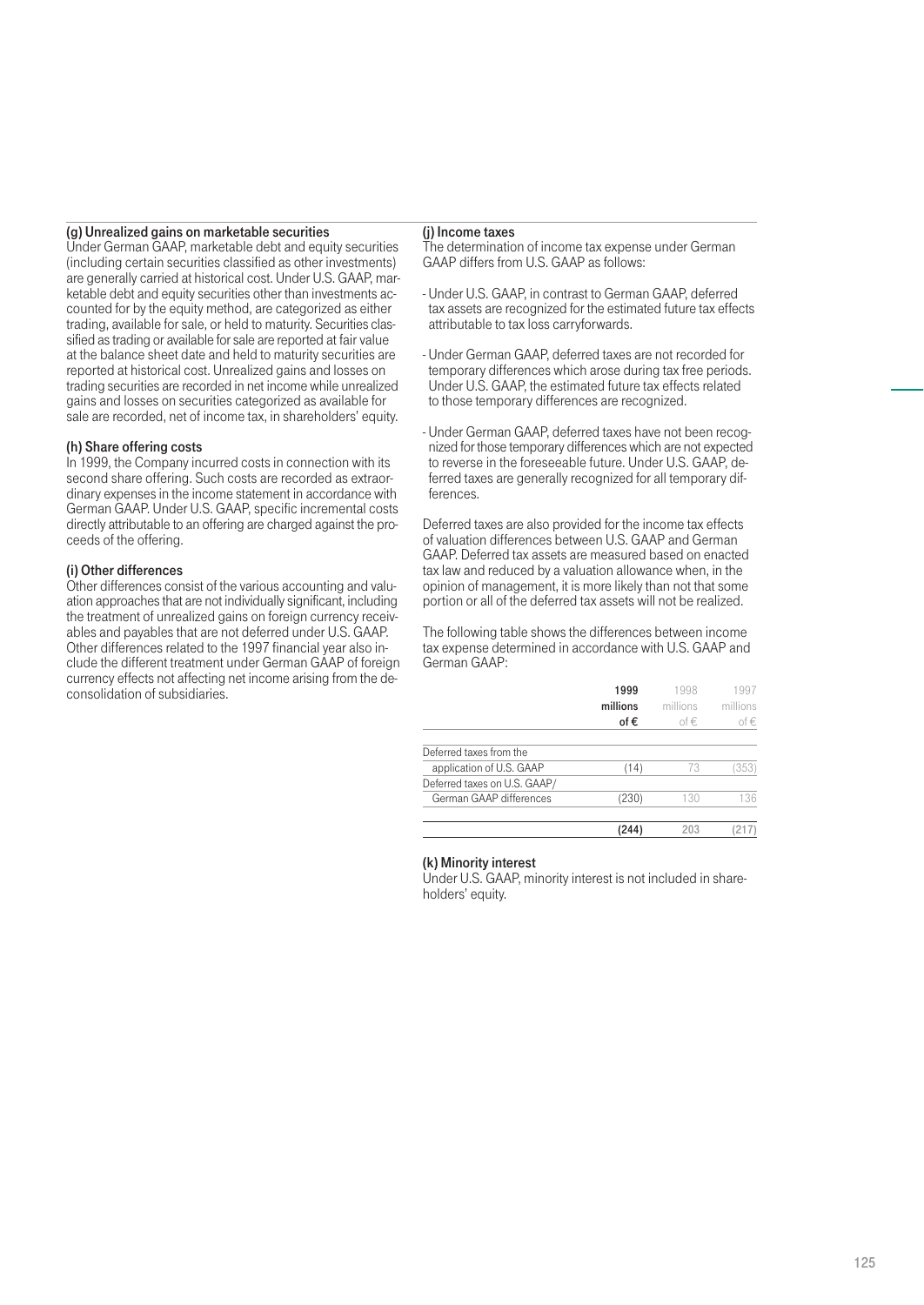## Reconciliation of net income from German GAAP to U.S. GAAP:

|                                                      | 1999 |                        | 1998              | 1997              |
|------------------------------------------------------|------|------------------------|-------------------|-------------------|
|                                                      | Note | millions of $\epsilon$ | millions of $\in$ | millions of $\in$ |
| Net income as reported in the consolidated financial |      |                        |                   |                   |
| statements under German GAAP                         |      | 1,253                  | 2.243             | 1,689             |
| Value-added tax                                      | (a)  | 288                    | 13                | 3                 |
| Software costs                                       | (b)  | 163                    | 4                 |                   |
| Personnel restructuring accrual                      | (c)  | (97)                   | (286)             | (252)             |
| Employee share purchase plans                        | (d)  | (17)                   | 4                 |                   |
| Deferred income/Derivatives                          | le)  | (61)                   | 20                | 5                 |
| Maintenance accruals                                 |      | $\mathcal{P}$          |                   | (21)              |
| Share offering costs                                 | (h)  | 238                    |                   |                   |
| Other differences                                    |      | (12)                   |                   | 45                |
| Income taxes                                         |      | (244)                  | 203               | (217)             |
| Net income in accordance with U.S. GAAP              |      | 1,513                  | 2,225             | 1,256             |

## Reconciliation of shareholders' equity from German GAAP to U.S. GAAP:

|                                                   |      | Dec. 31, 1999          | Dec. 31, 1998          |
|---------------------------------------------------|------|------------------------|------------------------|
|                                                   | Note | millions of $\epsilon$ | millions of $\epsilon$ |
| Shareholders' equity in accordance                |      |                        |                        |
| with German GAAP                                  |      | 35,689                 | 25,064                 |
| Value-added tax                                   | (a)  | 196                    | (92)                   |
| Software costs                                    | (b)  | 168                    | 5                      |
| Personnel restructuring accrual                   | (c)  | 136                    | 234                    |
| Employee share purchase plans                     | (d)  | (9)                    | (8)                    |
| Deferred income/Derivatives                       | (e)  | (152)                  | (35)                   |
| Maintenance accruals                              |      | 40                     | 34                     |
| Unrealized gains on marketable securities         | (g)  | 1,242                  | 800                    |
| Other differences                                 |      | (31)                   | 39                     |
| Income taxes                                      |      | 1,320                  | 1,581                  |
| Minority interest                                 | (k)  | (988)                  | (765)                  |
| Shareholders' equity in accordance with U.S. GAAP |      | 37,611                 | 26,857                 |

## Changes in shareholders' equity in accordance with U.S. GAAP:

|                                                   | 1999<br>millions of $\epsilon$ | 1998              |
|---------------------------------------------------|--------------------------------|-------------------|
|                                                   |                                | millions of $\in$ |
| Shareholders' equity, beginning of year           | 26,857                         | 26,137            |
| Net income in accordance with U.S. GAAP           | 1,513                          | 2.225             |
| Other comprehensive income                        |                                |                   |
| Net change in unrealized gains on marketable      |                                |                   |
| securities, net of deferred taxes                 | 232                            | 314               |
| Currency translation                              | 177                            | (135)             |
|                                                   | 409                            | 179               |
| Proceeds from share offering (less share offering |                                |                   |
| costs after tax, plus employee discount)          | 10,515                         |                   |
| Dividends for 1998 and 1997, respectively         | (1,683)                        | (1,684)           |
| Shareholders' equity, end of year                 | 37,611                         | 26,857            |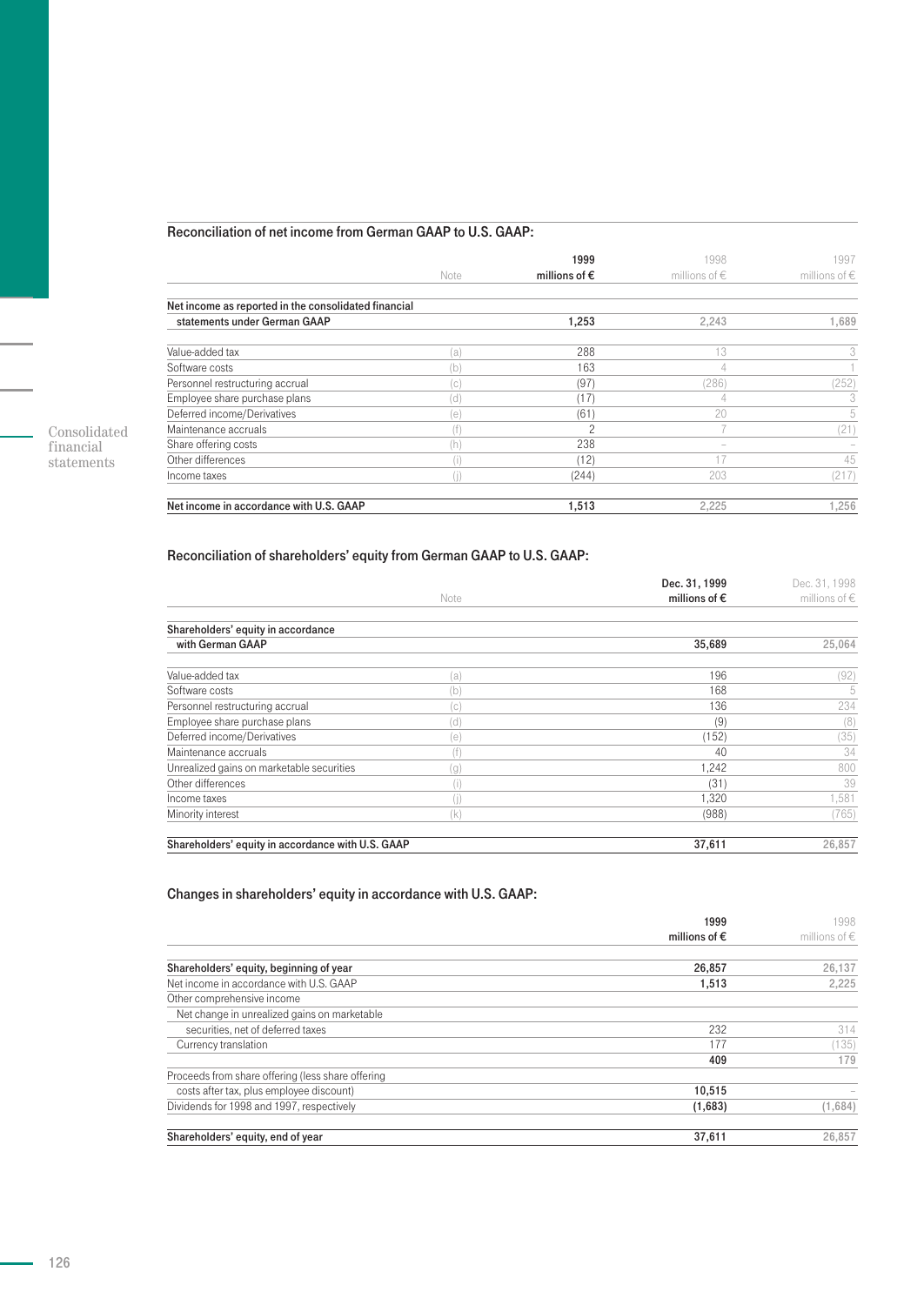### (37) Deferred taxes in accordance with U.S. GAAP:

Deferred tax assets and liabilities arising from temporary differences and net operating losses are as follows:

|                                                       | Dec. 31, 1999          | Dec. 31, 1998     |
|-------------------------------------------------------|------------------------|-------------------|
|                                                       | millions of $\epsilon$ | millions of $\in$ |
| Deferred tax assets in accordance with U.S. GAAP      |                        |                   |
| Current deferred tax assets                           |                        |                   |
| Net operating loss carryforwards                      | 3                      | 42                |
| Other                                                 | 68                     | 41                |
| Noncurrent deferred tax assets                        |                        |                   |
| Net operating loss carryforwards                      | 193                    |                   |
| Intangible assets                                     | 36                     |                   |
| Property, plant and equipment                         | 17                     |                   |
| Personnel restructuring accrual                       | 41                     | 28                |
| Pension accruals                                      | 1,433                  | 1,629             |
| Civil servant health insurance accrual                | 473                    | 440               |
| Other accruals                                        | 314                    | 326               |
| Other                                                 | 67                     | 71                |
| Deferred tax assets in accordance with U.S. GAAP      | 2,645                  | 2,577             |
| Deferred tax liabilities in accordance with U.S. GAAP |                        |                   |
| Current deferred tax liabilities                      |                        |                   |
| Accruals                                              | (36)                   | (8)               |
| Noncurrent deferred tax liabilities                   |                        |                   |
| Property, plant and equipment                         | $\equiv$               | (8)               |
| Unrealized gains on marketable securities             | (646)                  | (456)             |
| Other                                                 | (1)                    |                   |
| Deferred tax liabilities in accordance with U.S. GAAP | (683)                  | (472)             |
|                                                       |                        |                   |
| Net current deferred tax asset (liability)            | 35                     | 76                |
| Net noncurrent deferred tax asset                     | 1,928                  | 2.030             |
| Valuation allowance                                   | (119)                  | (121)             |
| Net deferred tax asset under U.S. GAAP                | 1,844                  | 1,985             |

The following table shows the development of deferred taxes from German GAAP to U.S. GAAP:

|                                      | Dec. 31, 1999<br>millions of $\epsilon$ | Dec. 31, 1998<br>millions of $\in$ |
|--------------------------------------|-----------------------------------------|------------------------------------|
| Net deferred taxes under German GAAP | 524                                     | 404                                |
| U.S. GAAP adjustments                |                                         |                                    |
| Application of U.S. GAAP             | 2.184                                   | 2.142                              |
| U.S./German GAAP differences         | (864)                                   | (561)                              |
| Net deferred taxes under U.S. GAAP   | 1.844                                   | 1.985                              |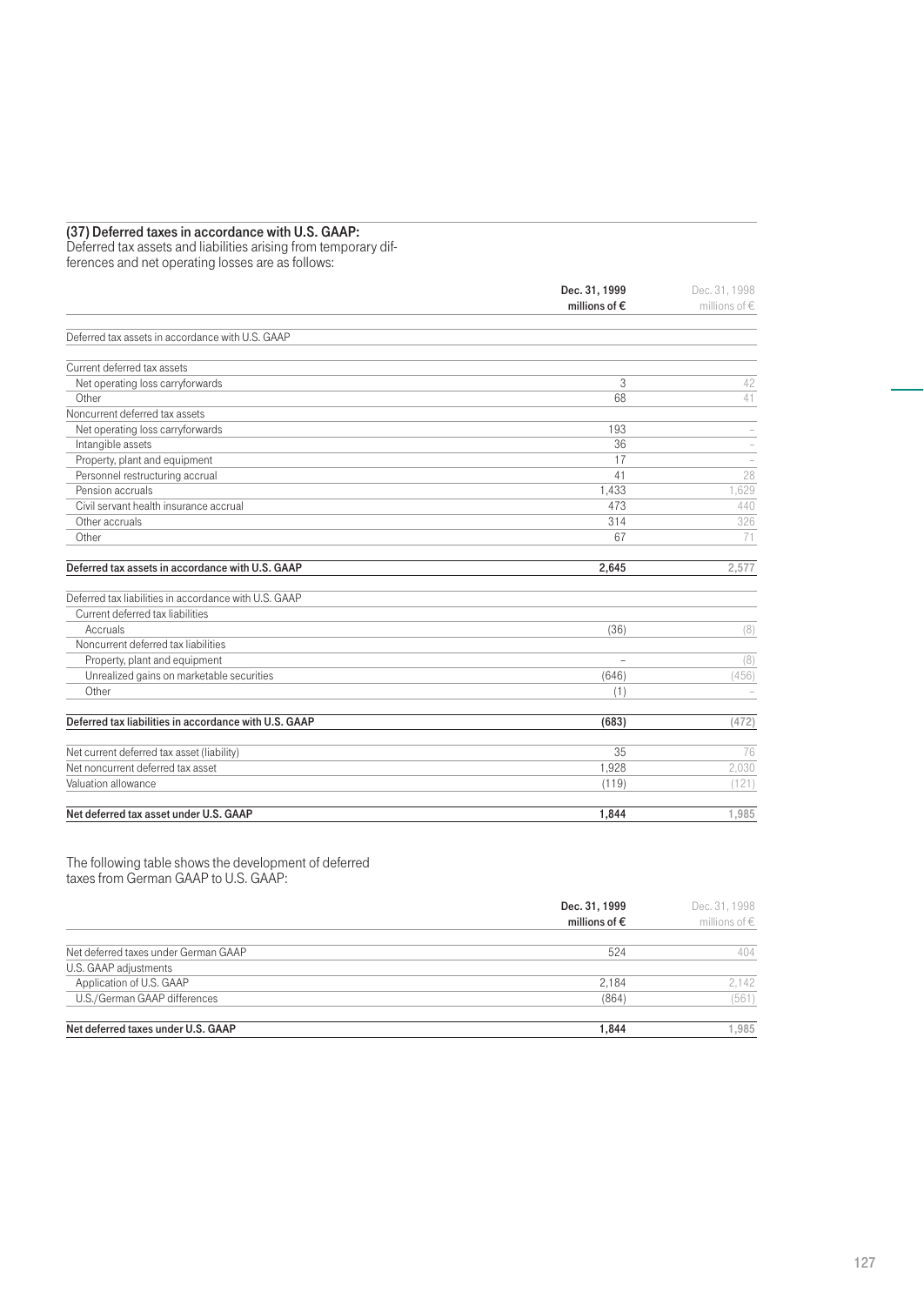#### (38) Additional information on the financial statements in accordance with U.S. GAAP

#### Consolidated statement of income

Certain items in the total cost income statement would be classified differently under U.S. GAAP. These items include, in particular, reversals of accruals and allowances for doubtful

accounts that would generally be recorded as reductions to the original expense lines under U.S. GAAP rather than separately as income.

|                                                                       | 1999                   | 1998                   | 1997<br>millions of $\in$ |
|-----------------------------------------------------------------------|------------------------|------------------------|---------------------------|
|                                                                       | millions of $\epsilon$ | millions of $\epsilon$ |                           |
| Results from ordinary business activities/Income                      |                        |                        |                           |
| before income taxes                                                   | 3.409                  | 4.719                  | 3,096                     |
| Income taxes                                                          | (1,624)                | (2, 274)               | 1,729)                    |
| Income before (income)                                                |                        |                        |                           |
| losses applicable to minority shareholders                            | 1.785                  | 2.445                  | 1,367                     |
| (Income) losses applicable to minority shareholders                   | (272)                  | (220)                  | (111)                     |
| Net income in accordance with U.S. GAAP                               | 1.513                  | 2.225                  | 1.256                     |
| Earnings per share/ADS in accordance with U.S. GAAP (in $\epsilon$ ): | 0.53                   | 0.81                   | 0.46                      |
| Weighted average shares outstanding (in millions)                     | 2.884                  | 2.743                  | 2.743                     |
|                                                                       |                        |                        |                           |

#### Consolidated statement of comprehensive income

In addition to the contents of the financial statements which must be disclosed in accordance with German GAAP, comprehensive income must be disclosed under U.S. GAAP. Other comprehensive income covers certain changes to the shareholders' equity not affecting net income and not related to capital payments, dividend payments or similar transactions with the shareholders.

|                                                               | 1999                   | 1998                     | 1997<br>millions of $\epsilon$ |  |
|---------------------------------------------------------------|------------------------|--------------------------|--------------------------------|--|
|                                                               | millions of $\epsilon$ | millions of $\epsilon$   |                                |  |
| Net income in accordance with U.S. GAAP                       | 1,513                  | 2.225                    | 1.256                          |  |
| Other comprehensive income                                    |                        |                          |                                |  |
| Currency translation                                          | 177                    | 135)                     | 189)                           |  |
| Reclassification of realized currency translation differences |                        | $\overline{\phantom{a}}$ | (38)                           |  |
| Unrealized gains on marketable securities                     |                        |                          |                                |  |
| (net of taxes in 1999: € 196 million and 1998: € 416 million) | 232                    | 314                      | 26                             |  |
| Other comprehensive income                                    | 409                    | 179                      | (201)                          |  |
| Total income/comprehensive income                             | 1.922                  | 2.404                    | .055                           |  |

#### Development of other comprehensive income

|                   | Currency               | Unrealized             | Other<br>comprehensive<br>income |  |
|-------------------|------------------------|------------------------|----------------------------------|--|
|                   | translation            | gains on               |                                  |  |
|                   |                        | marketable             |                                  |  |
|                   |                        | securities             |                                  |  |
|                   | millions of $\epsilon$ | millions of $\epsilon$ | millions of $\in$                |  |
| January 1, 1997   | (179)                  | 5                      | (174)                            |  |
| Changes           | (227                   | 26                     | (201)                            |  |
| December 31, 1997 | (406)                  | 31                     | (375)                            |  |
| Changes           | (135)                  | 314                    | 179                              |  |
| December 31, 1998 | (541)                  | 345                    | (196)                            |  |
| Changes           | 177                    | 232                    | 409                              |  |
| December 31, 1999 | (364)                  | 577                    | 213                              |  |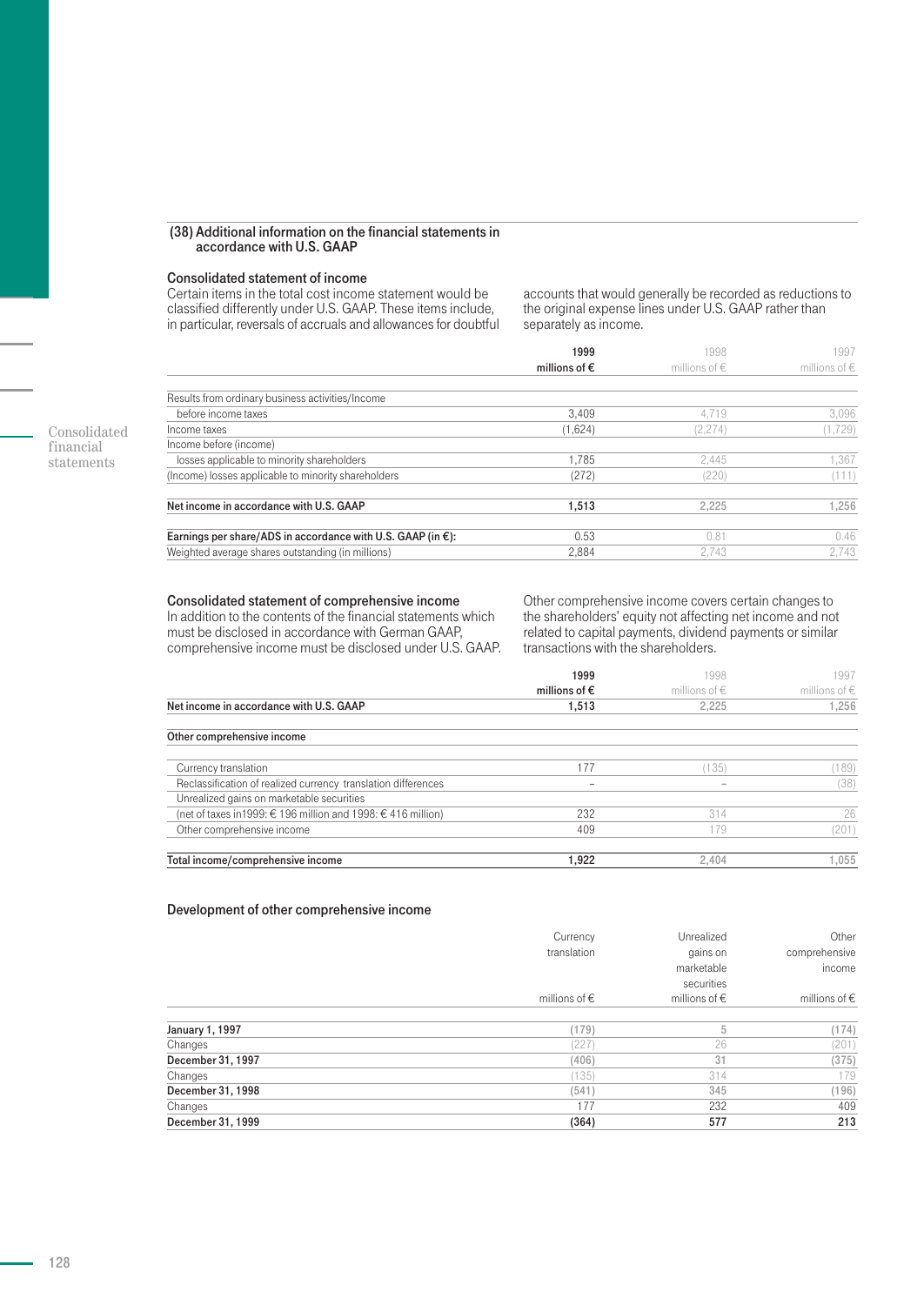#### Balance sheet presentation under U.S. GAAP

German GAAP does not require presentation of a classified balance sheet. Under U.S. GAAP, all receivables due after one year and all liabilities payable after one year are classi-

fied as noncurrent. Summarized balance sheet information measured and classified in accordance with U.S. GAAP is as follows:

|                                                   | Dec. 31, 1999<br>millions of $\epsilon$ | Dec. 31, 1998<br>millions of $\in$ |
|---------------------------------------------------|-----------------------------------------|------------------------------------|
| Assets                                            |                                         |                                    |
| Current assets                                    |                                         |                                    |
| Cash and cash equivalents                         | 880                                     | 2,064                              |
| Other current assets                              | 11,428                                  | 10,889                             |
|                                                   | 12,308                                  | 12,953                             |
| Noncurrent assets                                 | 85,168                                  | 68,564                             |
|                                                   | 97,476                                  | 81,517                             |
| Shareholders' equity and liabilities              |                                         |                                    |
| <b>Current liabilities</b>                        |                                         |                                    |
| Short-term debt                                   | 8,914                                   | 5,688                              |
| Other liabilities                                 | 6,254                                   | 4,867                              |
| Accruals                                          | 4,315                                   | 3.692                              |
|                                                   | 19,483                                  | 14,247                             |
| Long-term liabilities                             |                                         |                                    |
| Long-term debt                                    | 33,363                                  | 34,163                             |
| Other noncurrent liabilities                      | 6.047                                   | 5.502                              |
|                                                   | 39,410                                  | 39,665                             |
| Minority interest                                 | 972                                     | 748                                |
| Shareholders' equity                              |                                         |                                    |
| Capital stock                                     | 7,756                                   | 7,014                              |
| Additional paid-in capital                        | 23,881                                  | 14,108                             |
| Retained earnings, unappropriated net income      |                                         |                                    |
| carried forward from previous year and net income | 5,775                                   | 5,932                              |
| Total other comprehensive income                  | 213                                     | (196)                              |
| Treasury shares                                   | (14)                                    | (1)                                |
|                                                   | 37,611                                  | 26,857                             |
|                                                   | 97,476                                  | 81,517                             |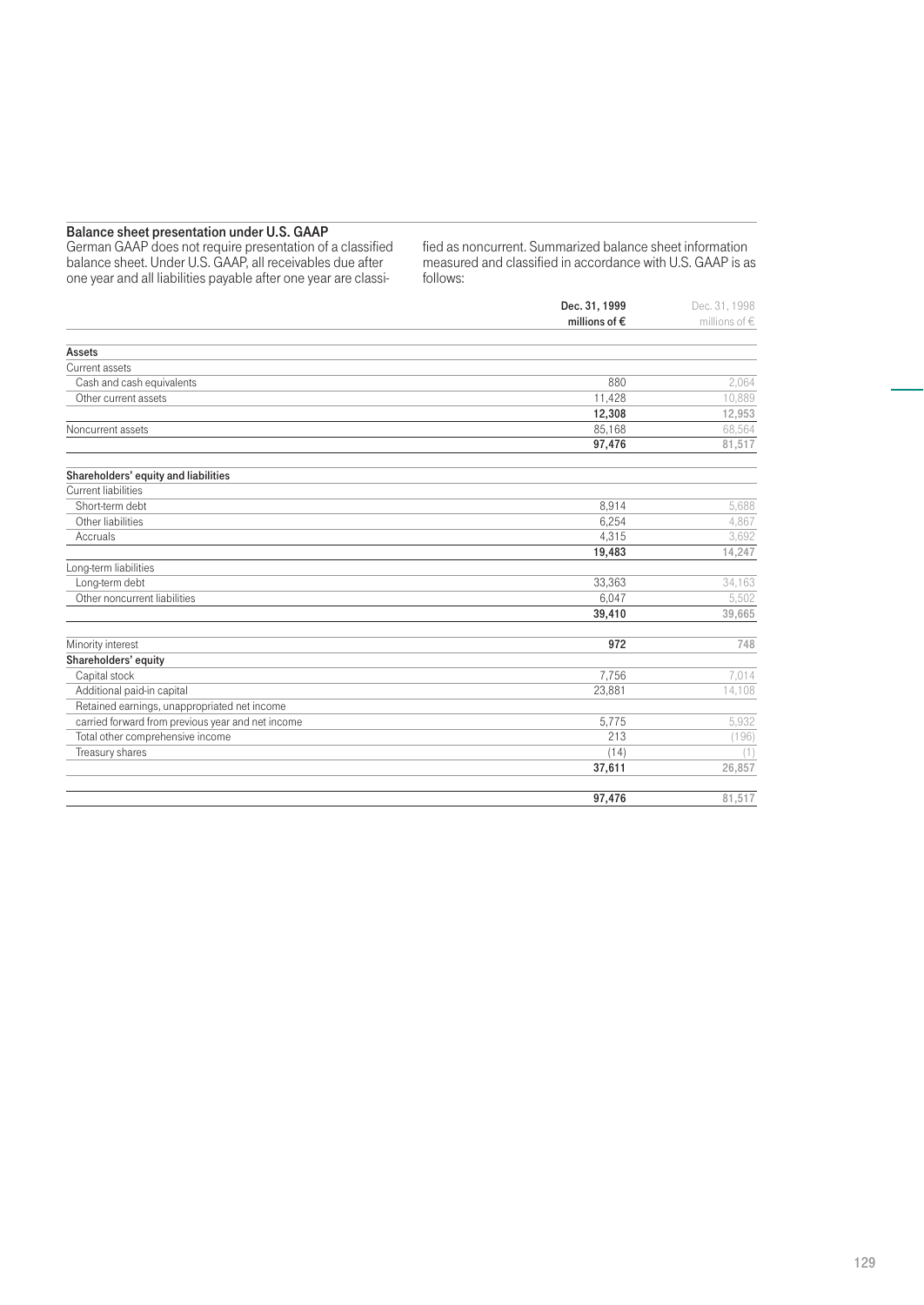#### (39) Segment information by group business area in accordance with SFAS No. 131

Deutsche Telekom adopted SFAS No. 131, Disclosures about Segments of an Enterprise and Related Information, in the 1998 financial year. This statement requires that companies disclose information on their operational segments in accordance with their internal reporting structures. Under SFAS No. 131, Deutsche Telekom has the following operational segments for which reporting is required: network communications (1998: telephone network communications), carrier services (1998: licensed service providers and carriers), data communications (1998: data communications/systems solutions), mobile communications, broadcasting and broadband cable, terminal equipment, value-added services (1998: special value-added services) and international (1998: international activities). The two operational segments carrier services and data communications are shown separately for the 1999 financial year for the first time; figures for 1998 have been adjusted accordingly. The segments for which reporting is required are strategic group business areas which differ in their products and services, their relevant sub-markets, the profile of their customers and their regulatory environment. In the 1997 financial year, considerable development in internal reporting and major changes in the structure of the group business areas occurred.

Generating comparable segment figures in accordance with SFAS No. 131 for the years before 1998 would be impracticable. Deutsche Telekom has therefore opted not to present such figures. Deutsche Telekom does not assign income tax and taxes chargeable as expenses to individual segments in its group segment reporting. Deutsche Telekom had no extraordinary items in the 1998 financial year; income before taxes for 1999 includes extraordinary expenditure amounting to EUR 240 million, which relates exclusively to the costs of the second share offering. With the exception of depreciation and amortization, no major noncash items are assigned to segments. The valuation methods used for the group segment reporting correspond mainly to those used in the German consolidated financial statements. Deutsche Telekom evaluates the segments' performance based on their income before taxes including extraordinary income (loss). Revenues generated and goods and services exchanged between segments are, as far as possible, calculated on the basis of market prices. Other expense and income items are in principle assigned to the segments by allocation procedure; property, plant and equipment and capital expenditure are predominantly assigned to the segments on the basis of a usage-dependent allocation procedure.

Consolidated financial statements

 $19$ 

| 1999 (millions of €)             | Net<br>revenue <sup>1</sup> | Revenue<br>between<br>segments | Depreciation<br>and<br>amortization expense <sup>2</sup> | interest | Net Income (loss)<br>related to<br>associated<br>and related<br>companies | Income<br>before | Property,<br>plant and<br>taxes equipment | Capital<br>expen-<br>diture on<br>property,<br>plant and<br>equipment |
|----------------------------------|-----------------------------|--------------------------------|----------------------------------------------------------|----------|---------------------------------------------------------------------------|------------------|-------------------------------------------|-----------------------------------------------------------------------|
|                                  |                             |                                |                                                          |          |                                                                           |                  |                                           |                                                                       |
| Network communications           | 16,737                      | 869                            | (4, 236)                                                 | (986)    | $\overline{\phantom{a}}$                                                  | 2,276            | 31,902                                    | 1,888                                                                 |
| Carrier services                 | 2,884                       | 677                            | (577)                                                    | (124)    | $\qquad \qquad -$                                                         | 440              | 4,413                                     | 259                                                                   |
| Data communications              | 2,828                       | 739                            | (815)                                                    | (196)    | $\overline{\phantom{a}}$                                                  | 104              | 5,975                                     | 428                                                                   |
| Mobile communications            | 3,919                       | 1,201                          | (411)                                                    | (182)    | $\overline{\phantom{a}}$                                                  | 1,033            | 1,465                                     | 771                                                                   |
| Broadcasting and broadband cable | 1,917                       | 197                            | (911)                                                    | (355)    | $\overline{\phantom{a}}$                                                  | (86)             | 6,564                                     | 214                                                                   |
| Terminal equipment               | 1,207                       | 228                            | (196)                                                    | (48)     | $\overline{\phantom{a}}$                                                  | 19               | 890                                       | 90                                                                    |
| Value-added services             | 1,903                       | 346                            | (222)                                                    | (54)     | $\overline{\phantom{a}}$                                                  | (152)            | 1,304                                     | 77                                                                    |
| International                    | 2,863                       | 13                             | (693)                                                    | (393)    | $\overline{\phantom{a}}$                                                  | (339)            | 4,612                                     | 1,020                                                                 |
| Other segments                   | 1,122                       | 2,045                          | (348)                                                    | (236)    | (336)                                                                     | (408)            | 1,911                                     | 346                                                                   |
| Reconciliation                   | 90                          | (6, 315)                       | (57)                                                     | 28       | (7)                                                                       | 57               |                                           |                                                                       |
| Group                            | 35,470                      | $\mathbf{0}$                   | (8, 466)                                                 | (2, 546) | (343)                                                                     | 2,944            | 59,036                                    | 5,093                                                                 |
| 1998 (millions of €)             |                             |                                |                                                          |          |                                                                           |                  |                                           |                                                                       |
| Network communications           | 20,531                      | 1,087                          | (5, 103)                                                 | (1,654)  | $\overline{\phantom{a}}$                                                  | 4,796            | 36,997                                    | 1,907                                                                 |
| Carrier services                 | 1,611                       | 571                            | (356)                                                    | (119)    |                                                                           | 589              | 2,571                                     | 130                                                                   |
| Data communications              | 2,536                       | 874                            | (966)                                                    | (315)    | $\overline{\phantom{a}}$                                                  | (61)             | 6,399                                     | 436                                                                   |
| Mobile communications            | 3,061                       | 934                            | (580)                                                    | (172)    | $\overline{\phantom{a}}$                                                  | 560              | 1,333                                     | 491                                                                   |
| Broadcasting and broadband cable | 1.804                       | 93                             | (977)                                                    | (359)    | $\overline{\phantom{a}}$                                                  | (329)            | 7,052                                     | 377                                                                   |
| Terminal equipment               | 1,382                       | 221                            | (275)                                                    | (70)     | $\overline{\phantom{a}}$                                                  | (114)            | 1,014                                     | 124                                                                   |
| Value-added services             | 2.051                       | 235                            | (222)                                                    | (68)     | $\overline{\phantom{a}}$                                                  | (182)            | 1,269                                     | 64                                                                    |
| International                    | 1,322                       | 12                             | (243)                                                    | (134)    | $\overline{\phantom{a}}$                                                  | 200              | 1,785                                     | 440                                                                   |
| Other segments                   | 772                         | 1.081                          | (356)                                                    | (68)     | (323)                                                                     | (384)            | 1,373                                     | 291                                                                   |
| Reconciliation                   | 74                          | (5, 108)                       | 41                                                       | (3)      | (3)                                                                       | 25               |                                           | $\sim$                                                                |
| Group                            | 35,144                      | $\mathbf 0$                    | (9,037)                                                  | (2,962)  | (326)                                                                     | 5,100            | 59,793                                    | 4,260                                                                 |

operators, amounting to EUR 522 million, which were previously shown under other segments, have been deducted.

 $^2$  The net income expense for 1998 has been adjusted to the method of reporting for 1999. In total, EUR 215 million of the net income expense has been assigned to the individual segments.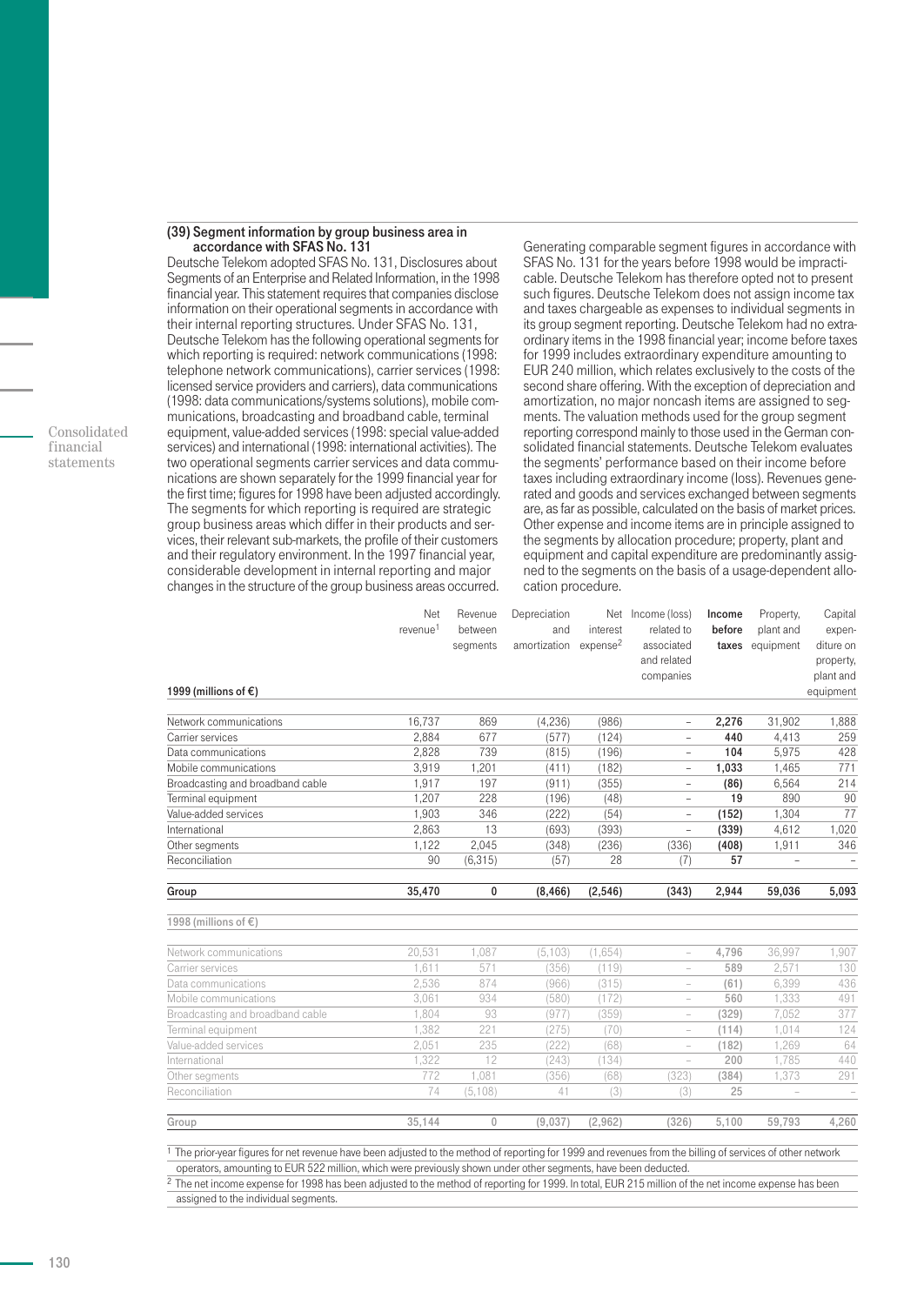#### Network communications

The group business area network communications provides voice telephony and associated services in the fixed network for a broad range of customers. The services are provided mainly within the domestic market and are, in many areas, subject to regulation by the Regulatory Authority for Telecommunications and Posts.

In this segment, Deutsche Telekom generated net revenue in the year under review amounting to EUR 16,737 million. Domestic call charges account for approximately 54 % of this revenue, line installation charges, monthly rental charges and other domestic services for approximately 38 % and international call charges for approximately 8 %.

Accounting for approximately 47 % of Deutsche Telekom's entire net revenue, network communications remains the Company's largest revenue driver.

The main causes of the reduction in revenue and income are the price cuts introduced in 1999 and the impact of competition. The decrease in call charges is offset by higher earnings from line installation and rental charges, which are mainly attributable to the approximately 32 % increase in the number of ISDN channels. With income before taxes of EUR 2,276 million, the group business area network communications, as in 1998, is still the decisive segment contributing to the Group's results.

Revenue from business with other segments, amounting to EUR 869 million, relates mainly to services provided for the various product packages offered by group business areas other than the group business area network communications, in particular value-added services, carrier services and data communications. The decrease is partly attributable to the price cuts introduced in this group business area, as services provided between segments are generally charged at market prices.

Depreciation in the network communications segment, which accounts for approximately half of Deutsche Telekom's total depreciation and amortization, relates to the allocation of large proportions of property, plant and equipment to this segment. It is for this reason that the extension of depreciation periods in the outside plant network is a particularly strong contributing factor in the reduction of depreciation and amortization. The net interest expense of EUR 986 million is attributable to the high capitalization ratio in this group business area. This marked decrease in the net interest expense reflects the reduction in the initial level of debts.

Network communications accounts for EUR 31,902 million, approximately 54 % of the Group's property, plant and equipment. This includes, in particular, the usage-dependent assignment of significant parts of the network infrastructure and of real estate used for the provision of network communications services.

#### Carrier services

On the end customer market, Deutsche Telekom's competitors, as customers, are offered comprehensive services by the group business area carrier services. On the domestic market, these are predominantly the provision of interconnection services for fixed and mobile network operators, for carrierspecific transmission path offers and for access to the so-called unbundled local loop. This group business area also covers

international inter-carrier business, which includes the termination of incoming international calls.

As a company dominant in sub-markets, Deutsche Telekom is subject to extensive regulation in its group business area carrier services. This is particularly true for services provided on the domestic telecommunications market. The international carrier services business, by contrast, was relieved of regulation to a certain extent in 1999.

Net revenue in the carrier services group business area was determined by the activities of Deutsche Telekom's competitors in the fixed and mobile communications network. In the fixed network, in particular, the number of carriers has continued to increase since the full liberalization of the German telecommunications market. Consequently, the constant demand by carrier services customers for Deutsche Telekom pre-services and the boom in mobile telephony led to an increase in net revenue of 79 % to EUR 2,884 million; income before taxes, EUR 440 million, was lower than in 1998 as a result of higher expenditure relating to increased revenue.

The revenue between segments of EUR 677 million relates mainly to services provided for the group business area mobile communications for calls from the mobile communications network to the fixed network and to competitors' networks, as well as to foreign countries.

Depreciation of EUR 577 million reflects the wear and tear on the property, plant and equipment assigned to the group business area carrier services. The net interest expense of EUR 124 million relates mainly to the financing of the assigned property, plant and equipment.

The increase in property, plant and equipment and related capital expenditure in this group business area is mainly a consequence of the usage-dependent assignment of the property, plant and equipment.

#### Data communications

In the group business area data communications, Deutsche Telekom offers domestic and international customers a broad range of products and services for data communications, based mainly on IP, frame relay and ATM platforms. This includes the provision of leased links and data transmission services (e.g. Datex-P, Frame Link Plus). This group business area combines, as full systems solutions, all the network platforms and services necessary for the realization of customer projects, in particular the generation of complex Internet and Intranet solutions as well as LAN and LAN-to-LAN solutions for business customers. The data communications market has been open to competition for some years and is one of the fastest-growing areas of telecommunications.

With an increase in net revenue of EUR 292 million to EUR 2,828 million, Deutsche Telekom once again benefited most from the growth in the data communications market. Income before taxes in 1999 was clearly positive, EUR 104 million, compared with a loss of EUR 61 million in 1998.

The revenue between segments relates mainly to the use of data communications platforms by other group business areas, in particular multimedia, and the corresponding connection services.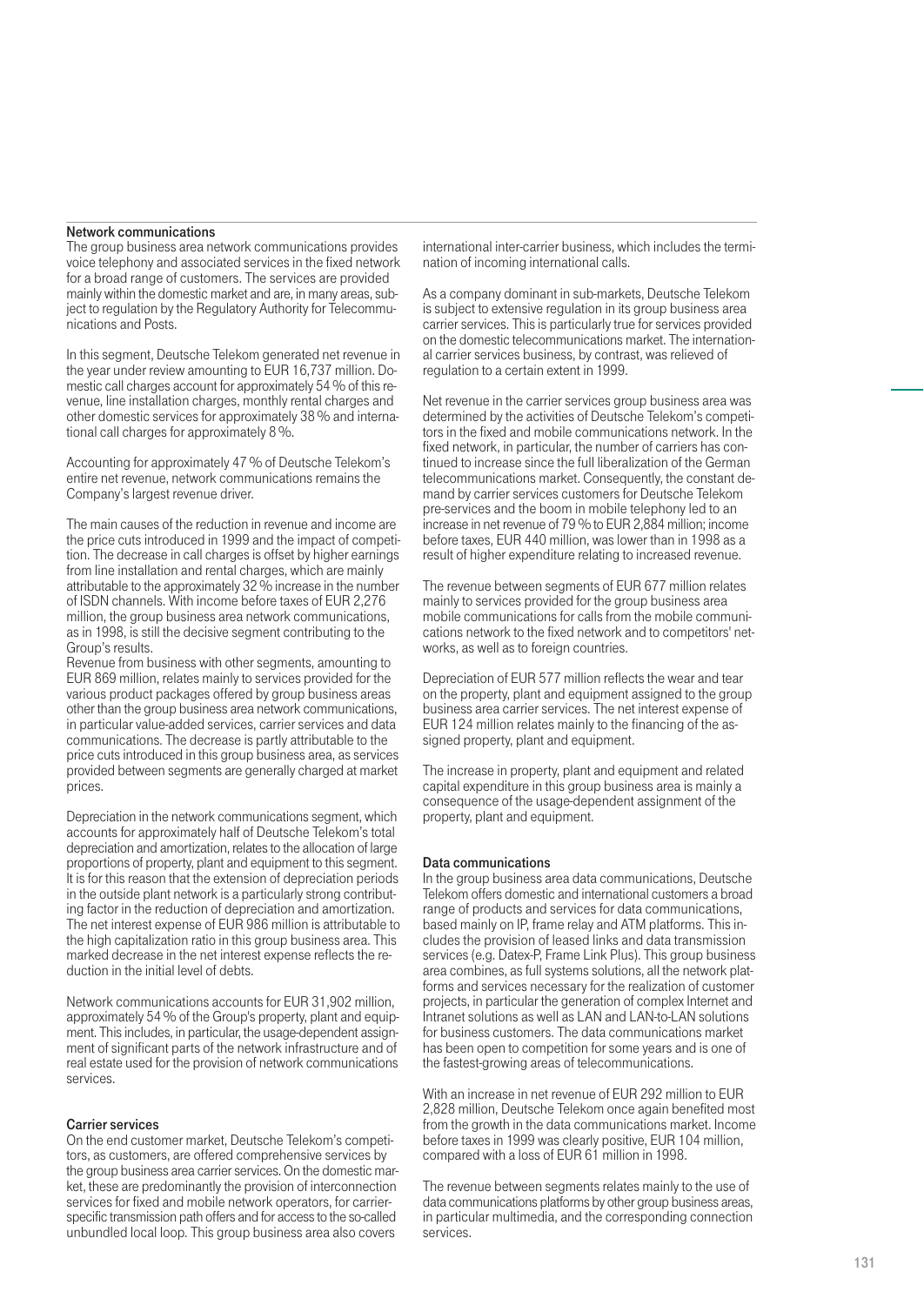Depreciation in data communications accounts for approximately 10 % of Deutsche Telekom's total depreciation and amortization and mainly reflects the wear and tear on the property, plant and equipment assigned to this group business area.

The net interest expense, which decreased by EUR 119 million to EUR 196 million in 1999 is mainly attributable to the financing of property, plant and equipment. The property, plant and equipment assigned to this group business area are predominantly technical equipment.

Consolidated financial statements

#### Mobile communications

The group business area mobile communications provides mobile telephone and paging services for a broad range of customers. The services are provided mainly within the domestic market. In the most important sector of this market, digital mobile telephony, there are currently four mobile communications operators offering their services.

The development of revenue and income is influenced primarily by the generally high level of demand for mobile communications products. The strong growth in the mobile communications market, from which Deutsche Telekom benefited to a large extent, is reflected particularly clearly in the number of subscribers to Deutsche Telekom's digital mobile telephone service (T-D1), which increased by 66 % compared with 1998.

The proportion of the net revenue in the mobile communications group business area generated by T-D1 increased correspondingly from 78 % to 82 %. The proportion generated by the analog mobile telephone service T-C-Tel, by contrast, decreased further from 8 % to 4 %. The other mobile communications services account for 15 % of total revenue generated with third parties, which amounted to EUR 3,919 million.

Revenue from business with other segments amounting to EUR 1,201 million relates mainly to network interconnection services provided by the group business area mobile communications.

Depreciation in the mobile communications segment, which accounts for 5 % of Deutsche Telekom's total depreciation and amortization, relates to property, plant and equipment used for mobile communications.

Along with network communications, mobile communications, with income before taxes of EUR 1,033 million, an increase of EUR 473 million over 1998, is a major contributor to the Group's results.

Property, plant and equipment of this group business area consists mainly of network elements and other mobile network equipment as well as buildings.

The increase in property, plant and equipment and in capital expenditure on property, plant and equipment compared to 1998 relates mainly to the expansion of the digital mobile network as a result of the growth in the number of subscribers.

#### Broadcasting and broadband cable

The group business area broadcasting and broadband cable provides broadcasting services for analog and digital radio and television channels. The services are provided within the domestic market and are subject to the regulations of the regional media supervisory authorities.

Connection charges and monthly cable charges paid by residential cable users along with the transmission charges paid by local cable companies contribute to 75 % of the group business area's net revenue. Revenues from the provision of transmission capacities for radio and television broadcasters account for the remaining 25 % of the segment's net revenue.

The increase in net revenue and the improvement in income before taxes are attributable primarily to the growth in the number of cable connections in 1999 and the increased charge at the end of 1997, some of which did not take effect until 1999 as a result of advance payments. The group business area generated a loss before taxes of EUR 86 million in 1999. This loss relates exclusively to broadcasting activities.The improvement in income before taxes by EUR 243 million relates primarily to broadband cable activities, which achieved a breakeven result in 1999.

As in 1998, depreciation in the group business area broadcasting and broadband cable, which accounts for approximately 11 % of Deutsche Telekom's total depreciation and amortization, relates mainly to the cable network.

The net interest expense of EUR 355 million is mainly related to the financing of the segment's property, plant and equipment.

Property, plant and equipment of this group business area consists mainly of technical equipment and real estate, most of which relates to broadband cable.

#### Terminal equipment

The group business area terminal equipment sells and rents out terminal equipment and private automatic branch exchanges to various target groups. The services are provided mainly within the domestic market. In the sale of terminal equipment, Deutsche Telekom, which has no production facilities of its own, is in direct competition with its suppliers. The market for terminal equipment has been fully open to competition since 1990.

Revenue from business with third parties decreased, mainly due to product streamlining, by EUR 175 million to EUR 1,207 million in 1999. Approximately 62 % of revenue is generated by equipment rentals, 38 % from sale. Revenue from business with other segments amounting to EUR 228 million relates mainly to terminal equipment used by Deutsche Telekom and services provided for the group business area network communications.

Depreciation in the terminal equipment segment relates to the depreciation of property, plant and equipment allocated to this group business area.

The net interest expense of EUR 48 million mainly reflects the financing of property, plant and equipment allocated to this group business area.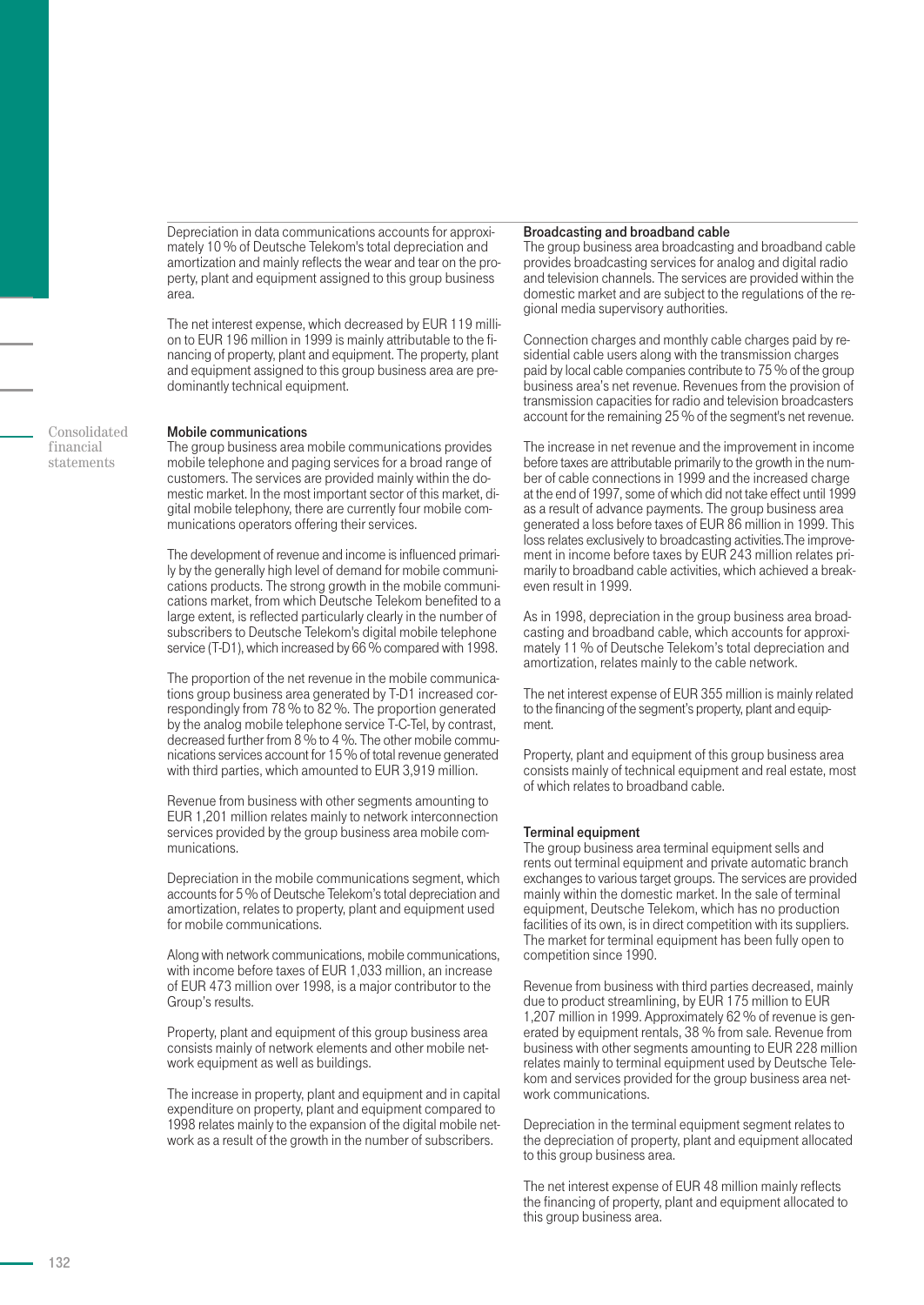The group business area generated income before taxes of EUR 19 million in 1999, compared with a loss before taxes of EUR 114 million in 1998. This upturn is mainly as a consequence of the consistent streamlining and increased market orientation of the product portfolio.

Property, plant and equipment is allocated to this group business area on a proportional basis in line with usage, in particular of real estate and plant and office equipment. Capital expenditure relates mainly to the additions in property, plant and equipment allocated to this group business area.

#### Value-added services

The group business area value-added services provides various services based on the telephone network for a broad range of customers. These include directory inquiries, call centers, freecall and shared-cost numbers and public telephones. The publication of telephone directories is also included in this group business area. The products and services are provided mainly within the domestic market and are subject to competition.

The decrease in net revenue of EUR 148 million compared to 1998 is mainly attributable to lower revenue from public telephones and directory inquiries. This decrease is offset by higher revenues, for example from freecall and shared-cost numbers.

Revenue from business with other segments amounting to EUR 346 million relates mainly to services provided by this group business area, mainly for network communications and carrier services.

Depreciation in the value-added services segment relates to the property, plant and equipment allocated to the group business area.

The net interest expense of EUR 54 million is mainly related to the financing of property, plant and equipment.

In the 1999 financial year, this group business area recorded losses before taxes of EUR 152 million, EUR 30 million less than in 1998. The improvement in the results of the group business area value-added services was influenced by the continued optimization of the concept for locating public telephones.

Property, plant and equipment and capital expenditure on property, plant and equipment are allocated to this group business area on a proportional basis in line with usage.

#### International

For the purposes of segment reporting, the group business area international previously only related to Deutsche Telekom's shareholding in MATÁV, which operates on the Hungarian telecommunications market as a full-service provider of telephone services. Since 1999, this group business area has included, besides MATÁV, the mobile communications operators One 2 One in the United Kingdom and max.mobil. in Austria.

Correspondingly, the segment's net revenue relates to the activities of these three companies in the fixed network and mobile communications business.

Revenue from business with other segments is minimal, as in 1998.

The increase in net revenue, depreciation and amortization and net interest expense, as well as the decrease in income before taxes, is attributable to the inclusion for the first time of One 2 One and max.mobil. in 1999. This was also primarily responsible for the increase in property, plant and equipment and capital expenditure on property, plant and equipment. Property, plant and equipment and capital expenditure on property, plant and equipment relate to MATÁV, One 2 One and max.mobil.

#### Other segments

Other segments include those operational segments which, in accordance with the requirements of SFAS No. 131, need not be shown individually, and other activities and property, plant and equipment which are not allocated to specific operational segments. The recorded loss reflects the losses attributable to associated and related companies. The losses consist of income from investments and associated companies, as well as write-downs of financial assets and marketable securities.

The property, plant and equipment and capital expenditure on property, plant and equipment in this segment include property, plant and equipment and capital expenditure on property, plant and equipment of subsidiaries which are not allocated to specific operational segments. The property, plant and equipment of this segment also includes corporate headquarters.

#### Reconciliation

The items to be reconciled relate mainly to consolidation measures and differences in the composition of the Deutsche Telekom Group taken as the basis for management reporting and that used for the consolidated financial statements under German GAAP. The net revenues shown in the reconciliation relate to subsidiaries shown in the consolidated financial statements under the international segment.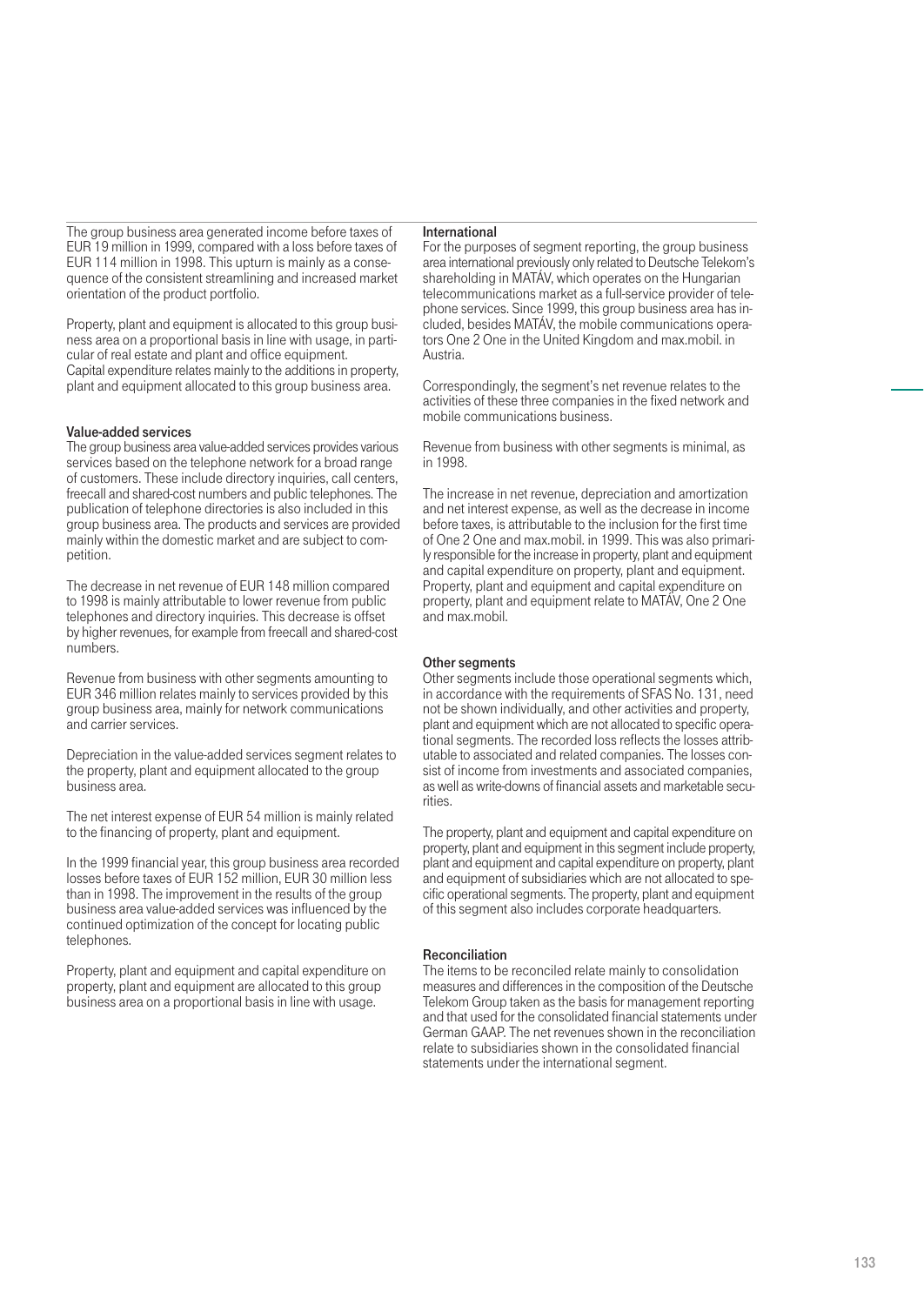## (40) Other matters

In June 1998, the Financial Accounting Standards Board issued SFAS No. 133, Accounting for Derivative Instruments and Hedging Activities, which is required to be adopted from the financial year 2000. Under the provisions of SFAS No. 133, derivative instruments are rights and obligations which meet the definition of assets or liabilities and should be reported in financial statements. They should, in principle, be valued at market value (fair value). Alternative treatment is only permissible if it can be shown that this is attributable to hedging, which satisfies the requirements of the statement with regard to documentation and monitoring of efficiency.

In July 1999, the Financial Accounting Standards Board issued SFAS No. 137, Accounting for Derivative Instruments and Hedging Activities – Deferral of the Effective Date of FASB Statement No. 133, which was effective upon issuance. Under SFAS No. 137, the adoption of SFAS No. 133 can be deferred with the effective date of adoption being for all fiscal quarters of all fiscal years beginning after June 15, 2000. Deutsche Telekom has adopted SFAS No. 137 for the year under review.

Consolidated financial statements

Bonn, March 27, 2000

Deutsche Telekom AG Board of Management

Ð 1 U

Dr. Ron Sommer Josef Brauner Detlev Buchal Dr. Karl-Gerhard Eick

Jeffrey A. Hedberg Dr. Hagen Hultzsch Dr. Heinz Klinkhammer Gerd Tenzer